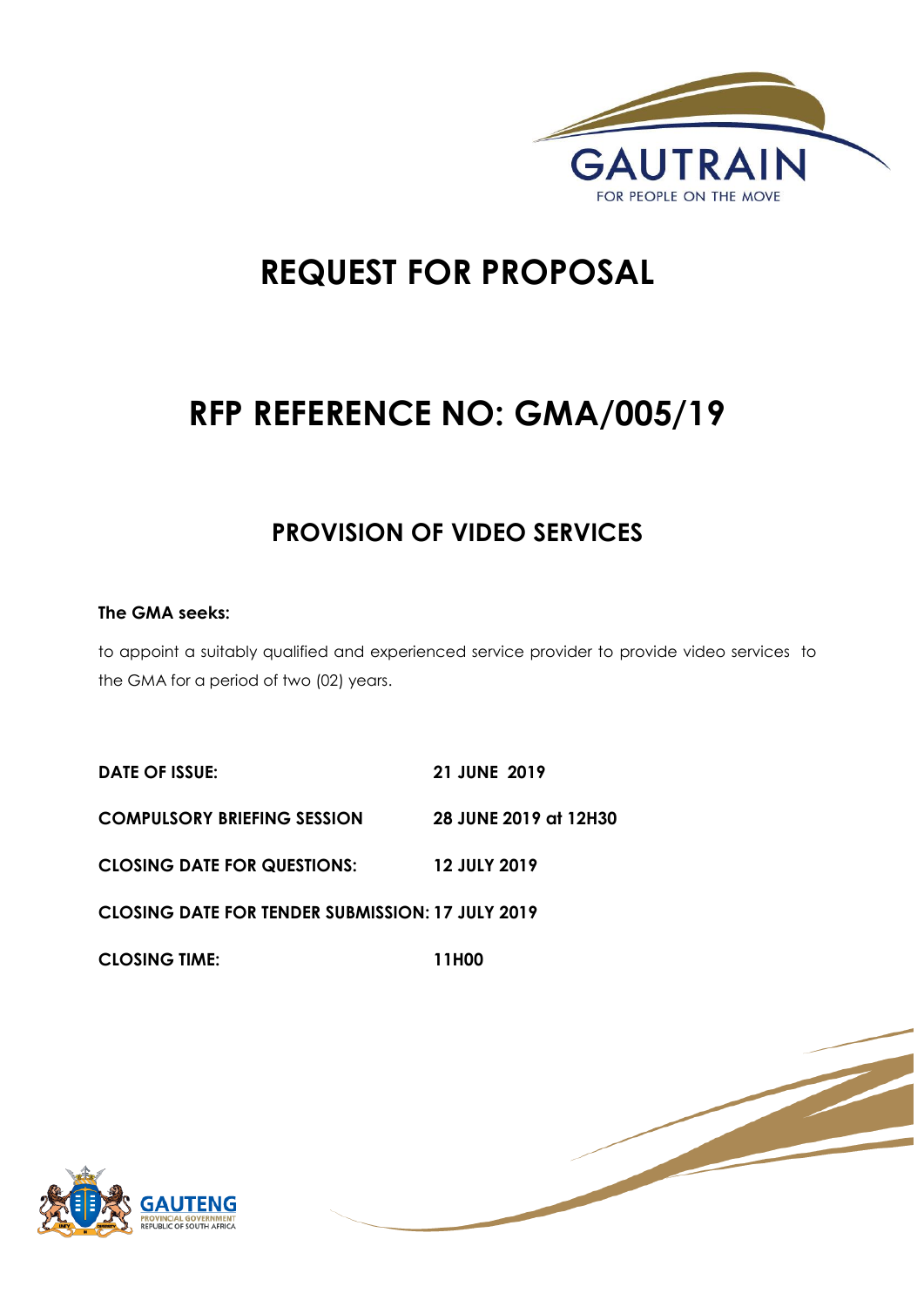### **CONTENTS**

### **GAUTRAIN MANAGEMENT AGENCY – REQUEST FOR PROPOSAL**

|                                                    | Page |
|----------------------------------------------------|------|
|                                                    | 5    |
|                                                    | 6    |
| <b>RFP PART A</b>                                  |      |
|                                                    | 7    |
|                                                    | 8    |
|                                                    | 8    |
|                                                    | 9    |
| Rules governing this RFP and the Tendering Process |      |
|                                                    | 9    |
| <b>REQUEST FOR PROPOSAL</b>                        |      |
|                                                    | 10   |
|                                                    | 10   |
|                                                    | 11   |
|                                                    | 11   |
|                                                    | 11   |
| Communication during the tender process            |      |
| Requests for clarification and further information | 12   |
|                                                    | 12   |
|                                                    | 13   |
|                                                    | 13   |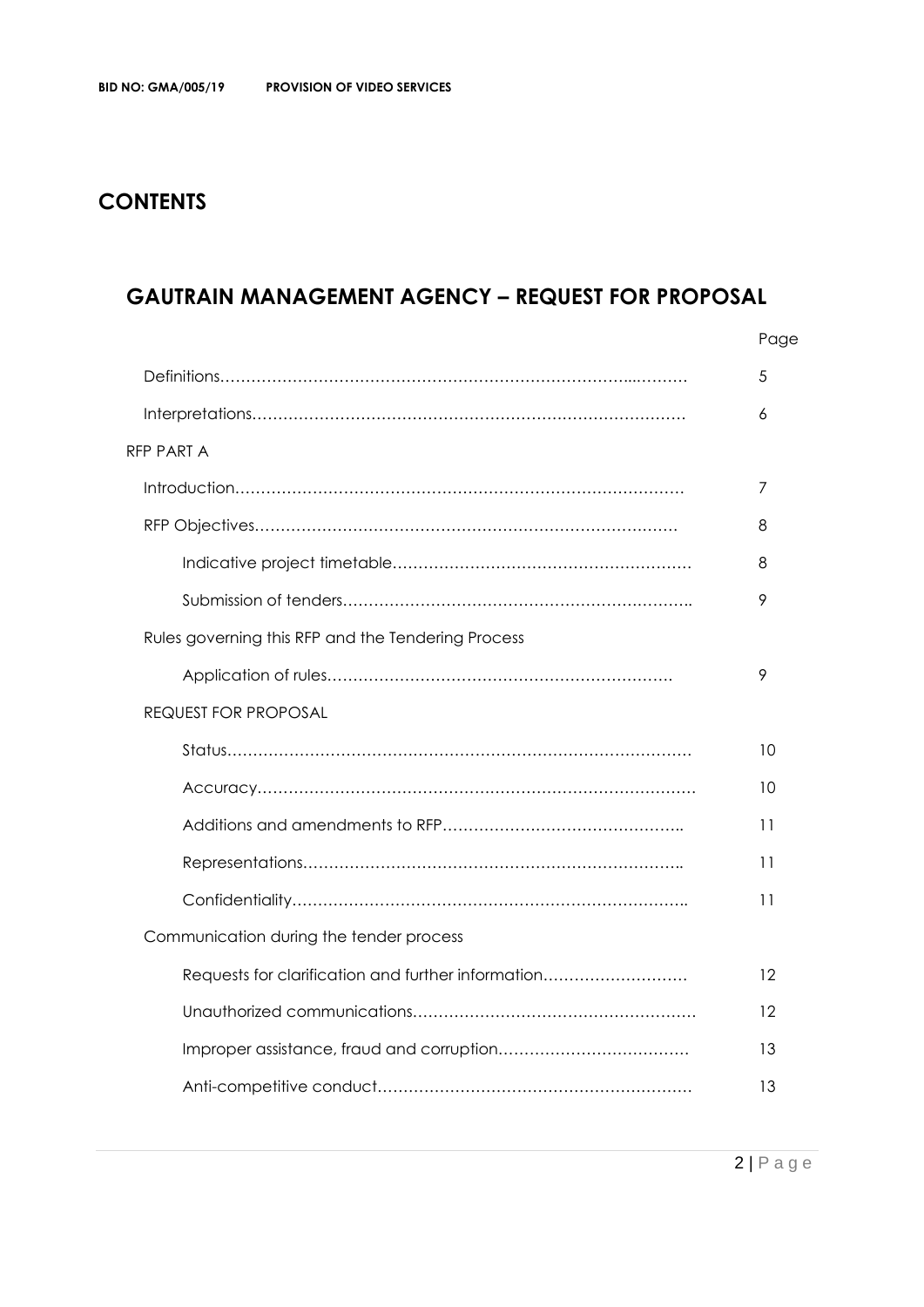|                                                      | 14 |
|------------------------------------------------------|----|
|                                                      | 14 |
|                                                      | 15 |
| Tender documents                                     |    |
|                                                      | 15 |
|                                                      | 16 |
|                                                      | 16 |
|                                                      | 16 |
|                                                      | 16 |
| Disclosure of tender contents and tender information | 17 |
|                                                      | 17 |
|                                                      | 18 |
|                                                      | 18 |
| <b>Tender Response</b>                               |    |
|                                                      | 18 |
|                                                      | 19 |
|                                                      | 20 |
|                                                      | 20 |
| <b>Contract Disclosure Requirements</b>              |    |
|                                                      | 20 |
|                                                      | 21 |
|                                                      | 21 |
| Evaluation of tenders                                | 21 |
|                                                      | 21 |
|                                                      | 22 |
|                                                      | 23 |
|                                                      | 23 |
|                                                      |    |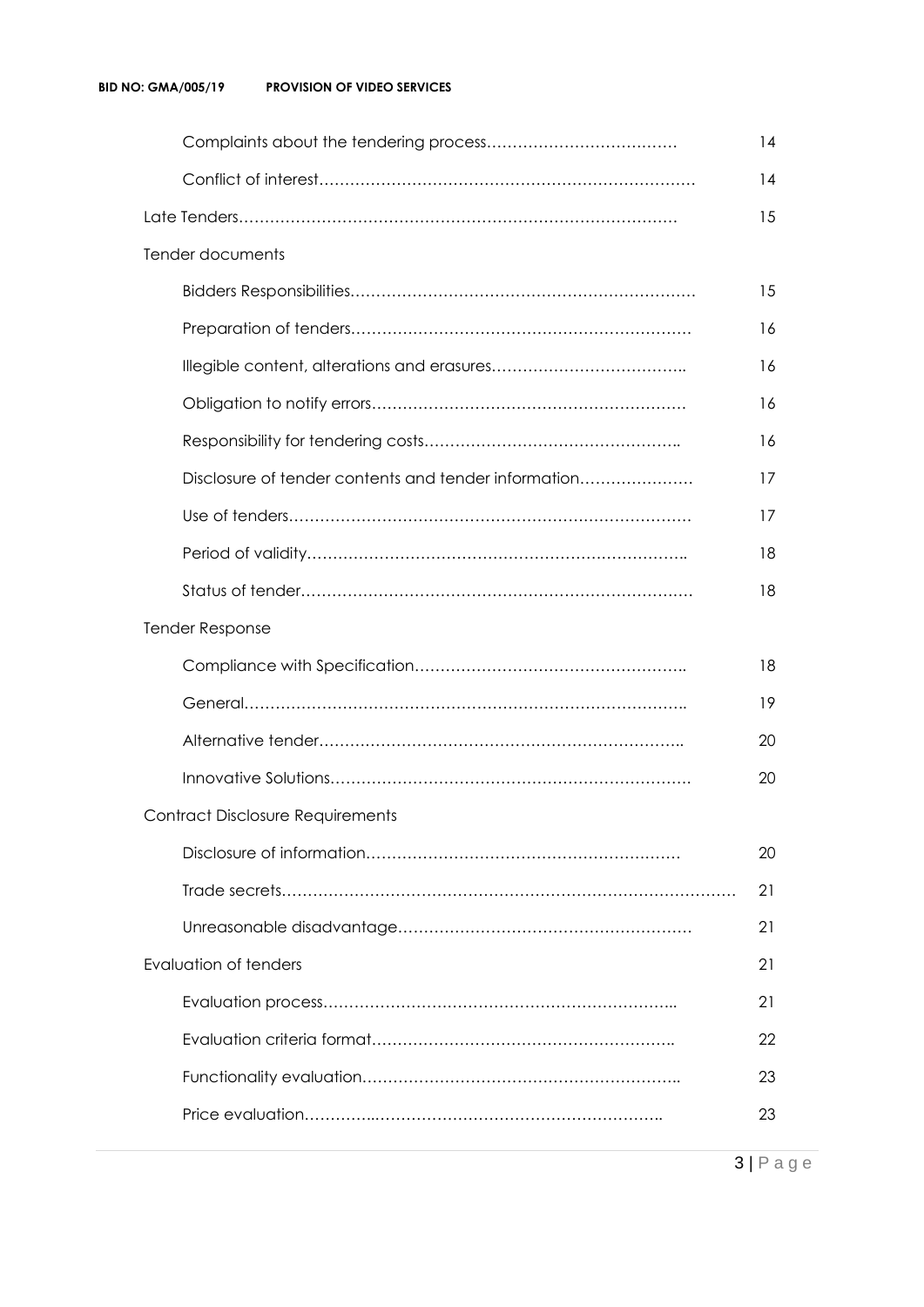|                           |                                               | 23 |
|---------------------------|-----------------------------------------------|----|
|                           |                                               | 24 |
|                           |                                               | 25 |
|                           |                                               | 25 |
| <b>Successful Tenders</b> |                                               |    |
|                           |                                               | 26 |
|                           |                                               | 26 |
|                           |                                               | 26 |
|                           |                                               | 26 |
|                           |                                               | 27 |
|                           |                                               | 27 |
|                           |                                               | 28 |
|                           |                                               | 28 |
|                           |                                               | 29 |
|                           | RFP PART C - BIDDERS DECLARATION AND RESPONSE | 40 |
| <b>CSD</b>                |                                               | 43 |
| SBDI(A)                   |                                               | 44 |
| SBDI(B)                   |                                               | 45 |
| SBD 3.1                   |                                               | 46 |
| SBD 3.2                   |                                               | 47 |
| SBD 4                     |                                               | 49 |
| SBD 6.1                   |                                               | 54 |
| SBD <sub>8</sub>          | Declaration of Bidders Past SCM practices     | 60 |
| SBD <sub>9</sub>          | Certificate of Independent Bid Determination  | 63 |
| <b>SHE</b>                |                                               | 66 |
| RFP PART - D              | SUPPLIER CODE OF CONDUCT                      | 68 |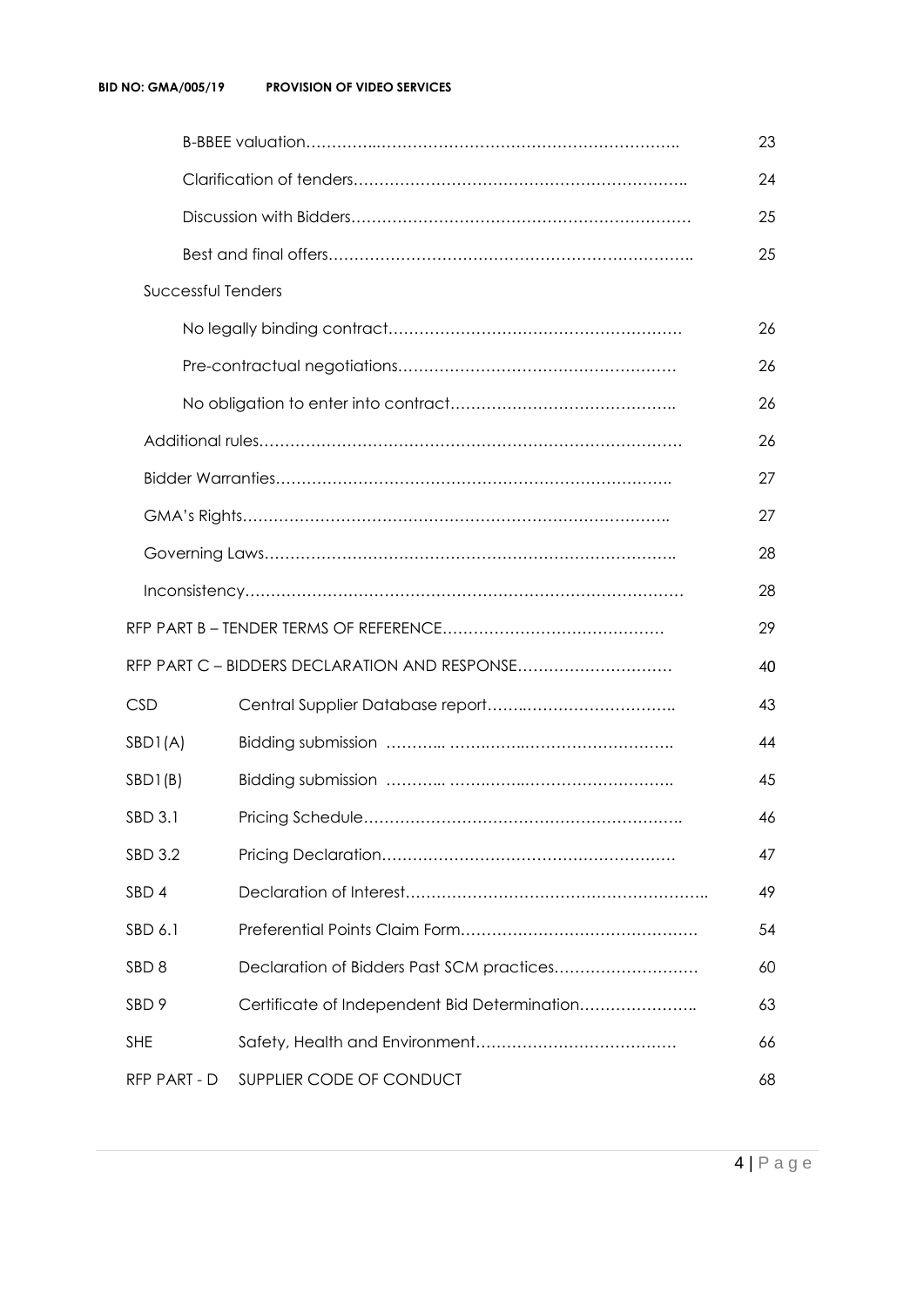#### **DEFINITIONS**

In this Request for Proposal, unless a contrary intention is apparent:

**Business Day** means a day which is not a Saturday, Sunday or public holiday.

**Bid** means a written offer in a prescribed or stipulated form lodged by a Bidder in response to an invitation in this Request for Proposal, containing an offer to provide goods, works or services in accordance with the Specification as provided in RFP Part B.

**Closing Time** means the time, specified as such under the clause "Indicative Timetable" of this RFP Part A, by which Tenders must be received.

**Evaluation Criteria** means the criteria set out under the clause "Evaluation Criteria Format" of this RFP Part A.

**GMA** means the Gautrain Management Agency; a PFMA Schedule 3(C) listed Provincial Public Entity, established in terms of the GMA Act No. 5 of 2006.

**Intellectual Property Rights** includes copyright and neighbouring rights, and all proprietary rights in relation to inventions (including patents) registered and unregistered trademarks (including service marks), registered designs, confidential information (including trade secrets and know how) and circuit layouts, and all other proprietary rights resulting from intellectual activity in the industrial, scientific, literary or artistic fields.

**Member** means an employee of the GMA.

**Proposed Contract** means the agreement including any other terms and conditions contained in or referred to in this RFP that may be executed between the GMA and the successful Bidder.

**Request for Proposal** or **RFP** means this document (comprising each of the parts identified under RFP Part A, Part B, Part C and Part D) including all annexure and any other documents so designated by the GMA.

**Services** means the services required by the GMA, as specified in this RFP Part B.

**Specification** means any specification or description of the GMA's requirements contained in this RFP Part B.

**State** means the Republic of South Africa.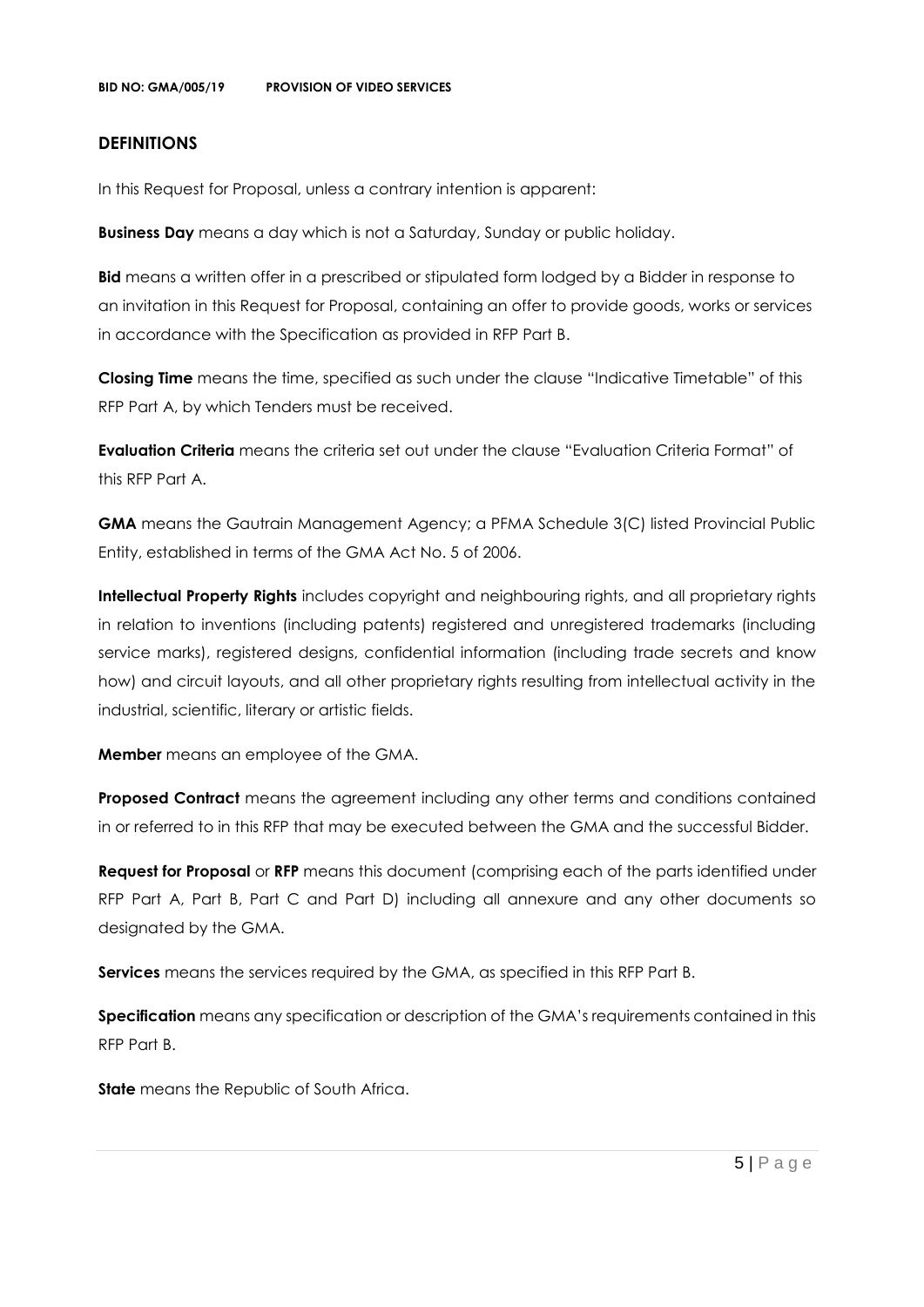**Statement of Compliance** means the statement forming part of a Tender indicating the Bidders compliance with the Specification.

**Bidder** means a person or organisation that submits a Bid.

**Tendering Process** means the process commenced by the issuing of this Request for Proposal and concluding upon formal announcement by the GMA of the selection of a successful Bidder(s) or upon the earlier termination of the process.

**Website** means the website administered by GMA located at [www.gautrain.co.za/](http://www.gautrain.co.za/)gma

#### **INTERPRETATIONS**

In this RFP, unless expressly provided otherwise:

#### A reference to:

- (a) "includes" or "including" means includes or including without limitation; and
- (b) "R" or "Rands" is a reference to the lawful currency of the Republic of South Africa.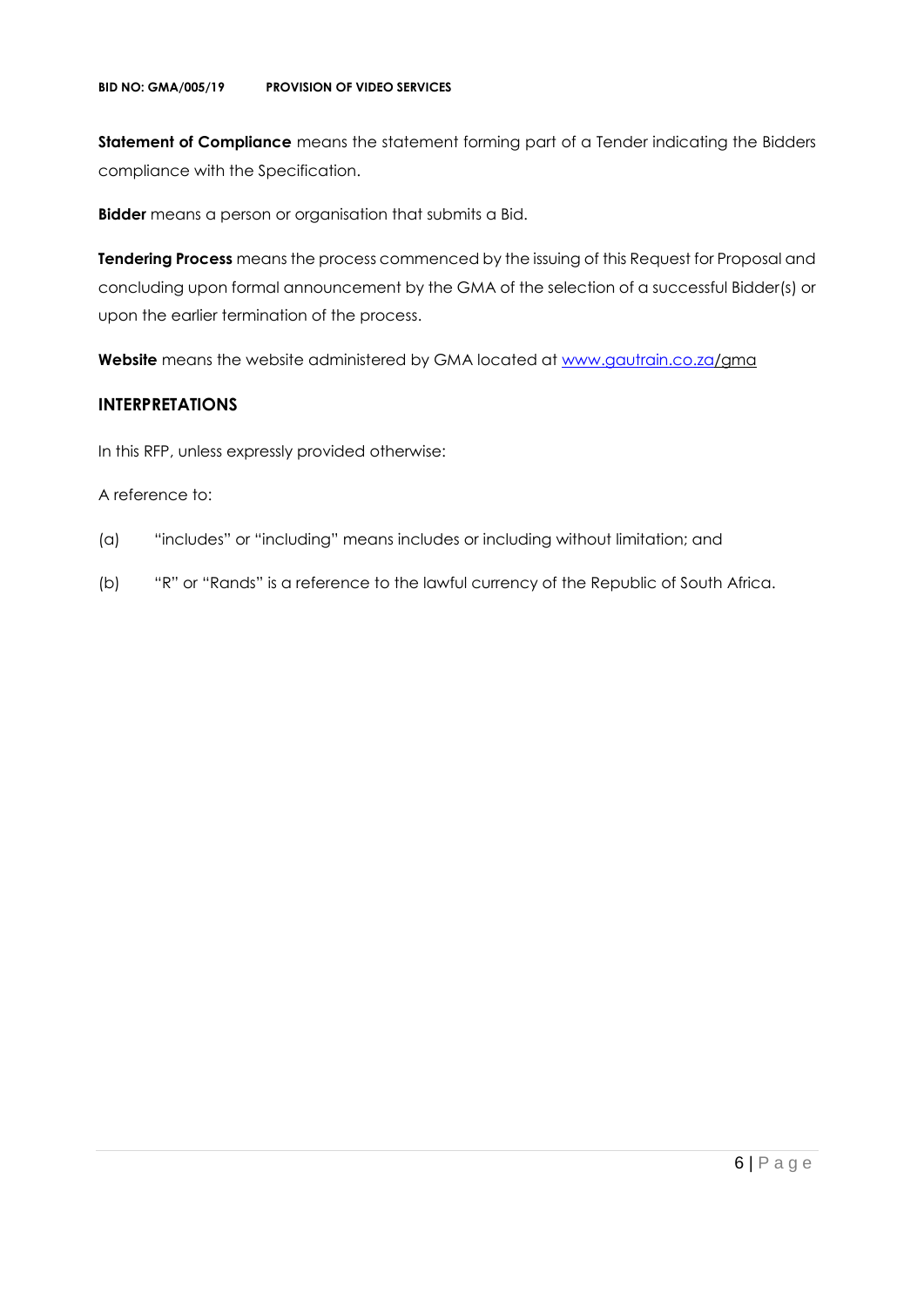## **RFP - PART A**

#### **INTRODUCTION**

- 1. The Gautrain Management Agency (GMA) is a PFMA Schedule 3(C) listed provincial public entity which has been established in terms of the GMA Act No. 5 of 2006. The GMA is substantially funded from the Provincial Revenue Fund in order to carry out the following strategic objectives:
	- Assist the Gauteng Provincial Government (GPG) in implementing Gautrain and achieving the Project's objectives.
	- Act on behalf of GPG in managing the relationship between Province and the Concessionaire in terms of the Concession Agreement and ensure that the interests of Province are protected.
	- Enhance the integration of Gautrain with other transport services and Public Transport Plans.
	- Promote and maximise the Socio-Economic Development and B-BBEE objectives of the GPG in relation to Gautrain.
	- Liaise with and promote co-operation between government structures in all three spheres of Government in relation to Gautrain.
	- Liaise with persons having an interest in the project.
	- Manage assets relating to Gautrain and promote their preservation and maintenance.
	- Manage the finances of the Gautrain Project and the financial securities provided by the Concessionaire.
	- Monitor the policy and legislative environment of the Gautrain Project
- 2. The Bombela Concession Company (RF) (Pty) Ltd (BCC or the Concessionaire) entered into a Concession Agreement with the Gauteng Province (Province) for the design, partial finance, construction, operation, and maintenance of the Gautrain Rapid Rail Link until 27 March 2026. The Operations Commencement Date (OCD) 1 started on 08 June 2010 for the section between Sandton station and ORTIA station. Extended Phase (EP) 1 services commenced on 02 August 2011 between Hatfield and Rosebank stations. The Operations Commencement Date 2 services commenced on 07 June 2012 between Rosebank and Park stations, in so doing providing a complete service between Park and Hatfield stations. At the end of the concession period, the Concessionaire shall transfer the Gautrain System to the GMA.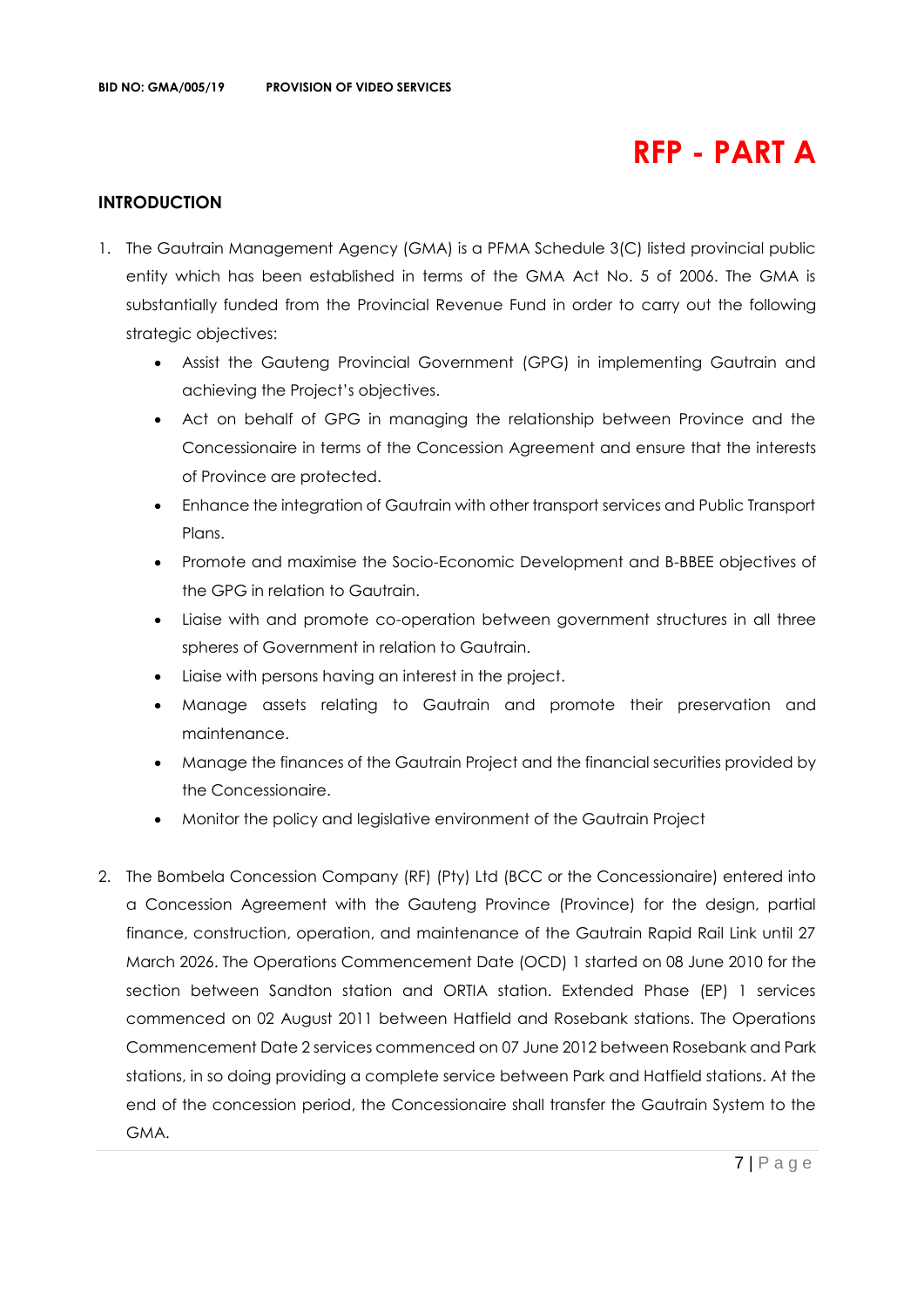- 3. The GMA is inviting responses to this Request for Proposal (reference number GMA/005/19 ) in order to appoint a suitably qualified and experienced service provider to provide video services to the GMA as specified in this RFP PART B – Terms of Reference.
- 4. The appointment of a successful service provider is subject to conclusion of a service level agreement between the GMA and the service provider.

#### **RFP OBJECTIVES**

5. The objective of the tender is to find suitably qualified and experienced service provider to provide video services to the GMA for the duration of two years.

| <b>ACTIVITY</b>                                       | <b>DATE</b>           |
|-------------------------------------------------------|-----------------------|
| Issue of RFP                                          | 21 June 2019          |
| <b>Compulsory Briefing Session</b>                    | 28 June 2019 at 12H30 |
| <b>Closing Date and Time</b>                          | 17 July 2019 at 11H00 |
| Intended completion of evaluation<br>of tenders       | 17 September 2019     |
| Intended formal notification of<br>successful Bidders | 17 October 2019       |
| Effective date of contract                            | 01 November 2019      |

#### **INDICATIVE PROJECT TIMETABLE**

*\*This timetable is provided as an indication of the timing of the tender process. It is indicative only and subject to change by the GMA. Bidders are to provide proposals that will allow achievement of the intended commencement date.*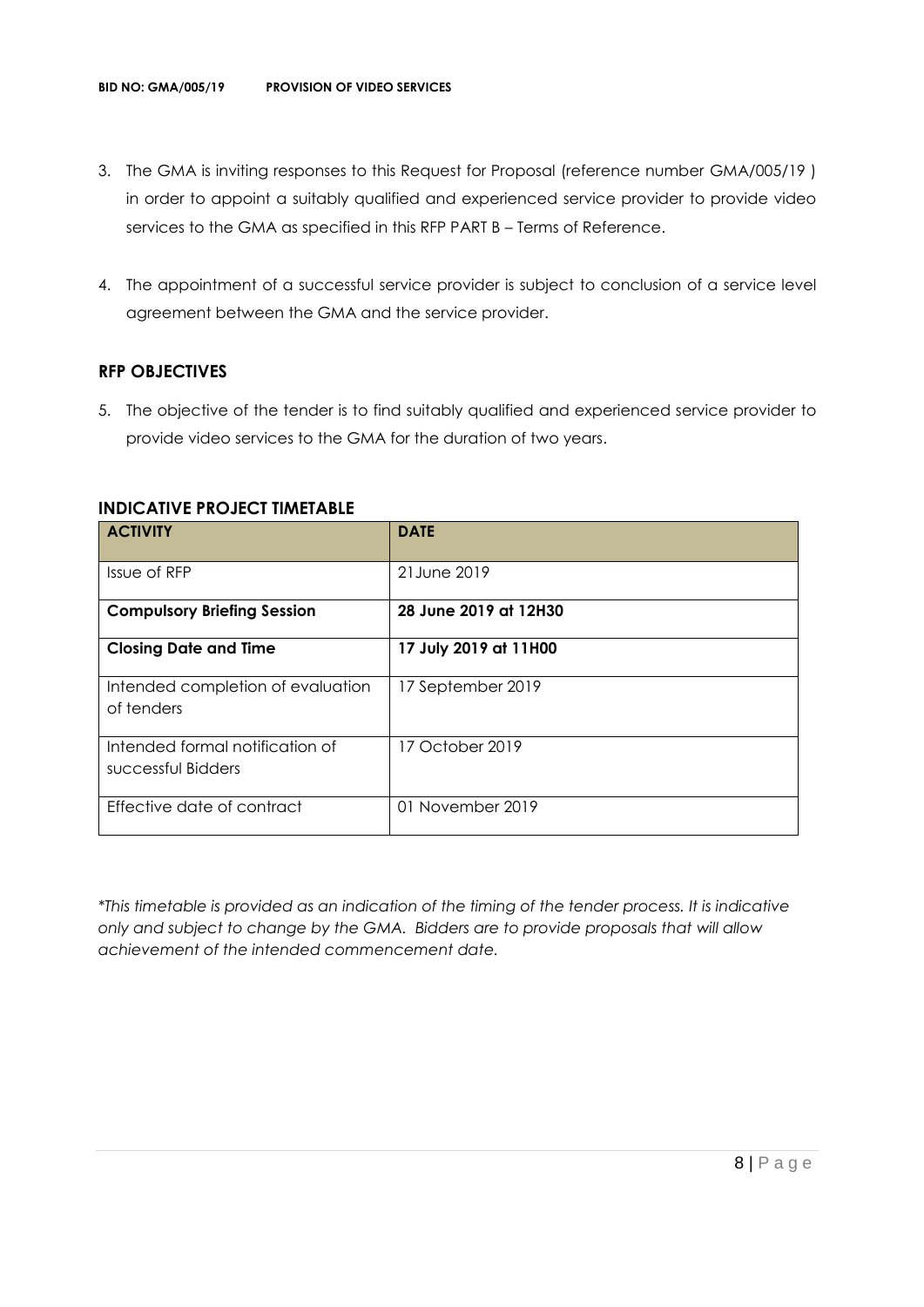#### **SUBMISSION OF TENDERS**

#### **Hardcopy Submission (Compulsory)**

| Proposal Submission                                      | Bid documents must be secured together preferably<br>bound or contained in a lever arch file |
|----------------------------------------------------------|----------------------------------------------------------------------------------------------|
| Physical Address of Tender Box                           | 44 Grand Central Boulevard, Grand Central Midrand<br>(Off R101 Old Johannesburg Road)        |
| Hours of access to Tender Box                            | Between 07:00 and 17:00 (Weekdays only)                                                      |
| Information to be marked on<br>package containing Tender | Gautrain Management Agency<br>Attention: Supply Chain Management Unit                        |
|                                                          | RFP Ref. No. GMA/005/19<br>Name of Bidder                                                    |

- 6. Bidders are to provide one (1) original and three (3) hard copies of the Bidders Response (Bid).
- 7. Bidders must also include an electronic copy of the Bidders Response for each proposal in PDF or Microsoft Office 2007 format in the hardcopy submission. All responses must be submitted in a sealed envelope in accordance with the conditions of Tendering and on the official forms included in this document.
- 8. All documents must be virus checked by the Bidder before lodgement. In this case of inconsistency between the electronic and hardcopy submissions, the hardcopy submission will prevail.
- 9. All enquiries related to this RFP must be sent to **[tenderenquiries@Gautrain.co.za](mailto:tenderenquiries@Gautrain.co.za)**.

#### **RULES GOVERNING THIS RFP AND THE TENDERING PROCESS**

#### **APPLICATION OF RULES**

10. Participation in the tender process is subject to compliance with the rules contained in this RFP Part A.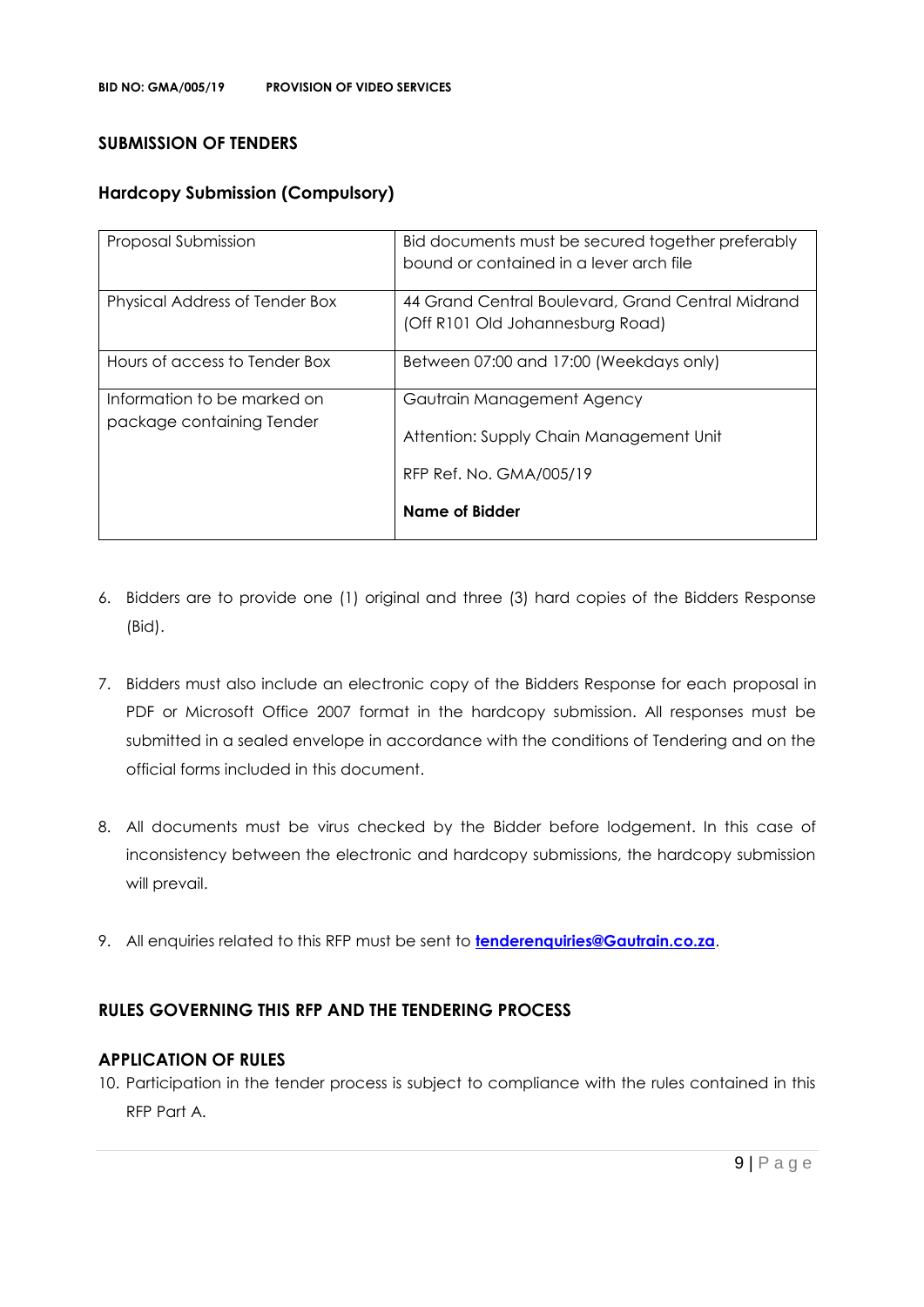- 11. All persons (whether or not a Participant in this tender process) having obtained or received this RFP may only use it, and the information contained therein, in compliance with the rules contained in this RFP Part A.
- 12. All Bidders are deemed to accept the rules contained in this RFP Part A.
- 13. The rules contained in this RFP Part A apply to:
	- a. The RFP and any other information given, received or made available in connection with this RFP, and any revisions or annexure;
	- b. the Tendering Process; and
	- c. any communications (including any briefings, presentations, meetings and negotiations) relating to the RFP or the Tendering Process.

#### **REQUEST FOR PROPOSAL**

#### **STATUS OF REQUEST FOR PROPOSAL**

- 14. This RFP is an invitation for service provider/s to submit a proposal(s) for the provision of the services as set out in the Specification contained in this RFP Part B. Accordingly, this RFP must not be construed, interpreted, or relied upon, whether expressly or implied, as an offer capable of acceptance by any person(s), or as creating any form of contractual, promissory or other rights.
- 15. No binding contract or other understanding for the supply of the Services will exist between the GMA and any Bidder unless and until the Agency has executed a formal written contract with the successful Bidder.

#### **ACCURACY OF REQUEST FOR PROPOSAL**

16. Whilst all due care has been taken in connection with the preparation of this RFP, the GMA makes no representations or warranties that the content in this RFP or any information communicated to or provided to Bidders during the Tendering Process is, or will be, accurate, current or complete. The GMA, and its officers, employees and advisors will not be liable with respect to any information communicated which is not accurate, current or complete.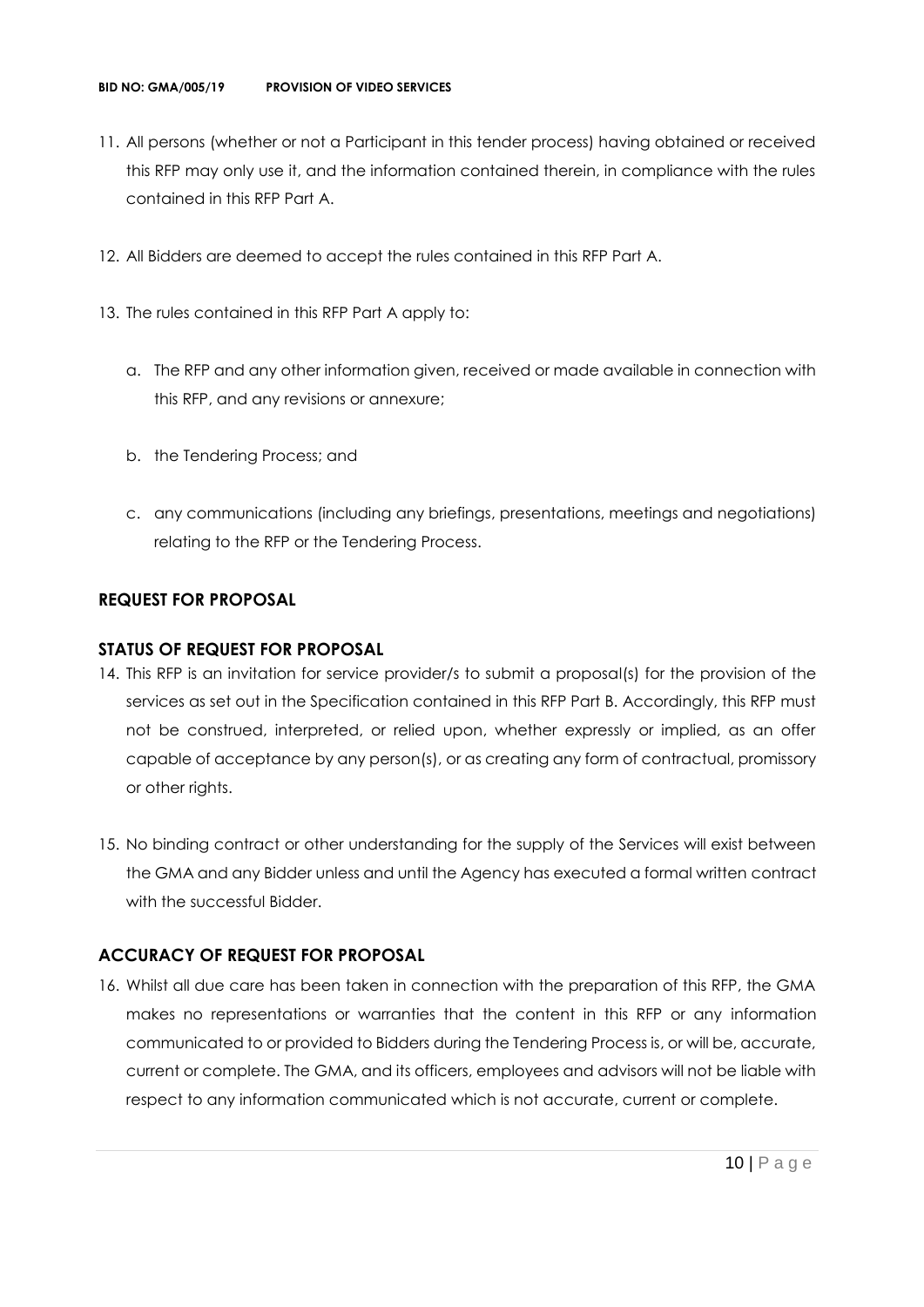- 17. If a Bidder finds or reasonably believes it has found any discrepancy, ambiguity, error or inconsistency in this RFP or any other information provided by the GMA (other than minor clerical matters), the Bidder must promptly notify the Agency in writing (by e-mail to the address **[tenderenquiries@Gautrain.co.za](mailto:tenderenquiries@gautrainpo.co.za)**) of such discrepancy, ambiguity, error or inconsistency in order to afford the GMA an opportunity to consider what corrective action is necessary (if any).
- 18. Any actual discrepancy, ambiguity, error or inconsistency in this RFP or any other information provided by the GMA will, if possible, be corrected and provided to all Bidders without attribution to the Bidder who provided the written notice.

#### **ADDITIONS AND AMENDMENTS TO THE RFP**

- 19. The GMA reserves the right to change any information in, or to issue any addendum to this RFP before the Closing Time. The GMA and its officers, employees and advisors will not be liable in connection with either the exercise of, or failure to exercise this right.
- 20. If the GMA exercises its right to change information in terms of clause 22, it may seek amended Tenders from all Bidders.

#### **REPRESENTATIONS**

21. No representations made by or on behalf of the GMA in relation to this RFP will be binding on the GMA unless that representation is expressly incorporated into the contract ultimately entered into between the GMA and the successful Bidder.

#### **CONFIDENTIALITY**

22. All persons (including all Bidders) obtaining or receiving this RFP and any other information in connection with this RFP or the Tendering Process must keep the contents of the RFP and other such information confidential, and not disclose or use the information except as required for the purpose of developing a proposal in response to this RFP.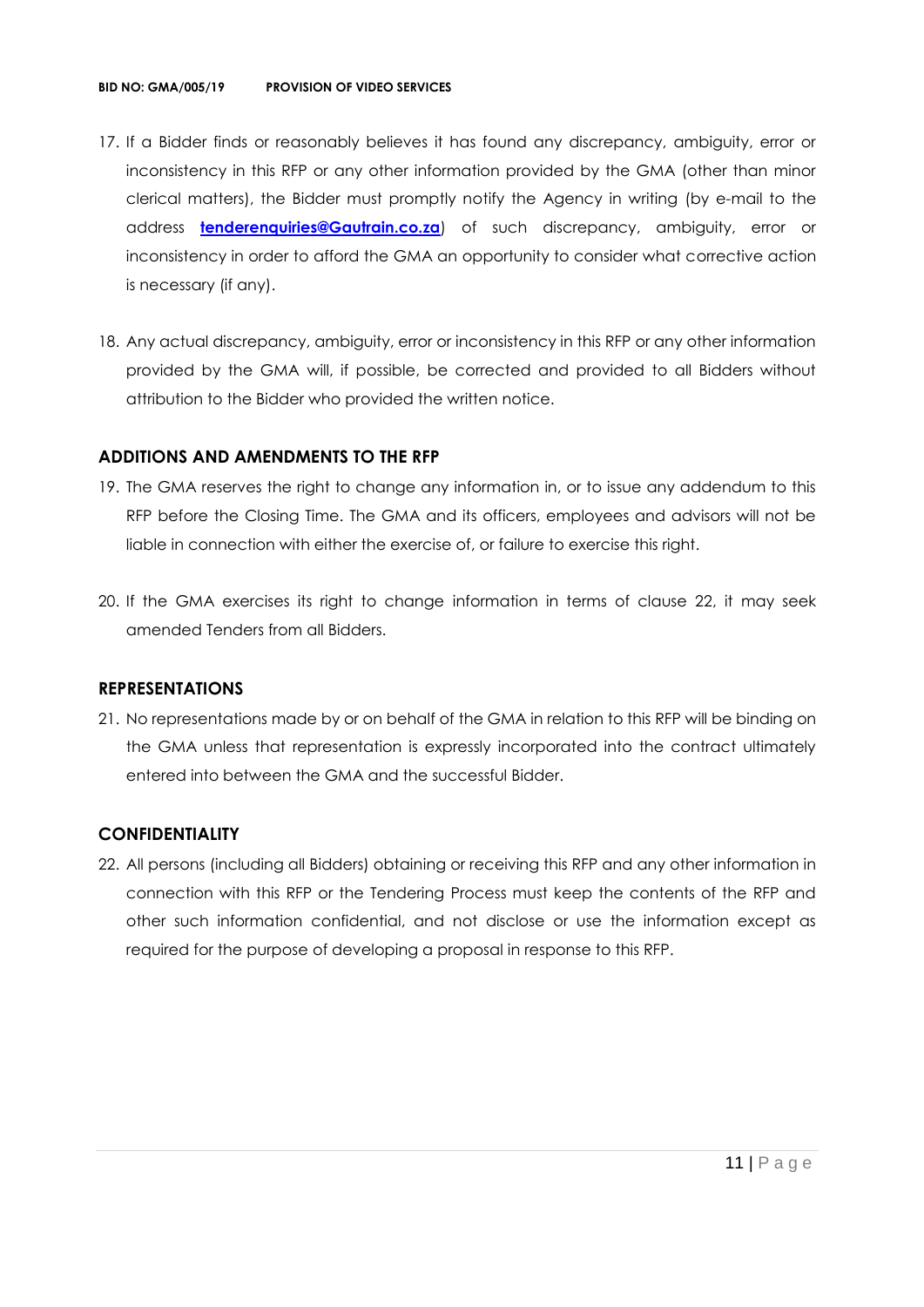#### **COMMUNICATIONS DURING THE TENDERING PROCESS**

#### **REQUESTS FOR CLARIFICATION OR FURTHER INFORMATION**

- 23. All communication and attempts to solicit information of any kind relative to this tender should be in writing and channelled to the Supply Chain Management Unit via email to: **[tenderenquiries@Gautrain.co.za](mailto:tenderenquiries@gautrainpo.co.za)**.
- 24. Any communication by a Bidder to the GMA will be effective upon receipt by the SCM Unit (provided such communication is in the required format).
- 25. The GMA has restricted the period during which it will accept questions or requests for further information or clarification and reserves the right not to respond to any enquiry or request, irrespective of when such enquiry or request is received.
- 26. Except where the GMA is of the opinion that issues raised apply only to an individual Bidder, questions submitted and answers provided will be made available to all Bidders by e-mail, as well as on the GMA's website without identifying the person or organisation which submitted the question.
- 27. In all other instances, the GMA may directly provide any written notification or response to a Bidder by email to the address of the Bidder (as notified by the Bidder to the SCM Unit).
- 28. A Bidder may, by notifying the SCM Unit in writing, withdraw a question submitted in accordance with clause 30, in circumstances where the Bidder does not wish the GMA to publish its response to the question to all Bidders.

#### **UNAUTHORISED COMMUNICATIONS**

29. Bidders may not contact (including promotional or advertising activities) any GMA staff or Advisors of GMA except through the channel in clause 21 above on any matter pertaining to the bid from the time when the bid is advertised to the time the bid is awarded. Communicating with any GMA staff or Advisors of GMA except through the channel in clause 21 above will be perceived as an effort by a bidder to influence bid evaluation, bid comparisons or bid award decisions in any manner, and will result in rejection of the bid concerned. Nothing in this clause is intended to prevent communications with staff of, or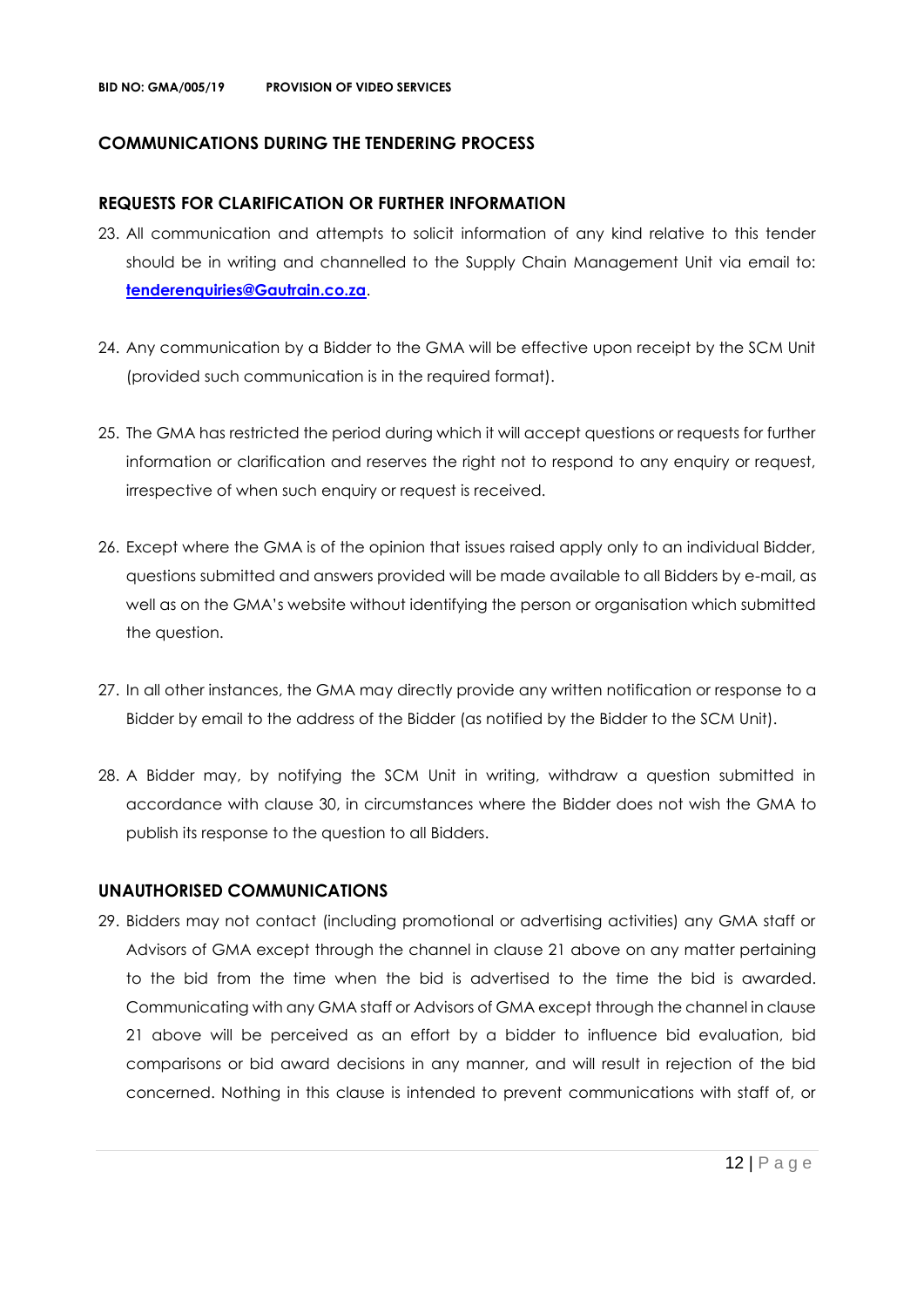advisors of the GMA to the extent that such communications do not relate to this RFP or the Tendering Process.

30. Bidders must not otherwise engage in any activities that may be perceived as, or that may have the effect of, influencing the outcomes of the Tendering Process in any way.

#### **IMPROPER ASSISTANCE, FRAUD AND CORRUPTION**

- 31. Bidders may not seek or obtain the assistance of employees, contractors or advisors of the GMA in the preparation of their tender responses, except where contractors or advisors are participating in the tender in which case the Bidder must disclose such participation in its tender by declaring their possible interest or conflict in the relevant SBD 4 form.
- 32. The GMA may in its absolute discretion, immediately disqualify a Bidder that it believes has sought or obtained such improper assistance.
- 33. Bidders are to be familiar with the implications of contravening the Prevention and Combating of Corrupt Activities Act, No. 12 of 2004 and any other relevant legislation.
- 34. Bidders are encouraged to stop crime at the GMA in its tracks and report it anonymously to the following number: 0800 6 FRAUD/0800 637 283.

#### **ANTI-COMPETITIVE CONDUCT**

- 35. Bidders and their respective officers, employees, agents and advisors must not engage in any collusion, anti-competitive conduct or any other similar conduct in respect of this Tendering Process with any other Bidder or any other person(s) in relation to:
	- a. The preparation or lodgement of their Tender
	- b. the evaluation and clarification of their Tender; and
	- c. the conduct of negotiations with the GMA.
- 36. For the purposes of clause 38, collusion, anti-competitive conduct or any other similar conduct may include disclosure, exchange and clarification of information whether or not such information is confidential to the GMA or any other Bidder or any other person or organisation.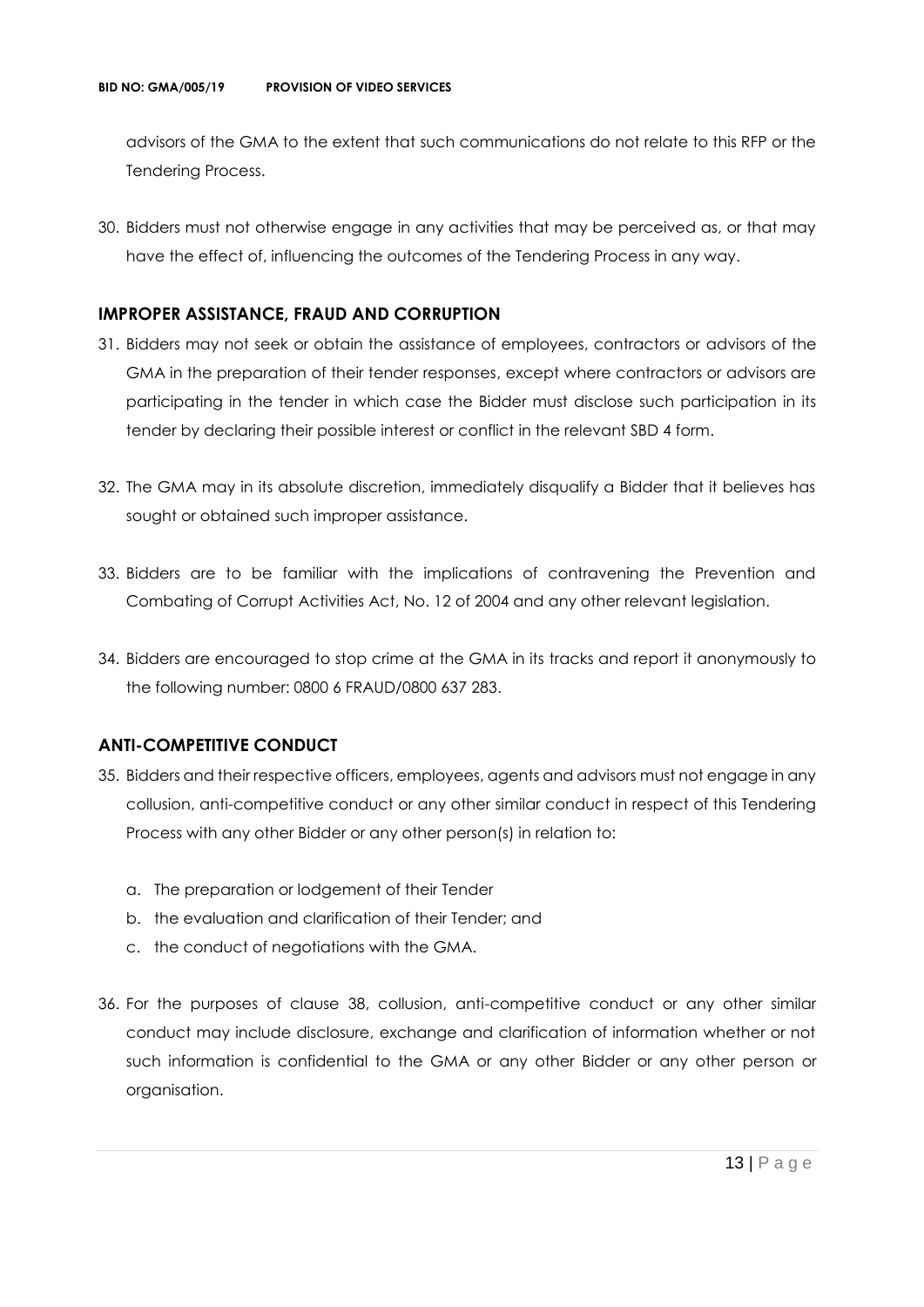37. In addition to any other remedies available to it under law or contract, the GMA may, in its absolute discretion, immediately disqualify a Bidder that it believes has engaged in any collusive, anti-competitive conduct or any other similar conduct during the entire Tendering Process.

#### **COMPLAINTS ABOUT THE TENDERING PROCESS**

- 38. Any complaint about the RFP or the Tendering Process must be submitted to the SCM Unit in writing, (preferably by email), immediately upon the cause of the complaint arising or becoming known to the Bidder.
- 39. The written complaint must set out:
	- a. The basis for the complaint, specifying the issues involved;
	- b. how the subject of the complaint affect the organisation or person making the complaint;
	- c. any relevant background information; and
	- d. the outcome desired by the person or organisation making the complaint.
- 40. If the matter relates to the conduct of an official, employee or advisor of the GMA, the complaint should be addressed in writing marked for the attention of the Chief Executive Officer of the GMA, and delivered to the physical address of the GMA, as notified.

#### **CONFLICT OF INTEREST**

- 41. A Bidder must not, and must ensure that its officers, employees, agents and advisors do not place themselves in a position that may give rise to actual, potential or perceived conflict of interest between the interests of the GMA and/or the Gauteng Provincial Government and the Bidders interests during the Tender Process.
- 42. The Bidders Response in this RFP Part C requires the Bidder to provide details of any interests, relationships or clients which may or do give rise to a conflict of interest in relation to the supply of the services under any contract that may result from this RFP.
- 43. If the Bidder submits its Tender and a subsequent conflict of interest arises, or is likely to arise, which was not disclosed in the Tender, the Bidder must notify the GMA immediately in writing of that conflict.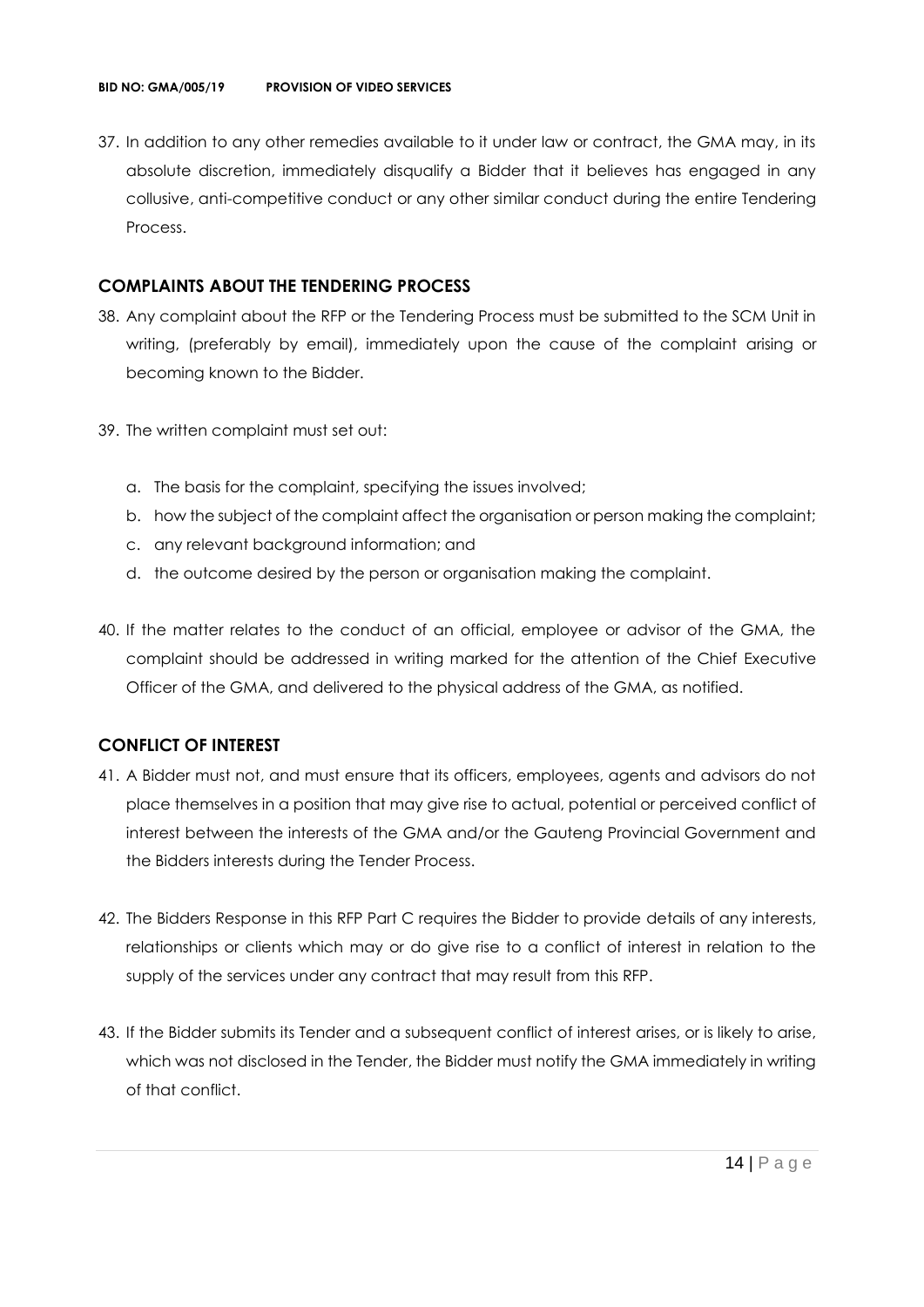44. The GMA may immediately disqualify a Bidder from the Tendering Process if the Bidder fails to notify the GMA of the conflict as required.

#### **LATE TENDERS**

- 45. Tenders must be lodged by the Closing Date and Time. Where a tender document is not in the tender box at the time of the bid closing, such a bid document will be regarded as a late bid. Late bids will not be accepted or considered.
- 46. Tenders lodged after the Closing Time or lodged at a location or in a manner that is contrary to that specified in this RFP will be disqualified from the Tendering Process and will be ineligible for consideration.
- 47. The determination of the GMA as to the actual time that a Tender is lodged is final. Subject to clause 49, all Tenders lodged in the Tender Box after the Closing Time will be recorded by the GMA and will only be opened for the purposes of identifying a business name and address of the Bidder. The GMA will inform a Bidder whose Tender was lodged after the Closing Time of its ineligibility for consideration. The general operating practice is for the late tender to be returned within 5 (Five) working days of receipt or within 5 (Five) working days after determination not to accept a late tender.

#### **TENDER DOCUMENTS**

#### **BIDDERS RESPONSIBILITIES**

- 51. Bidders are responsible for:
	- a. Examining this RFP and any documents referenced or attached to this RFP and any other information made or to be made available by the GMA to Bidders in connection with this RFP;
	- b. fully informing themselves in relation to all matters arising from this RFP, including all matters regarding the GMA's requirements for the provision of the Services;
	- c. ensuring that their Tenders are accurate and complete;
	- d. making their own enquiries and assessing all risks regarding this RFP, and fully considering and incorporating the impact of any known and unknown risks into their Tender;
	- e. ensuring that they comply with all applicable laws in regards to the Tendering Process particularly as specified by National Treasury Regulations, Guidelines, Instruction Notes and Practice Notes and other relevant legislation as published from time to time in the Government Gazette;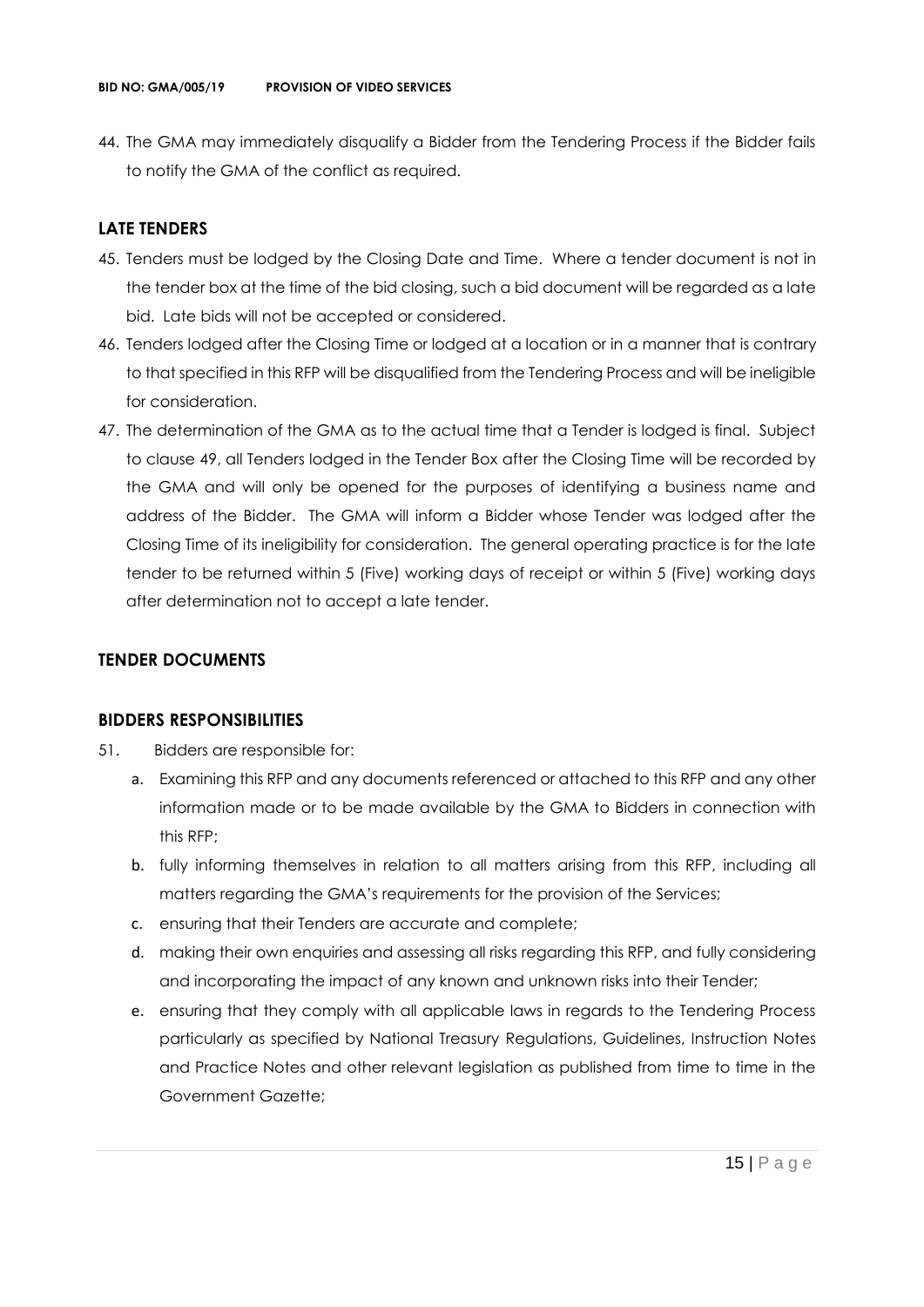- f. submitting an Original Valid Tax Clearance Certificate and all other returnable documents as listed on the Checklist; and
- g. Failure to provide the required information could result in disqualification of the bidder.

#### **PREPARATION OF TENDERS**

- 52. Bidders must ensure that:
	- a. Their Tender is submitted in the required format as stipulated in this RFP Part A; and
	- b. all the required information fields in RFP Part C are completed in full and contain the information requested by the GMA.

*Note to Bidders: The GMA may in its absolute discretion reject a Tender that does not include the information requested.*

53. Unnecessarily elaborate responses or other presentations beyond that which is sufficient to present a complete and effective tender proposal are not desired or required. Elaborate and expensive visual and other presentation aids are not necessary.

#### **ILLEGIBLE CONTENT, ALTERATION AND ERASURES**

- 54. Incomplete Tenders may be disqualified or evaluated solely on information contained in the Tender.
- 55. The GMA may disregard any content in a Tender that is illegible and will be under no obligation whatsoever to seek clarification from the Bidder.
- 56. The GMA is entitled to amend any bid conditions, validity period, specifications, or extend the closing date of bids before the closing date. All bidders, to whom the bid documents have been issued, will be advised in writing of such amendments in good time.

#### **OBLIGATION TO NOTIFY ERRORS**

57. Amended bids may be sent, together with the original bid, in an envelope marked "Amendment to bid" and should be placed in the bid box before the closing date and time. An amendment bids without original bid document will not be considered.

#### **RESPONSIBILITY FOR TENDERING COSTS**

58. The Bidders participation or involvement in any stage of the Tendering Process is at the Bidders sole risk, cost and expense. The GMA will not be held responsible for, or pay for, any expense or loss that may be incurred by Bidders in relation to the preparation or lodgement of their Tender.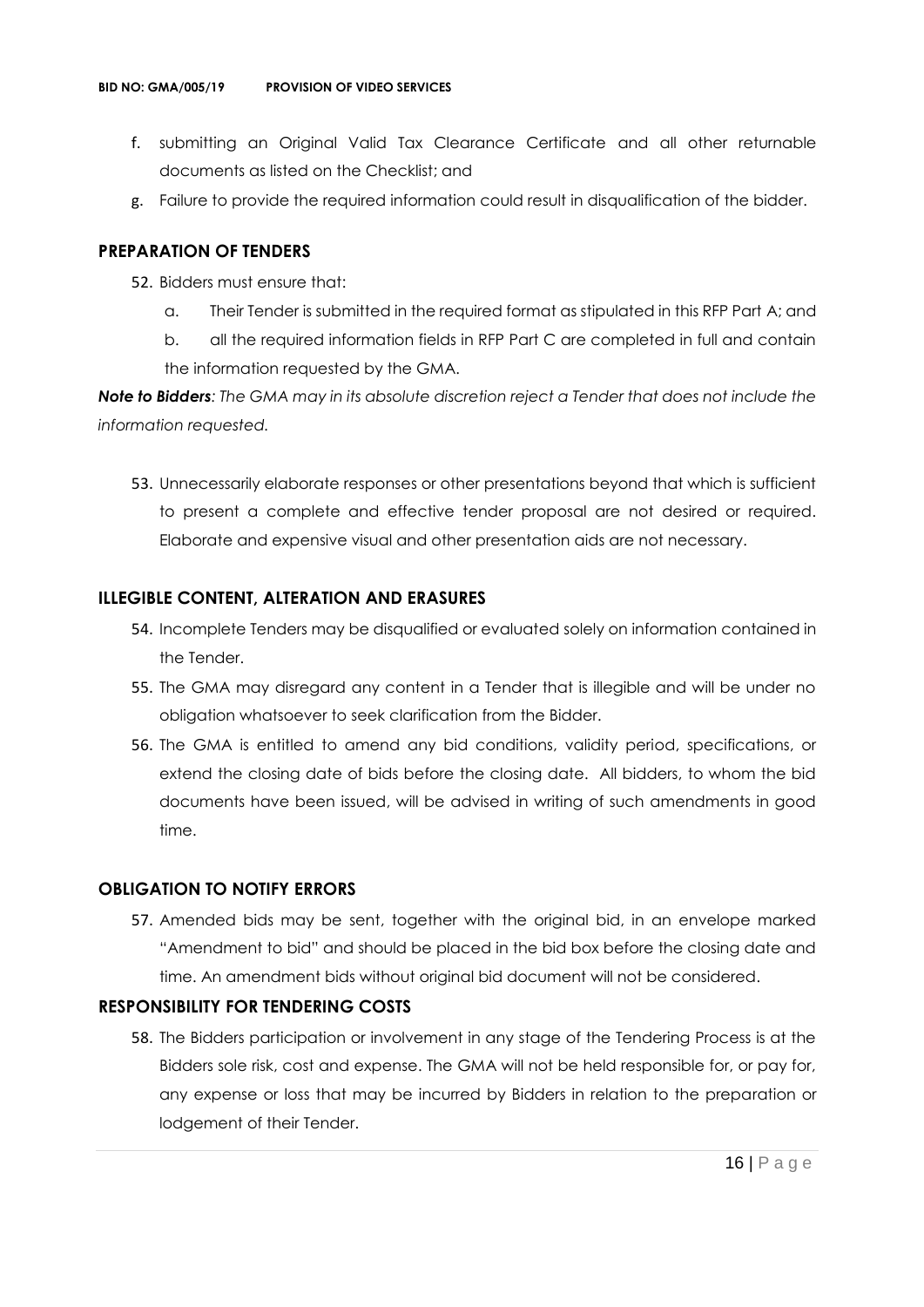- 59. The GMA is not liable to the Bidder for any costs on the basis of any contractual, or promissory or restitutionary grounds whatsoever as a consequence of any matter relating to the Bidders participation in the Tendering Process, including without limitation, instances where:
- a. The Bidder is not engaged to perform under any contract; or
- b. the GMA exercises any right under this RFP or at law.

#### **DISCLOSURE OF TENDER CONTENTS AND TENDER INFORMATION**

- 60. All Tenders received by the GMA will be treated as confidential. The GMA will not disclose any Tender contents and Tender information, except:
- a. As required by law;
- b. for the purpose of investigations by other government authorities having relevant jurisdiction;
- c. to external consultants and advisors of the GMA engaged to assist with the Tendering Process; or
- d. for the general information of Bidders required to be disclosed as per National Treasury Regulations, Guidelines, Instruction Notes or Practice Notes.

#### **USE OF TENDERS**

- 61. Upon submission in accordance with the requirements of submission of Tenders, all Tenders submitted become the property of the GMA. Bidders will retain all ownership rights in any intellectual property contained in the Tender.
- 62. Each Bidder, by submission of their Tender, is deemed to have licensed the GMA to reproduce the whole, or any portion, of their Tender for the purposes of enabling the GMA to evaluate the Tender.
- 63. Further, in submitting a Tender, the Bidder accepts that the GMA shall, in accordance with the requirements of Treasury Regulation No. 16A.6.3(d) and the National Treasury Instruction Note on *Enhancing Compliance Monitoring and Improving Transparency and Accountability in Supply Chain Management,* publish (on the internet or otherwise):

a. The names of all Bidders that submitted bids in relation to this RFP within 10 (Ten) working days after the closing date of this RFP, if the bid is above the threshold value of R500 000; and

b. on award of the bid, the name of the successful Bidder, the contract price, B-BBEE level of contribution status, the contract number and description of the contract awarded.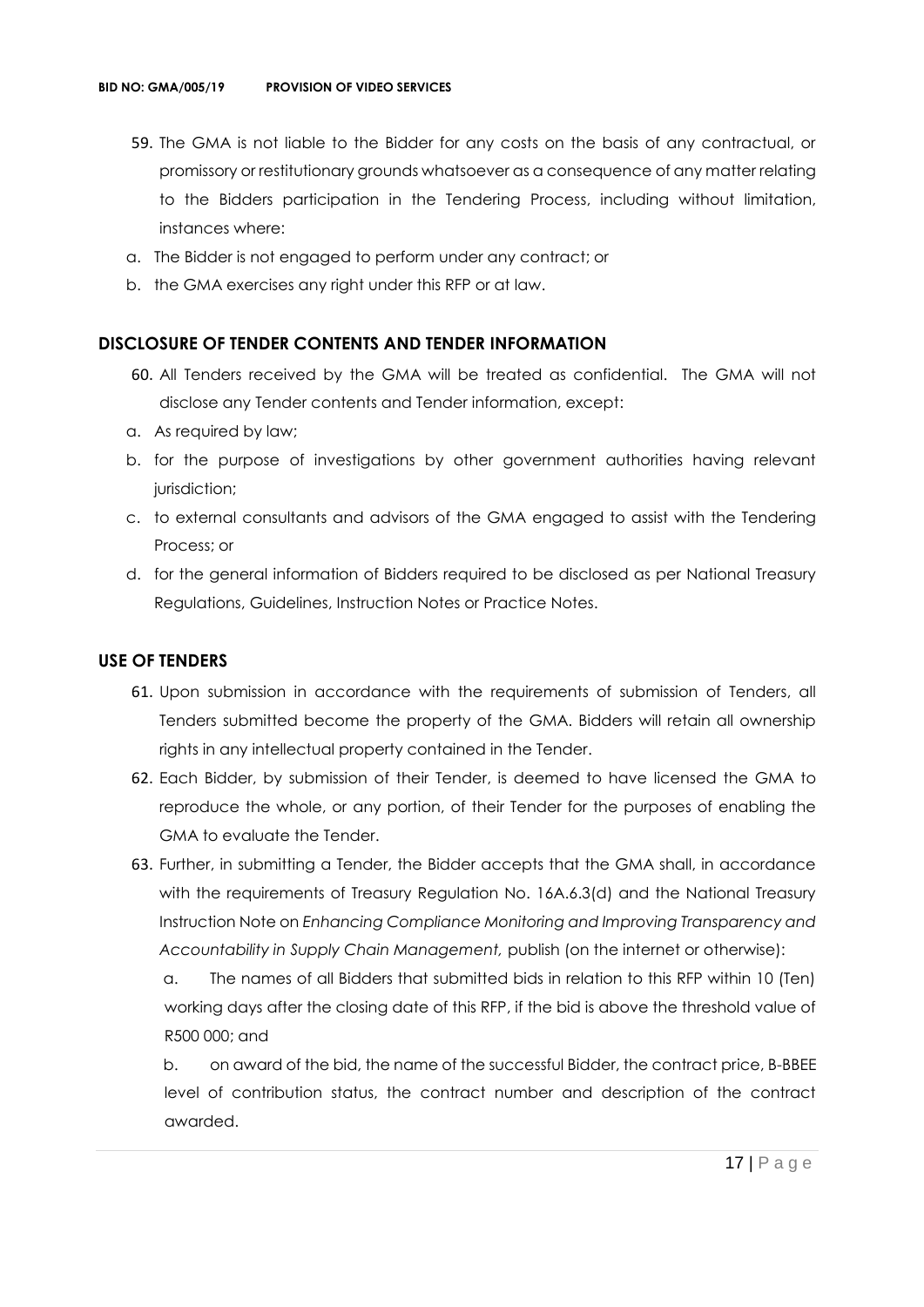#### **PERIOD OF VALIDITY**

64. All Tenders received must remain valid and open for acceptance for a minimum of 120 (One hundred and twenty) days from the Closing Time. This period may be extended by written mutual agreement between the GMA and the Bidder.

#### **STATUS OF TENDER**

- 65. Each Tender constitutes an irrevocable offer by the Bidder to the GMA to provide the Services required and otherwise to satisfy the requirements of the Specification as set out in this RFP Part B.
- 66. A Tender must not be conditional on:
	- a. The Board approval of the Bidder or any related governing body of the Bidder being obtained;
	- b. the Bidder conducting due diligence or any other form of enquiry or investigation;
	- c. the Bidder (or any other party) obtaining any regulatory approval or consent;
	- d. the Bidder obtaining the consent or approval of any third party; or
	- e. the Bidder stating that it wishes to discuss or negotiate any commercial terms of the contract.
- 67. The GMA may, in its absolute discretion, disregard any tender that is, or is stated to be, subject to any one or more of the conditions detailed above (or any other relevant conditions).
- 68. The GMA reserves the right to accept a Tender in part or in whole or to negotiate with a Bidder in accordance with the clause 88 (Unreasonable disadvantage) of this RFP Part A.

#### **TENDER RESPONSE**

#### **COMPLIANCE WITH SPECIFICATION**

- 69. Under Part C of this RFP, a Bidder must submit a tabulated statement showing its level of compliance to the Specification contained in this RFP Part B.
- 70. In particular, Bidders must state if they will not comply with the Specification, or will only comply with the Specification subject to conditions. Full details of the non-compliance (including the nature and extent of the non-compliance and any reasons for such noncompliance) must be stated in the space provided in the tabulated statement.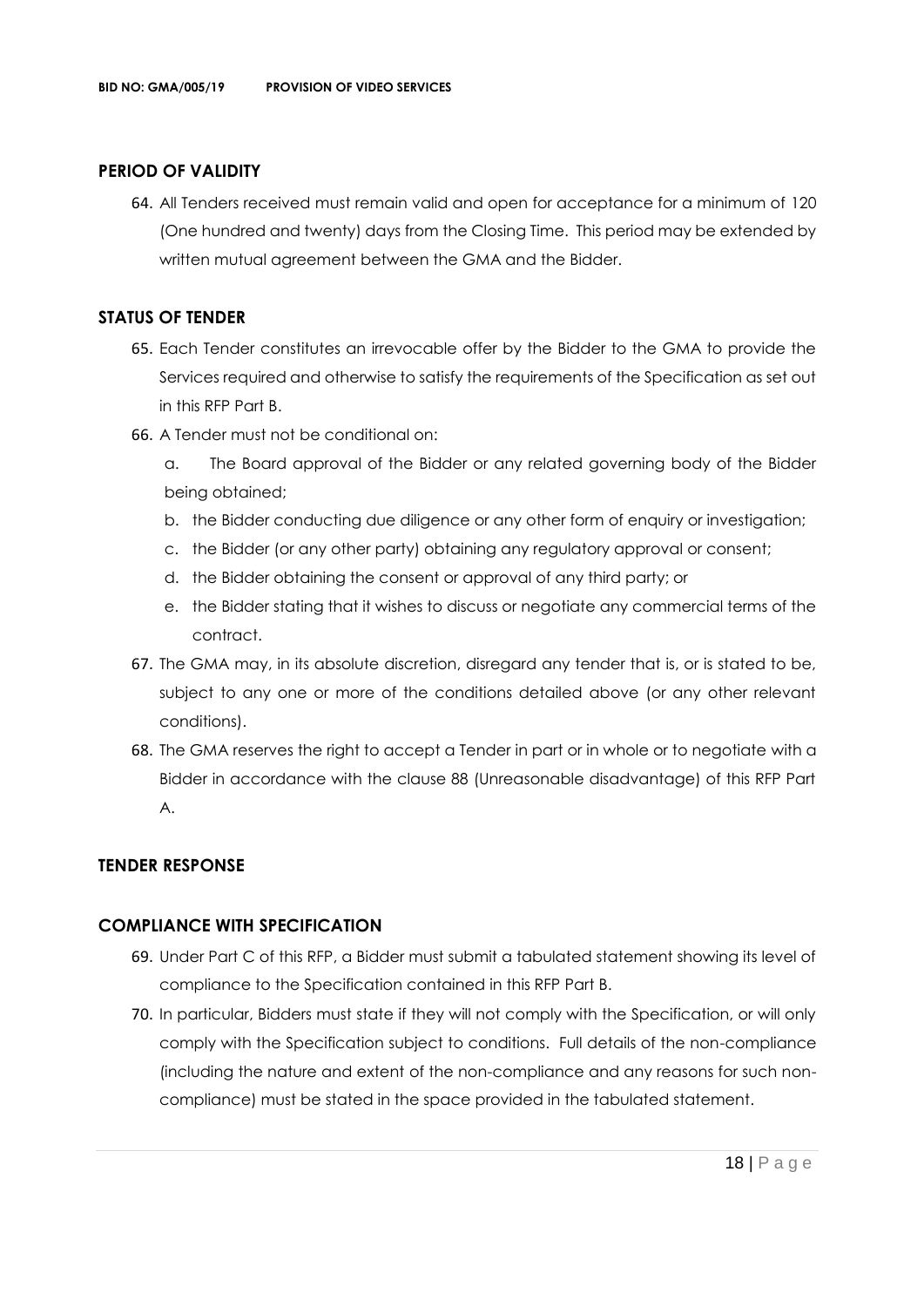- 71. No response is required in respect of a particular section of the Specification where Bidders will comply with the Specification. Only sections that Bidders have not complied with, or will only comply with subject to conditions, should be noted in the tabulated statement.
- 72. The GMA is prepared to contemplate minor variations or departures from the Specification proposed by Bidders.
- 73. However, Bidders should note that significant or substantive variations or departures from the Specifications will not be viewed favourably unless the Bidder is able to clearly demonstrate to the satisfaction of the GMA the necessity for such variations or departures.

*Note to Bidders: The GMA will assume that a Bidders Response complies in all relevant respects with the Specification unless the Bidder states otherwise. Failure to notify the GMA of any noncompliance may result in a Bidders Response being disregarded.*

- 74. For the purposes of clauses 70,71 and 72:
	- **Yes/Complies** means that in all respects the Bidders Response meets or otherwise satisfies all specified outputs, characteristics or performance standards.
	- **Will comply subject to conditions** means that the specified outputs, characteristics or performance standards can only be met by the Bidder subject to certain conditions.
	- **No/Will not comply** means that the specified outputs, characteristics or performance standards is not met by the Bidders Response.

#### **GENERAL**

- 75. Indefinite responses such as "noted", "to be discussed" or "to be negotiated" are not acceptable.
- 76. Where the Bidder is unwilling to accept a specified condition, the non-acceptance must be clearly and expressly stated. Prominence must be given to the statement detailing the non-acceptance. It is not sufficient that the statement appears only as part of an attachment to the Tender, or be included in a general statement of the Bidders usual operating conditions.
- 77. An incomplete Tender may be disqualified or assessed solely on the information completed or received with the Tender.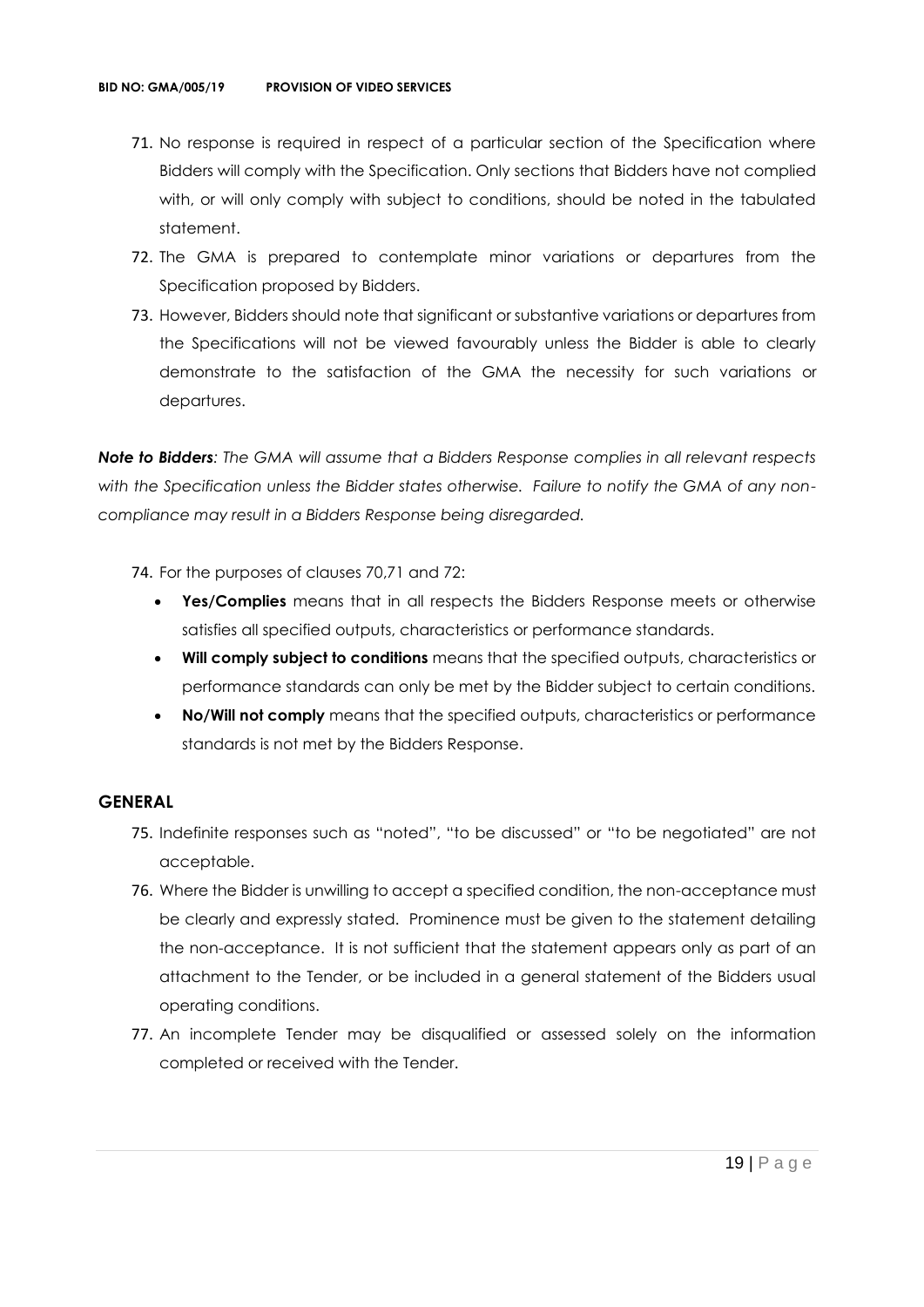#### **ALTERNATIVE TENDER**

- 78. A Bidder may submit an alternative proposal. An alternative proposal will only be accepted if:
- a. The Bidder also provides a conforming Bidders Response; and
- b. The alternative proposal is clearly identified as an "Alternative Tender".
- 79. An Alternative Tender may:
- a. Not comply with the Specifications for the relevant Services due to inherent design or capability in the operation of the Services; or
- b. Provide the Services in a manner different to that specified in this RFP Part B.

#### **INNOVATIVE SOLUTIONS**

- 80. Bidders are encouraged to offer options or solutions which may, in an innovative way, contribute to the GMA's ability to carry out its operations in a more cost-effective manner.
- 81. These options or solutions may be related to:
- a. The outputs, functional, performance and technical aspects of the requirement; or
- b. Opportunities for more advantageous commercial arrangements.
- 82. Any such options or solutions will be considered by the GMA on a "commercial in confidence" basis if so requested by the Bidder.
- 83. Where a Bidder submits an offer which meets the requirements of this RFP in an alternative and practical manner, the Tender must also include any supplementary material (including such pricing and costing details as may be necessary to enable the GMA to fully assess the financial impact of the alternative proposal), which demonstrates in detail that such an alternative will fully achieve and/or exceed all the specified requirements, together with references as to why the additional features may be advantageous.
- 84. The GMA reserves the right to consider such offers on their merits or not to consider them at all.

#### **CONTRACT DISCLOSURE REQUIREMENTS**

#### **DISCLOSURE OF INFORMATION**

85. The Conditions of Tendering include a provision for the disclosure of contract information (refer to this RFP Part A dealing with "Use of Tenders").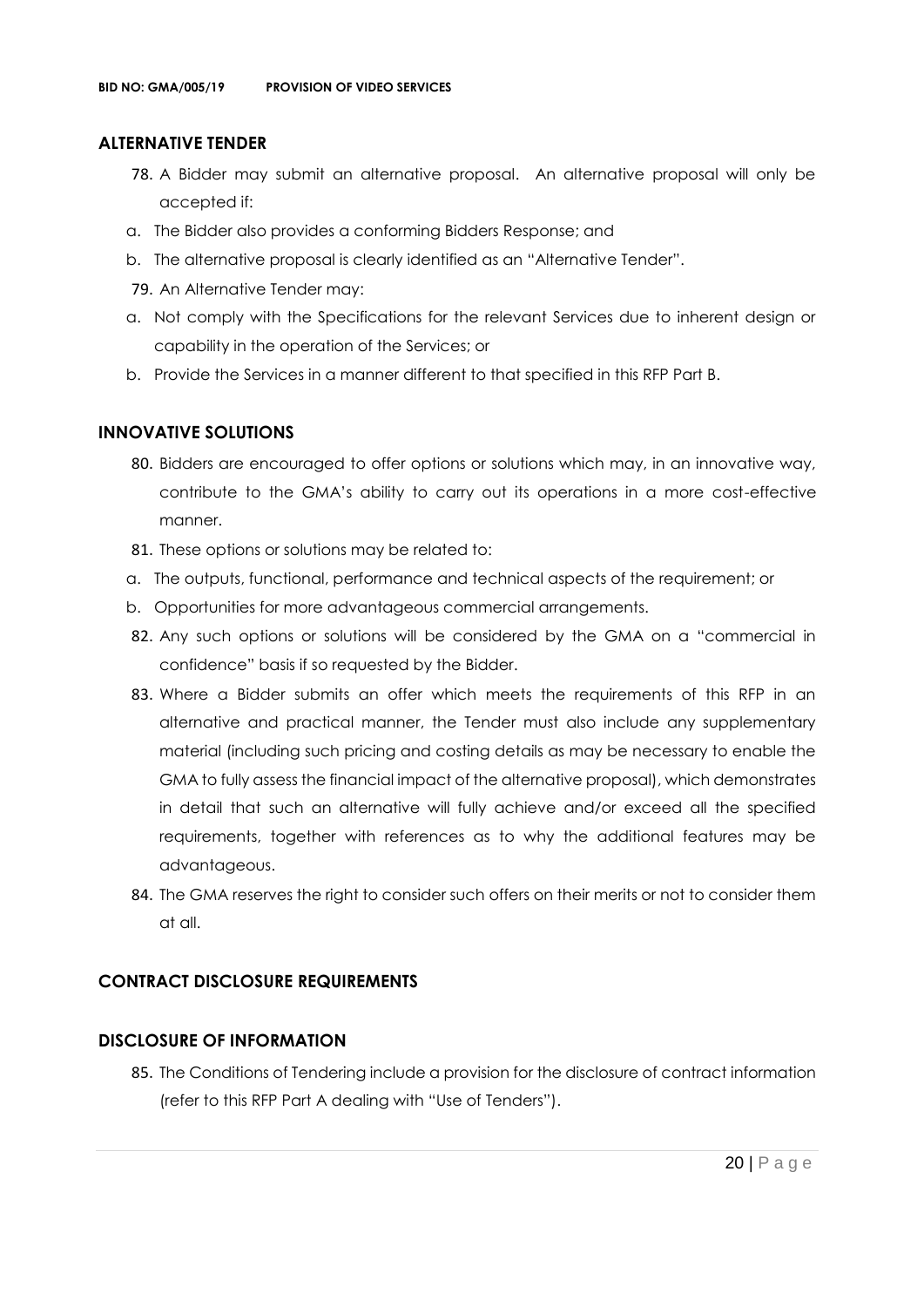86. If a Bidder wishes to withhold the disclosure of specific contract information, the Bidder must clearly outline how the release of this information will expose trade secrets, business strategy or unique methodologies that may expose the business unreasonably to disadvantage.

#### **TRADE SECRETS**

- 87. In considering whether specific information should be categorised as a trade secret, Bidders' should assess:
- a. The extent to which it is known outside of the Bidders business;
- b. the extent to which it is known by the persons engaged in the Bidders business;
- c. any measures taken to guard its secrecy;
- d. its value to the Bidders business and to any competitors;
- e. the amount of money and effort invested in developing the information; and
- f. the ease or difficulty with which others may acquire or develop this information.

#### **UNREASONABLE DISADVANTAGE**

- 88. In determining whether disclosure of specific information will expose a Bidders business unreasonably to disadvantage, the following should be considered:
- a. Whether the information is generally available to competitors; and
- b. Whether it could be disclosed without causing substantial harm to the competitive position of the business.

The GMA will consider these applications in the Tender evaluation and negotiations (if any) with Bidders.

#### **EVALUATION OF TENDERS**

#### **EVALUATION PROCESS**

- 89. Following the Closing Time, the GMA intends to evaluate the Tenders received.
- 90. Tenders will be evaluated against the Evaluation Criteria specified under the section "Evaluation Criteria Format".
- 91. Without limiting the GMA's rights in the RFP, the GMA may at any time during the Tendering Process choose to:
- a. Shortlist one or more Bidders; and
- b. accept one or more of the Tenders.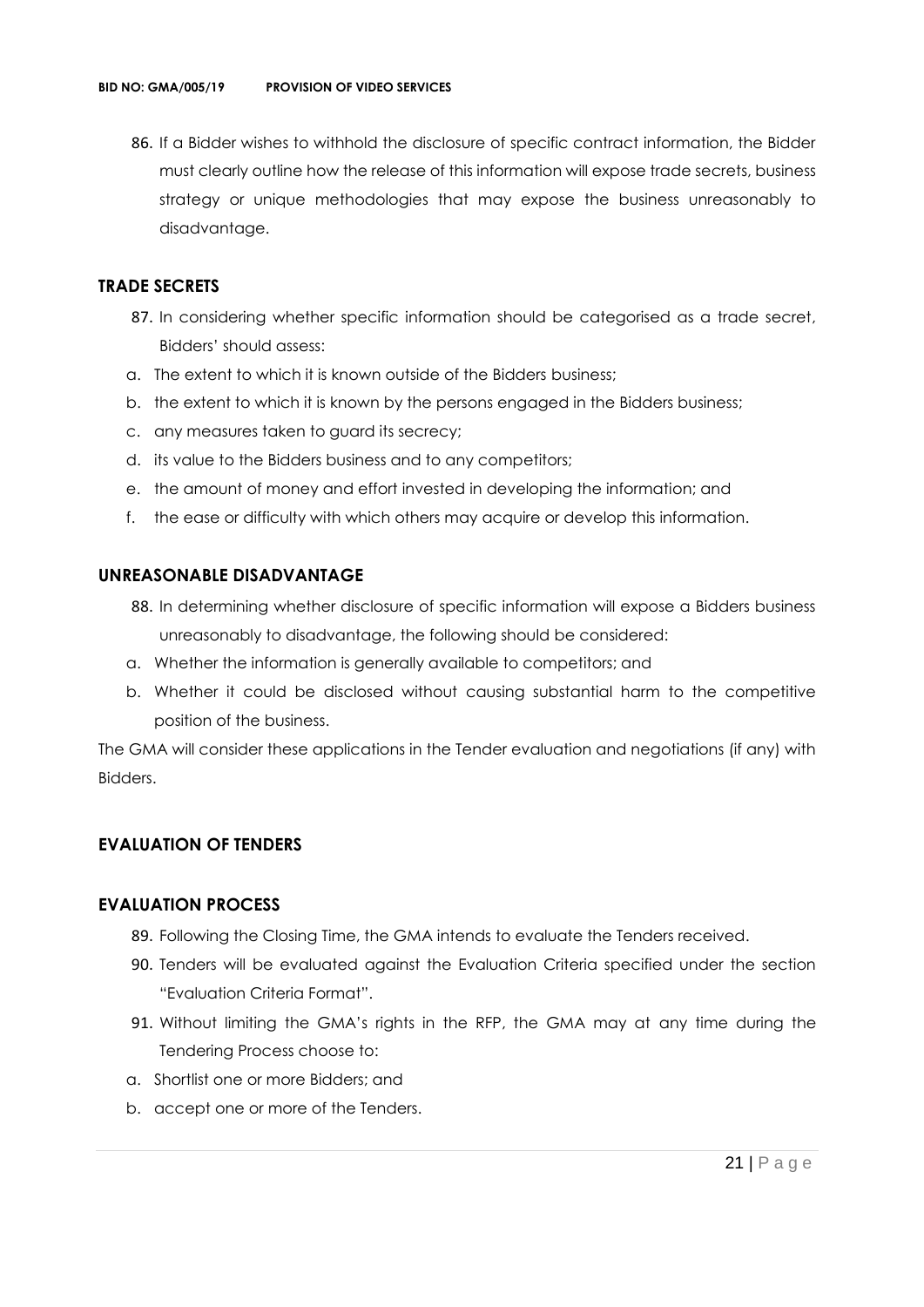- 92. Unless the Evaluation Criteria explicitly require, the GMA may, but is not in any way bound to, shortlist, to select as successful, or to accept the Tender offering the lowest price.
- 93. Should the GMA choose to include a short listing stage in its evaluation process, the GMA is not, at any time, required to notify Bidders or any other person or organisation interested in submitting a Tender.
- 94. A Bidders Response will not be deemed to be unsuccessful until such time as the Bidder is formally notified of that fact by the GMA. The commencement of negotiations by the GMA with one or more other Bidders is not to be taken as an indication that any particular Bidders Response has not been successful.

#### **EVALUATION CRITERIA FORMAT**

- 95. The evaluation criteria is weighted to reflect the importance of project requirements noted in the Specifications:
- 96. In evaluating Bidders Responses, the GMA will have regard to:
- a. Specific evaluation criteria identified in the list below;
- b. the overall value for money proposition presented in the Bidders Response; and
- c. particular weighting assigned to any or all of the evaluation criteria specified below.
- 97. For the purposes of this RFP clause 98, 'value for money' is a measurement of financial and non-financial factors, including:
- a. Quality levels; and
- b. performance standards.
- 98. Value for money will be assessed on a 'whole of life' basis (including the transitioning-in, the contract term and the transitioning-out phases of the relationship between the GMA and a Bidder), with a view to long-term sustainability of the value for money proposition and with a focus on ensuring that value for money outcomes are promoted and protected following the conclusion of any contract that may result from this RFP.
- 99. Administrative compliance will be determined in accordance with the conditions listed in this RFP.
- 100. The evaluation criteria will be in line with the PPPFA, 2000 (Act No. 5 of 2000) and Preferential Procurement Regulations 2017.
- 101. Evaluation will be based on a point system and three-stage evaluation process. As a pre-requisite, a bid must comply with the requirements of the bid solicitation and meet the pre-qualification requirements before being evaluated further to next stage. The minimum threshold of the functionality evaluation criteria must also be met in order for the bid to be declared responsive and qualify to the next evaluation stage.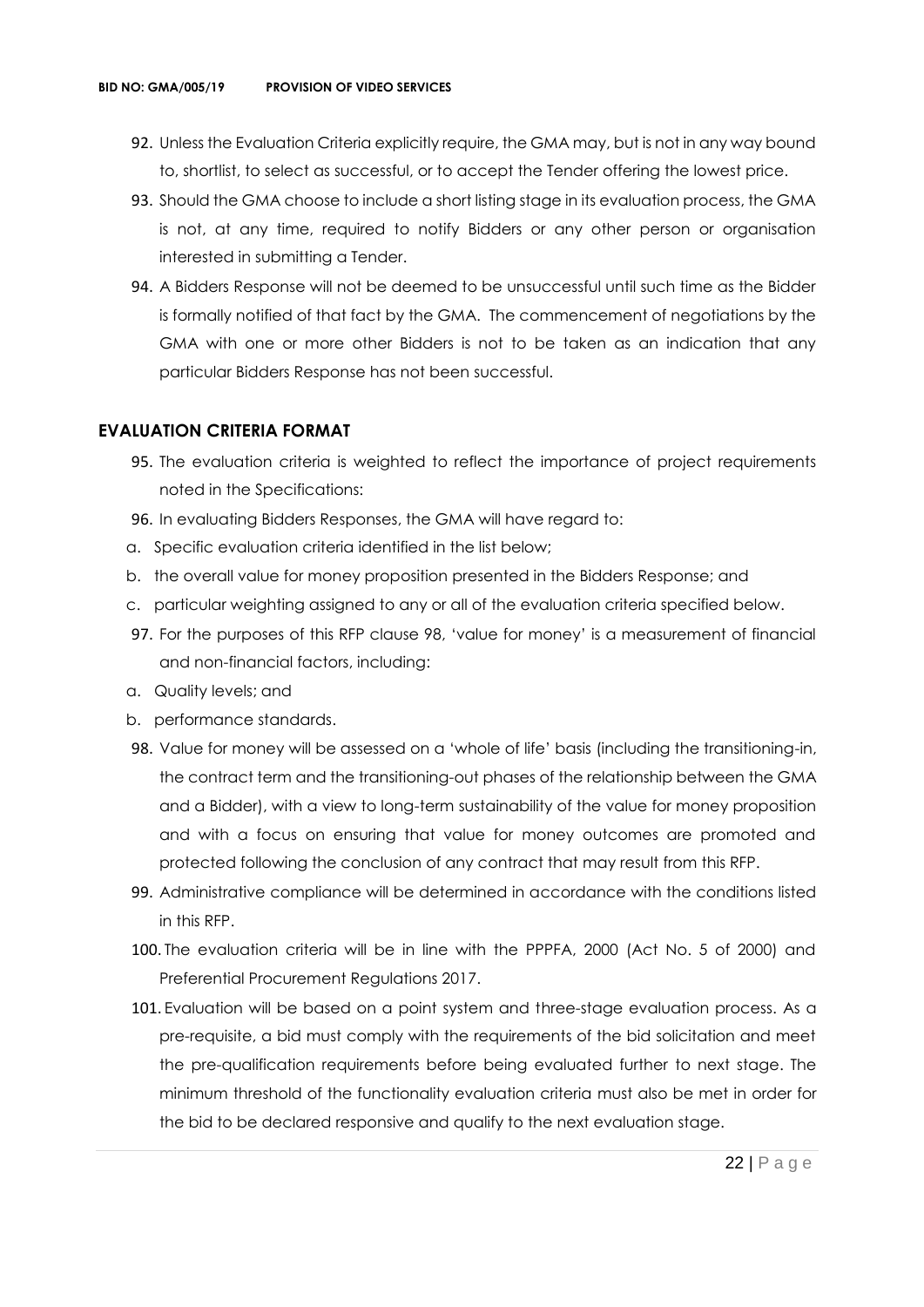102. The value of this bid is estimated to be below R 50,000,000 and therefore the 80/20 preference point system shall apply. The following is the weighting awarded for each element, and the threshold score.

| <b>Evaluation element</b> | Weighting           | <b>Threshold score</b> |
|---------------------------|---------------------|------------------------|
| Pre-qualification         | Compulsory briefing |                        |
| <b>Technical proposal</b> | 100                 | 70 Points              |
| <b>B-BBEE</b> proposal    | 20                  | N/A                    |
| Price proposal            | 80                  | N/A                    |
| <b>Total</b>              | 100                 |                        |

#### **FUNCTIONALITY EVALUATION**

- 103. The evaluation criteria for measuring functionality, and the weighting attached to each criterion is detailed in **Part B of the RFP document, Paragraph 5 of Terms of Reference**. Failure to provide adequate information for evaluation of the criteria listed below will at least result in minimal subjective consideration and may result in loss of points.
- 104. A minimum threshold for functionality is based on meeting the suppliers' reseller or partner status. Bids that do not meet this threshold in each section will automatically be disqualified from further evaluation.
- 105. Thereafter, only the qualifying bids will be evaluated in terms of the 80/20 preference point system, where a maximum of 80 points are allocated for price and a maximum of 20 points are allocated in respect of the level of B-BBEE contribution of the bidder.

#### **PRICE EVALUATION**

106. Price points will be calculated on the total price proposed solution as per terms of reference.

#### **B-BBEE EVALUATION**

- 107. Twenty (20) points are allocated. B-BBEE rating certificates and affidavits signed under oath are applicable and points allocated in terms of the BBBEE Codes of Good Practice guideline as indicated in the following table.
- 108. Bidders must submit valid BBBEE Certificates and affidavits signed under oath which will be verified.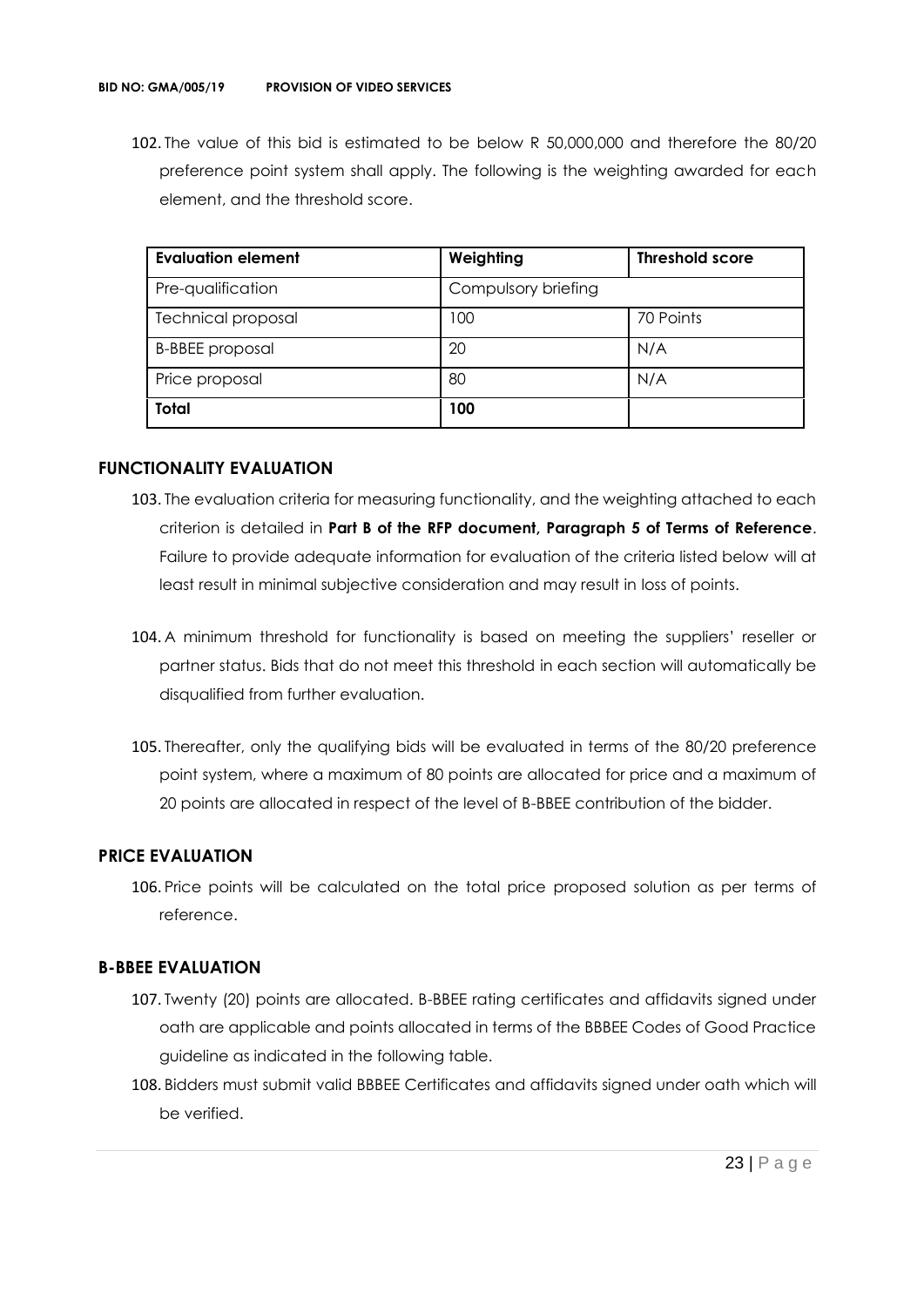| <b>B-BBEE Status Level of Contributor</b> | <b>Number of points</b> |
|-------------------------------------------|-------------------------|
| 1                                         | 20                      |
| $\overline{2}$                            | 18                      |
| $\mathfrak{Z}$                            | 14                      |
| $\overline{4}$                            | 12                      |
| 5                                         | 8                       |
| 6                                         | 6                       |
| $\overline{7}$                            | 4                       |
| 8                                         | $\overline{2}$          |
| Non-compliant contributor                 | $\Omega$                |

#### **POINTS AWARDED FOR B-BBEE STATUS LEVEL OF CONTRIBUTION**

109. The preference points claimed by each bidder for attaining the B-BBEE Status Level of Contributor will be allocated to each qualifying bid when determining the total bid score under the preference points system. The points scored by a bidder in respect of the level of B-BBEE contribution contemplated in the table above will be added to the points scored for price.

#### **CLARIFICATION OF TENDERS**

- 110. The GMA may seek clarification from and enter into discussions with any or all of the Bidders in relation to their Tender. The GMA may use such information in interpreting the Tender and evaluating the cost and risk in accepting the Tender. Failure to supply clarification to the satisfaction of the GMA may render the Tender liable to disqualification.
- 111. The GMA is under no obligation to seek clarification of anything in a Tender and reserves the right to disregard any clarification that the GMA considers to be unsolicited or otherwise impermissible in accordance with the rules set out in this RFP.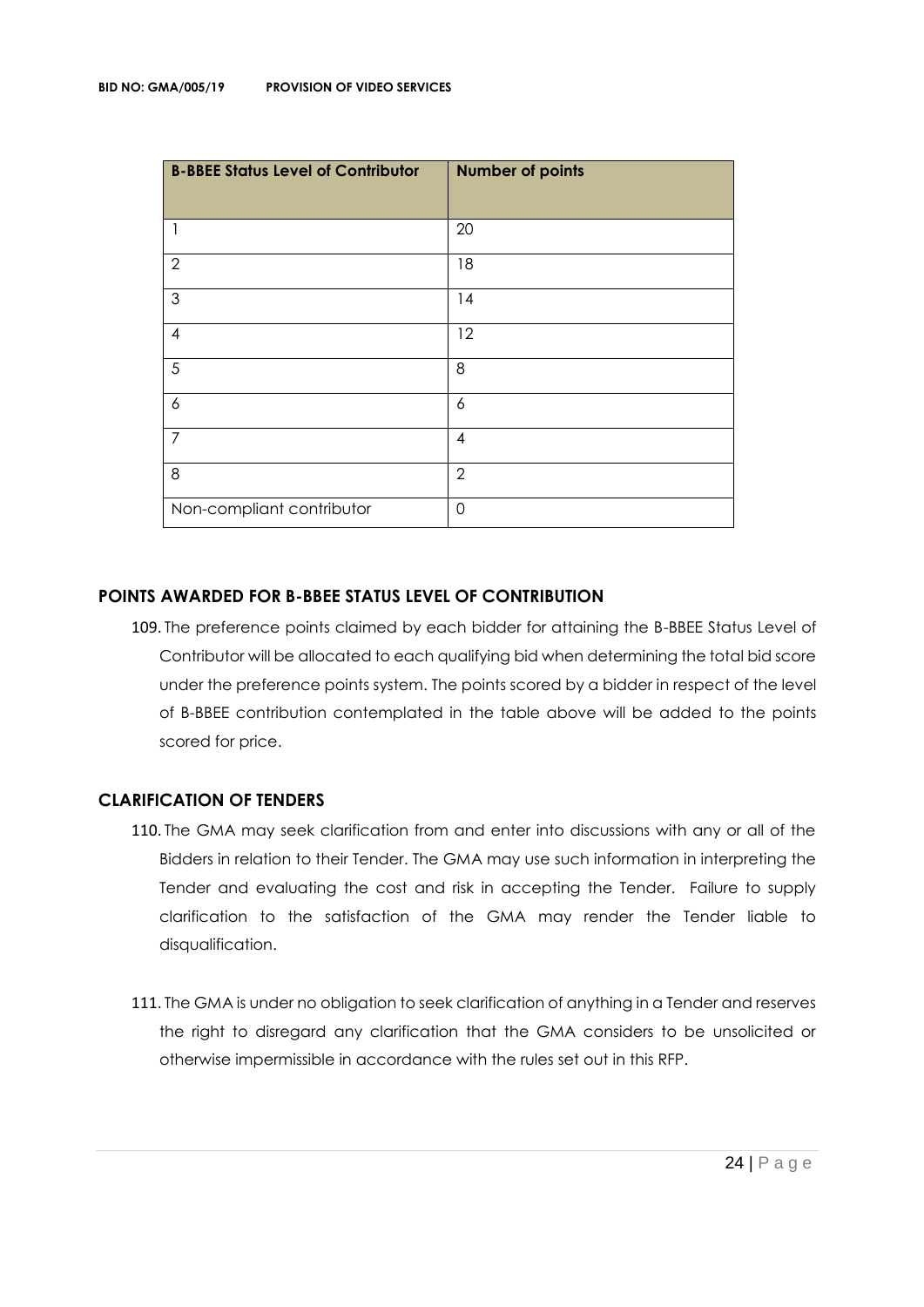#### **DISCUSSION WITH BIDDERS**

- 112. The GMA may elect to engage in detailed discussions with any one or more Bidders, with a view to maximising the benefits of this RFP as measured against the evaluation criteria and in fully understanding a Bidders offer.
- 113. In its absolute discretion, the GMA may invite some or all Bidders to give a presentation to the GMA in relation to their submissions, that may include a demonstration of software, programs or unique methodologies proposed, if applicable.
- 114. The GMA is under no obligation to undertake discussions with, or to invite any presentations from Bidders.
- 115. In addition to presentations and discussions, the GMA may request some or all Bidders to:
- a. Conduct a site visit, if applicable;
- b. provide references or additional information; and/or
- c. make themselves available for panel interviews.

#### **BEST AND FINAL OFFERS**

- 116. Bidders or where the Tendering Process involves a short listing process, shortlisted Bidders may be invited by the GMA to submit a best and final offer in relation to all or certain aspects of their respective Tenders.
- 117. The GMA is under no obligation to give Bidders the opportunity to submit a best and final offer. If the GMA chooses to give Bidders the opportunity to submit a best and final offer, it is under no obligation to give notification before the Closing Time that such opportunity will be given.
- 118. Notwithstanding the possibility that the GMA may give Bidders the opportunity to submit a best and final offer, Bidders should be aware that the GMA will, in conducting its evaluation of Tenders, rely on all information (including all representations) contained in such Tenders. Bidders are therefore encouraged to submit their best and final offers in the first instance.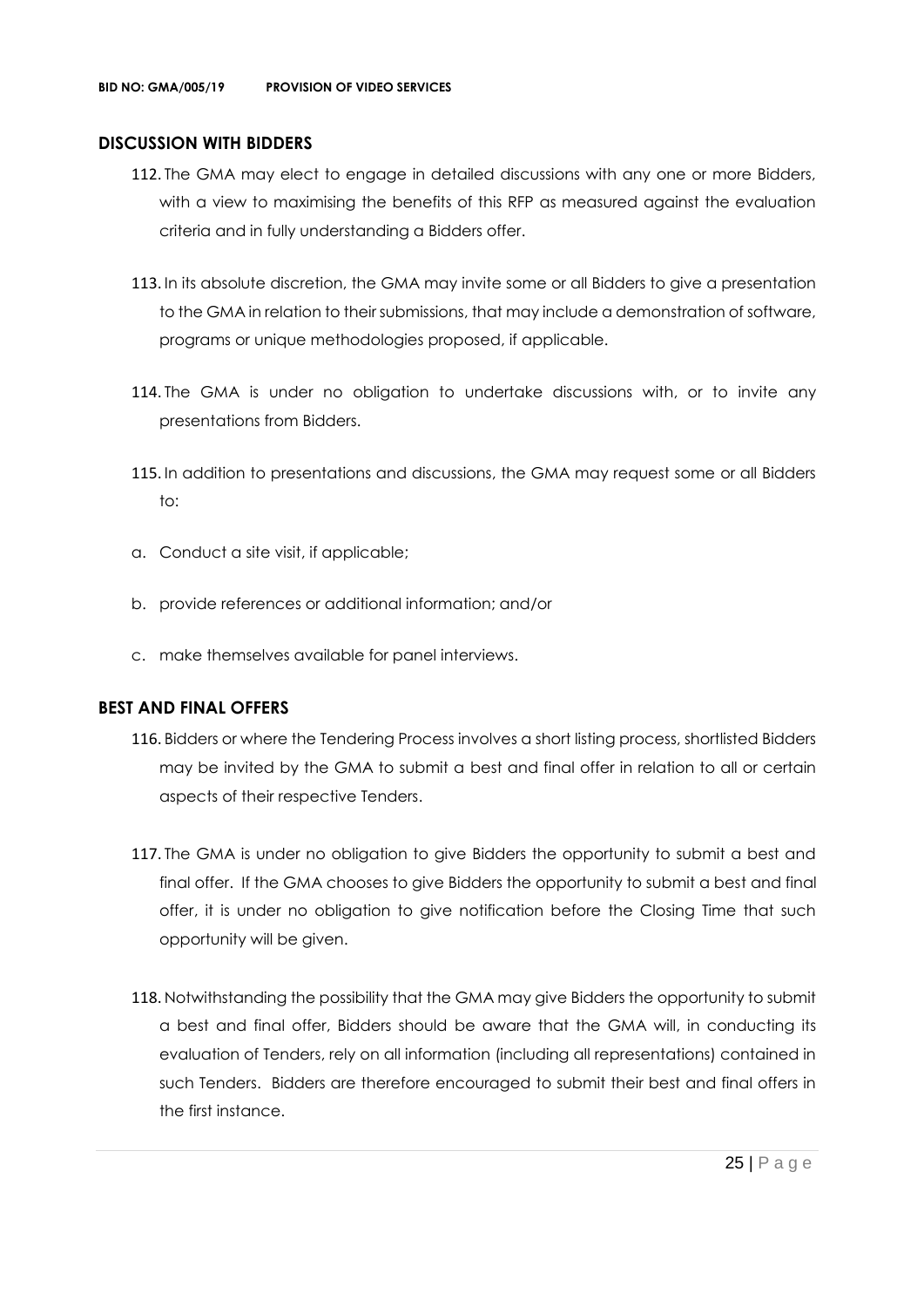#### **SUCCESSFUL TENDERS**

#### **NO LEGALLY BINDING CONTRACT**

119. Selection as a successful Bidder does not give rise to a contract (express or implied) between the successful Bidder and the GMA for the supply of the Services. No legal relationship will exist between the GMA and a successful Bidder for the supply of the Services until such time as a binding contract is executed by them.

#### **PRE-CONTRACTUAL NEGOTIATIONS**

- 120. The GMA may, in its absolute discretion, decide not to enter into pre-contractual negotiations with a successful Bidder.
- 121. A Bidder is bound by its Tender and all other documents forming part of the Bidders Response and, if selected as a successful Bidder, must enter into a contract on the basis of the Tender without negotiation.

#### **NO OBLIGATION TO ENTER INTO CONTRACT**

- 122. The GMA is under no obligation to appoint a successful Bidder or Bidders (as the case may be), or to enter into a contract with a successful Bidder or any other person, if it is unable to identify a Tender that complies in all relevant respects with the requirements of the GMA, or if due to changed circumstances, there is no longer a need for the Services requested, or if funds are no longer available to cover the total envisaged expenditure. For the avoidance of any doubt, in these circumstances the GMA will be free to proceed via any alternative process.
- 123. The GMA may conduct a debriefing session for all Bidders (successful and unsuccessful). Attendance at such debriefing session is optional.

#### **ADDITIONAL RULES**

- 124. It is a condition of the tendering process that Bidders will be required to complete all the forms annexed to this RFP Part C.
- 125. A Bidder who does not submit all the information as required by the GMA will be disqualified from the Tendering Process.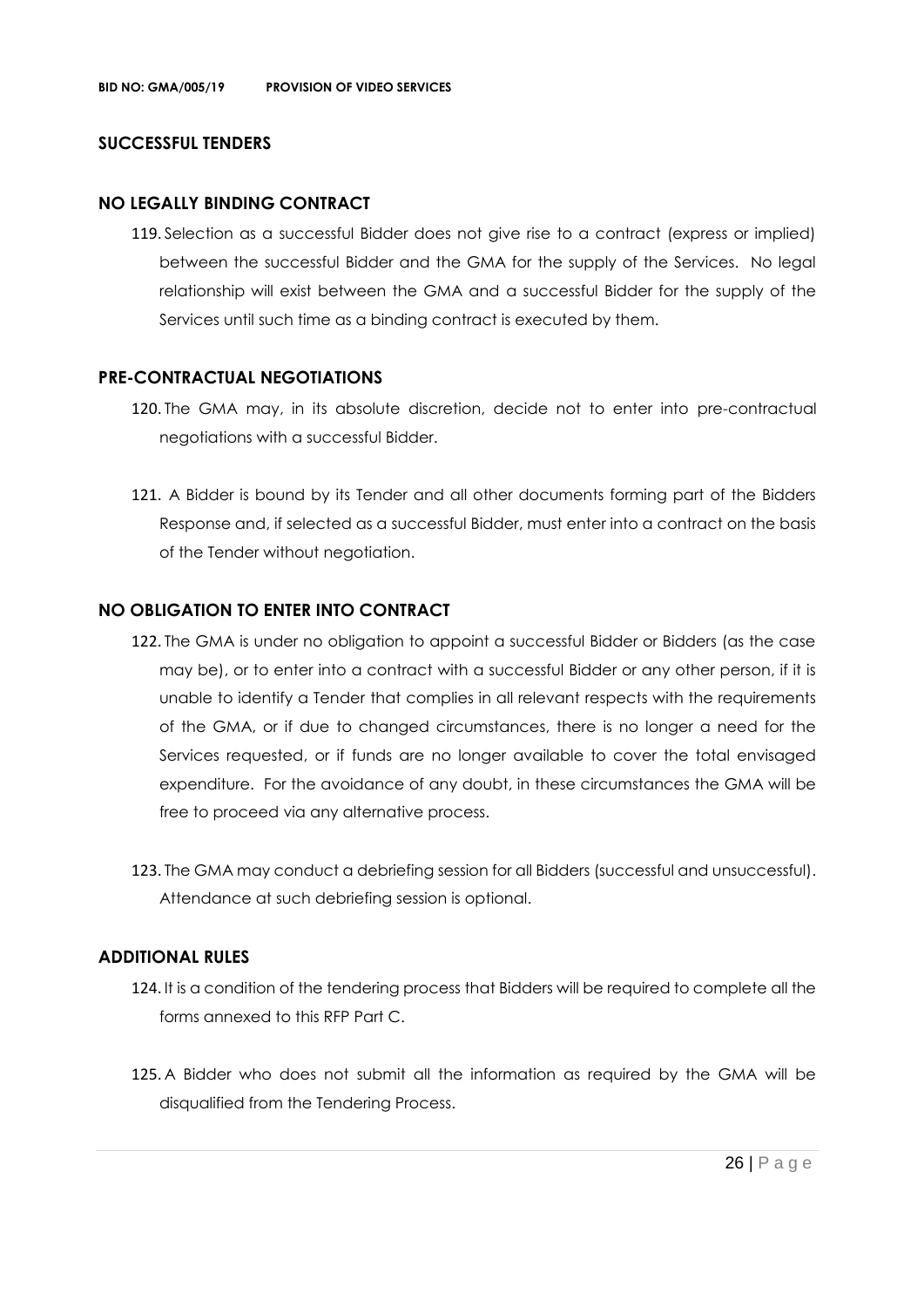#### **BIDDER WARRANTIES**

126. By submitting a Tender, a Bidder warrants that:

- a. In lodging its Tender it did not rely on any express or implied statement, warranty or representation, whether oral, written, or otherwise made by or on behalf of the GMA, its officers, employees, or advisers other than any statement, warranty or representation expressly contained in the RFP;
- b. it did not use the improper assistance of GMA employees or information unlawfully obtained from the GMA in compiling its Tender;
- c. it is responsible for all costs and expenses related to the preparation and lodgement of its Tender, any subsequent negotiation, and any future process connected with or relating to the Tendering Process;
- d. it otherwise accepts and will comply with the rules set out in this RFP; and
- e. it will provide additional information in a timely manner as requested by the GMA to clarify any matters contained in the Tender.

#### **GMA'S RIGHTS**

- 127. Notwithstanding anything else in this RFP, and without limiting its rights at law or otherwise, the GMA reserves the right, in its absolute discretion at any time, to:
- a. Cease to proceed with, or suspend the Tendering Process prior to the execution of a formal written contract:
- b. alter the structure and/or the timing of this RFP or the Tendering Process;
- c. vary or extend any time or date specified in this RFP for all or any Bidder or other persons;
- d. terminate the participation of any Bidder or any other person in the Tendering Process;
- e. require additional information or clarification from any Bidder or any other person or provide additional information or clarification;
- f. call for new Tenders;
- g. reject any Tender received after the Closing Time;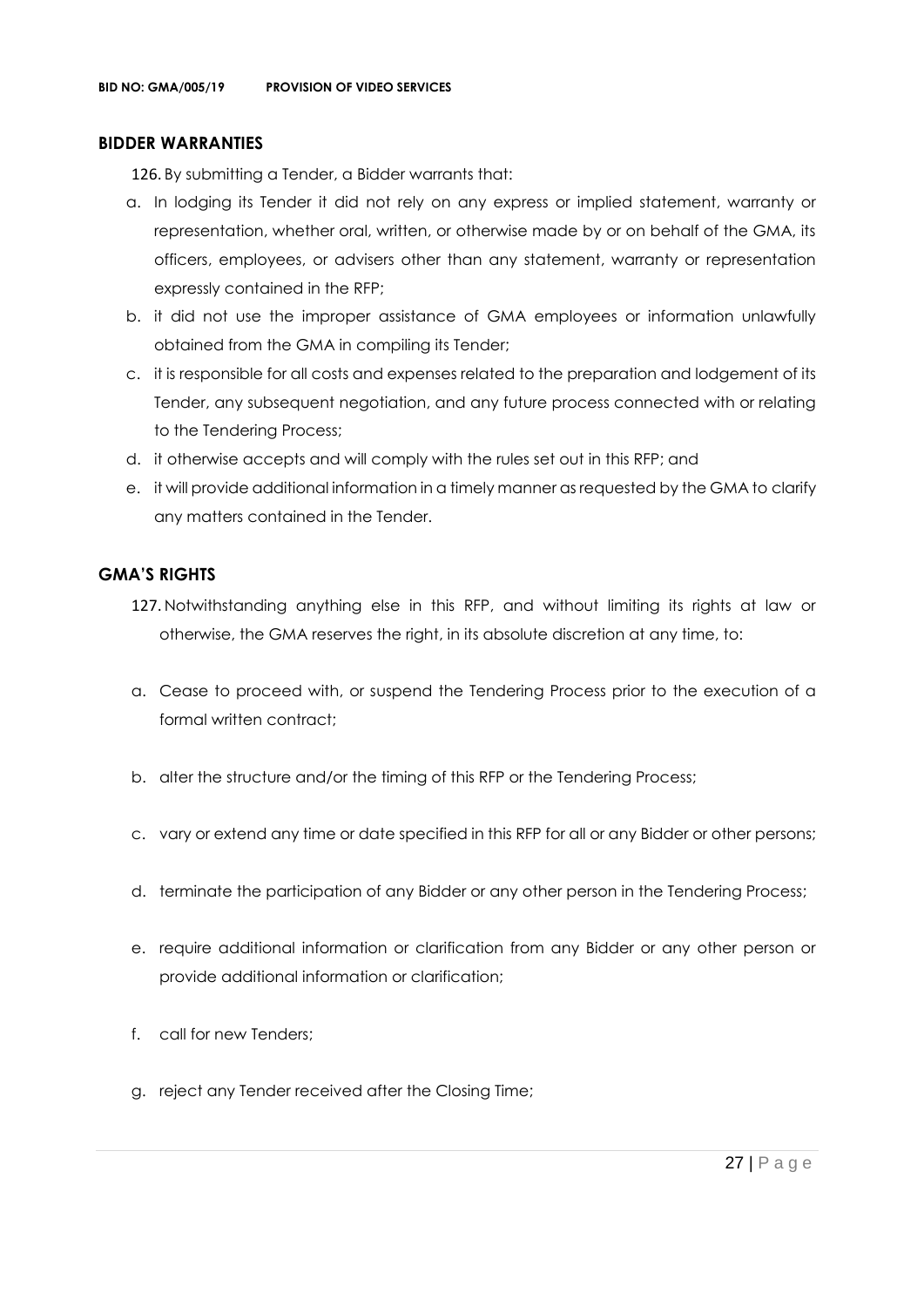- h. reject any Tender that does not comply with the requirements of this RFP; or
- i. consider and accept or reject any alternative tender.

#### **GOVERNING LAWS**

- 128. This RFP and the Tendering Process is governed by the laws applying in the Republic of South Africa.
- 129. Each Bidder must comply with all relevant laws in preparing and lodging its Tender and in taking part in the Tendering Process.
- 130. All tenders must be completed using the English language and all costing must be in South African Rands.

#### **INCONSISTENCY**

- 131. If there is any inconsistency between any parts of this RFP, a descending order of precedence must be accorded to:
- a. the conditions of tendering in Part A and Part B of this RFP, and any annexure or attachments;
- b. the Bidders response in Part C of this RFP;
- c. any other part of this RFP, so that the provision in the higher ranked document, to the extent of the inconsistency, prevails.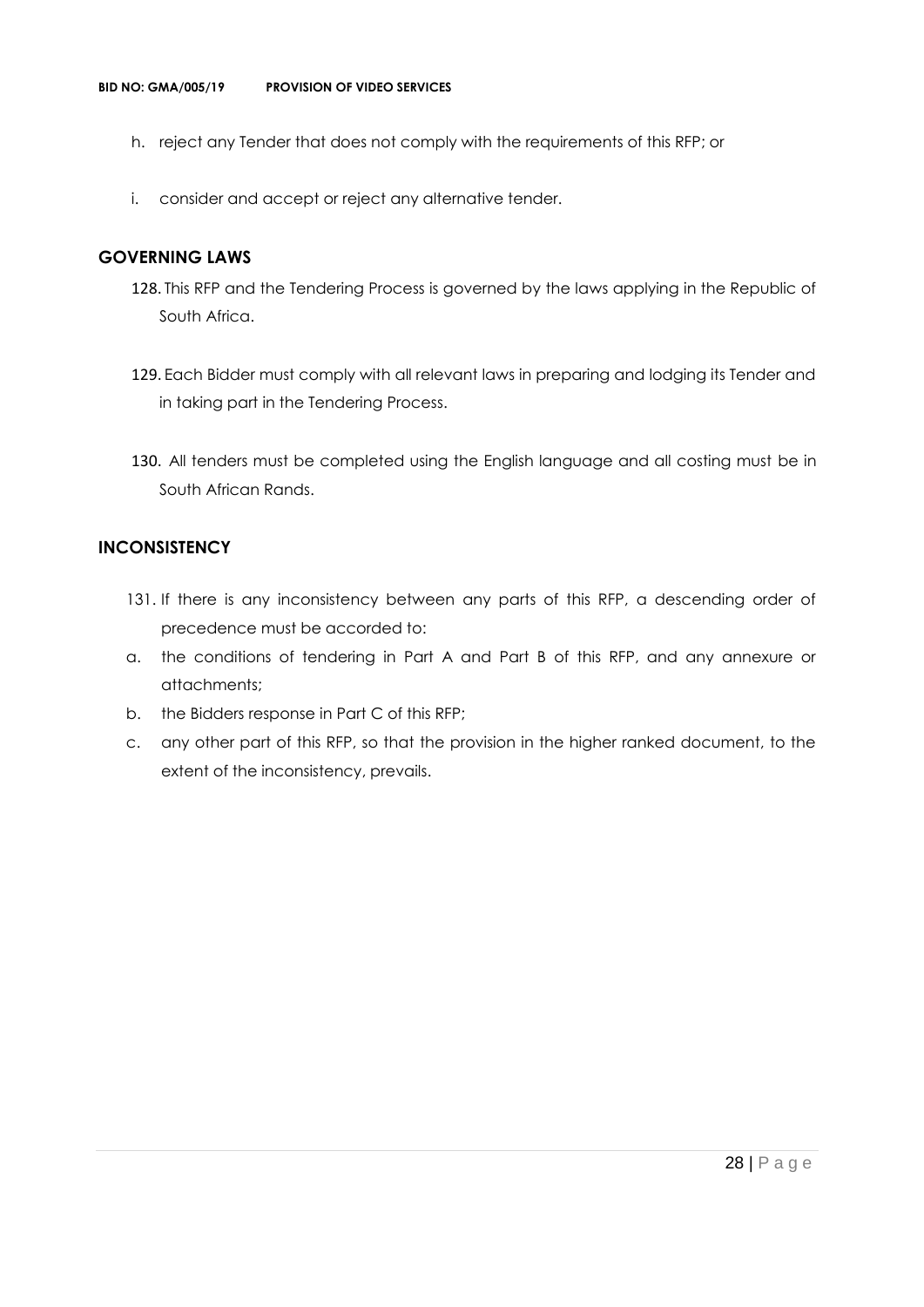## **RFP – PART B**

#### **TERMS OF REFERENCE**

#### **1. PURPOSE**

The purpose of this Request for Proposal("RFP") is to source a turn key service provider to provide a Video Service for the GMA for 2019 and 2020.

#### **2. BACKGROUND INFORMATION OF THE GAUTRAIN**

#### *2.1.* **General Description of the Gautrain Rapid Rail Link System**

- a) The Bombela Concession Company (RF) (Pty) Ltd (BCC or the Concessionaire) entered into a Concession Agreement with the Gauteng Province (Province) that is represented by the Gautrain Management Agency (GMA), for the design, partial finance, construction, operation, and maintenance of the Gautrain Rapid Rail Link until 27 March 2026. Construction of the Gautrain project was completed on 7 June 2012.
- b) The Concessionaire signed an Operating Contract with Bombela Operating Company (Pty) Ltd (BOC) for the operation and maintenance of the system (Train sets, Stations, and Bus operations).
- c) In turn, BOC entered into two subcontracts, namely a maintainer contract in terms of which the Bombela Maintenance Company (BMC) is responsible for the maintenance of the system including the existing 4-car train sets and Mega Express which is responsible for the operation of the dedicated Gautrain bus service.

#### *2.2.* **General Description of the GMA**

The main objective of the GMA is to manage, coordinate and oversee the Gautrain. In order to do so, the GMA must:

1

- a) assist the Gauteng Provincial Government ("GPG") in implementing Gautrain and achieving its objectives;
- b) act on behalf of GPG in managing the relationship between GPG and the Concessionaire in terms of the Concession Agreement ("the CA") and ensure that the interests of GPG are protected;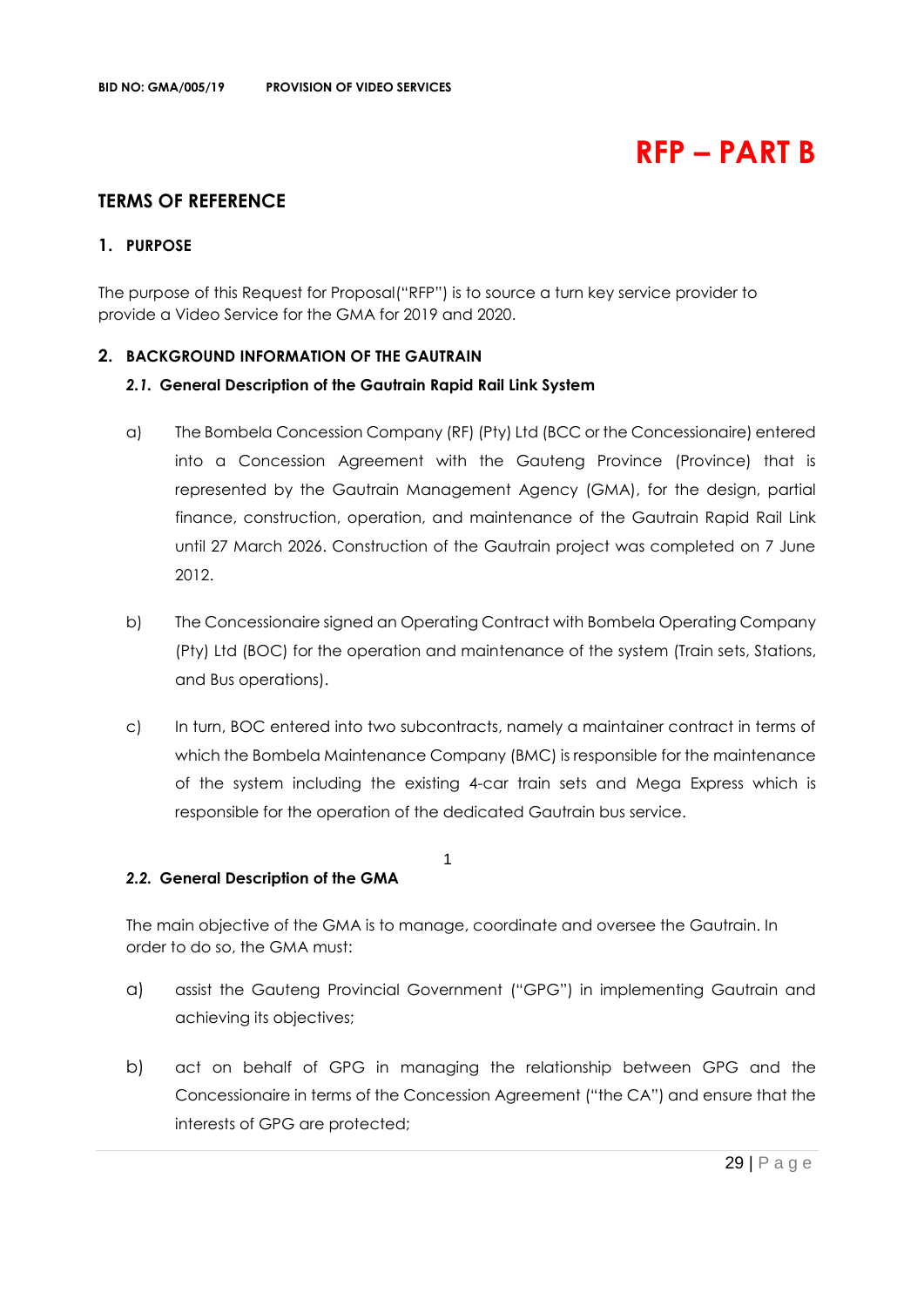- c) enhance the integration of Gautrain with other transport services and Public Transport Plans;
- d) promote and maximize the Socio-Economic Development and BBBEE objectives of the GPG in relation to Gautrain;
- e) liaise with and promote co-operation between government structures in all three spheres of Government in relation to Gautrain;
- f) liaise with persons having an interest in Gautrain;
- g) manage assets relating to Gautrain and promote their preservation and maintenance;
- h) manage the finances of the Gautrain and the financial securities provided by the Concessionaire; and
- i) monitor the policy and legislative environment of the Gautrain.

#### **3. SERVICE REQUIREMENTS (SCOPE OF WORK)**

The GMA requires an experienced turn key service provider to provide an all-inclusive Video Service (VS) for the GMA for 2019 and 2020.

#### 3.1 **Background**

With the fast and exponential development of communication and news delivery services, traditional media in the form of print has become less used. Contrarily, the usages of video streaming on mobile devices to access news, is growing.

The story of Gautrain, by its very nature, engages and enhances the lives of any person who connects with the brand. The opportunity to capture video content and to share this with relevant internal and external stakeholders in the most affordable, effective and efficient way possible today.

#### 3.2 **Objectives**

In light of the upcoming Gauteng Rapid Rail Integrated Network extensions, the Communication Unit will have to, in addition to profiling the current Gautrain, create awareness amongst interested and affected parties and other stakeholders about the extensions.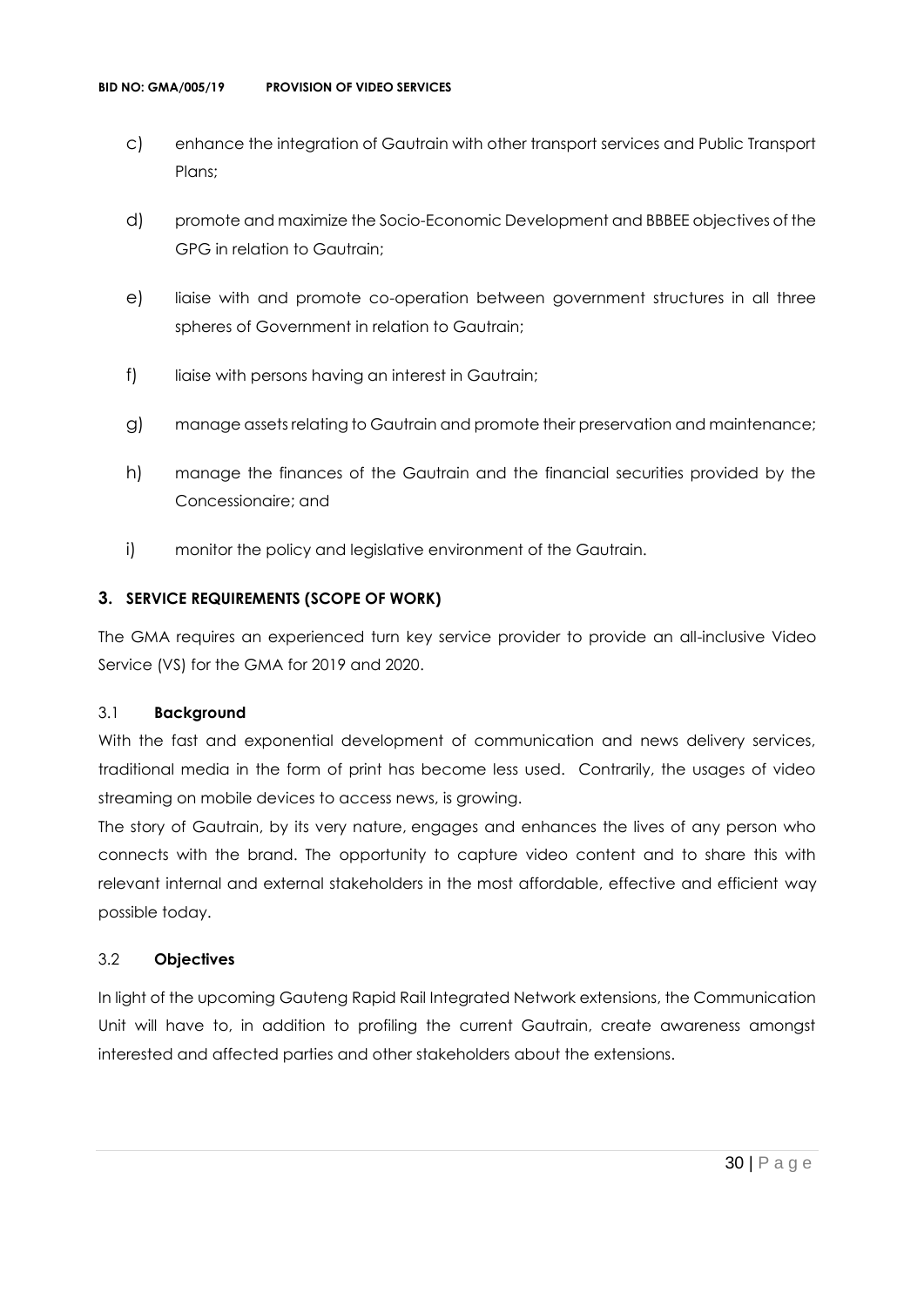#### **4. SUBMISSION CRITERIA**

Bidders are required to demonstrate their understanding of the services required by this RFP by returning their bid proposals inclusive of the following information that forms part of the bid evaluation:

#### 4.1 **Requirements from the Bidders**

The appointed service provider will provide the GMA with a VS inclusive of an Online Content Hub with high definition video news clips that offers *coverage* of initiatives, activations and/or events before, during and after business initiatives. Prior to coverage, the VS also assists in *production* of news clips, making it a pro-active news delivery option.

- a) The production service to be offered by Service Provide must include:
	- A team who focus on Gautrain;
	- A dedicated individual who attend monthly internal communication meetings;
	- Research on relevant Gautrain strategies, objectives and communication initiatives with the aims of understanding initiatives as well as identifying opportunities and treats;
	- Accumulative five productions (between thirty seconds and two minutes each) per month at newsworthy locations;
	- Accumalative one in-studio productions per month of sixty minutes sessions;
	- The curation of relevant Video News Releases includes organisation and integration of data collected from various sources, annotation of the data, and publication and presentation of the data to mainstream media. This includes the content optimisation;
	- Creative design element/story telling capacity;
	- Accumulative six productions to make use of limited models and props.
- b) The distribution service offered by the Service Provider must include:
	- Real-time distribution;
	- Broadcasting and online distribution of content to register parties inclusive of stakeholders of GMA and other news mediums; and
	- Update notifications to registered parties.

In addition to the production and delivery of news, the VS' Online Content Channel should be an information hub which must be accessible from, and optimised for computer and mobile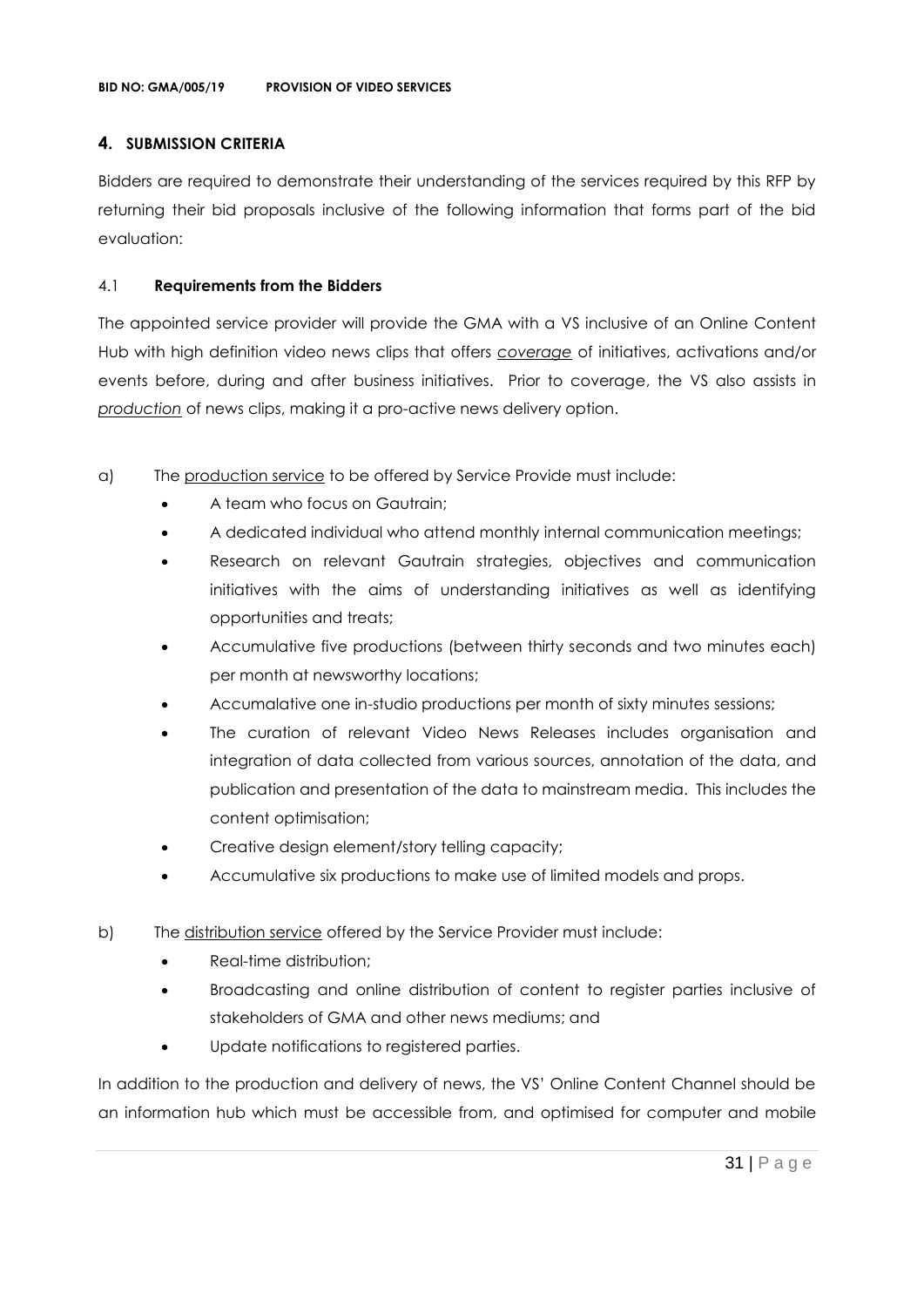#### **BID NO: GMA/005/19 PROVISION OF VIDEO SERVICES**

based internet browsers (latest versions of: Internet Explorer, Google Chrome, Microsoft Edge and Firefox) using standard secure web (https) protocols This must provide access to GMA and stakeholders (other media representatives) for downloading and distributing content via its own platforms. The professional media fraternity is thus constantly and consistently able to obtain relevant content for their own rich-media appetite.

Videos published specifically for internal GMA use only, must be published via GMA's Office 365 tenant using Microsoft Stream. (GMA will provide the necessary access and licencing for the Service Provider to access the Stream application).

#### 4.2 **Company and Personnel Experience**

Company and personnel experience should demonstrate:

- Company's ability to provide a turn-key VS inclusive of production and distribution
- Minimum of three years organisational track record in terms of VS management inclusive of production and distribution
- Delivery of previous similar services in form of recent, contactable references
- Minimum three years' experience of assigned production and distribution personnel in form of respective CVs highlighting, amongst other, creative experience
- Minimum five years' experience of the assigned project lead / account manager in form of a CV highlighting, amongst other, interpreting and realizing briefs.

#### 4.3 **General service**

Bidders should explain the general VS service in terms of:

- Describing the process
- Providing three examples of video releases in order to asses curation, quality of audio and quality of visual
- Describing and illustrating the functionality of a Content Hub with regard to content management and indexing, security controls and content storage.
- As a minimum, content that is stored and accessed by stakeholders, must be protected from unauthorised access and use through the application of security control mechanisms such as username/password, two-factor-authentication and encryption.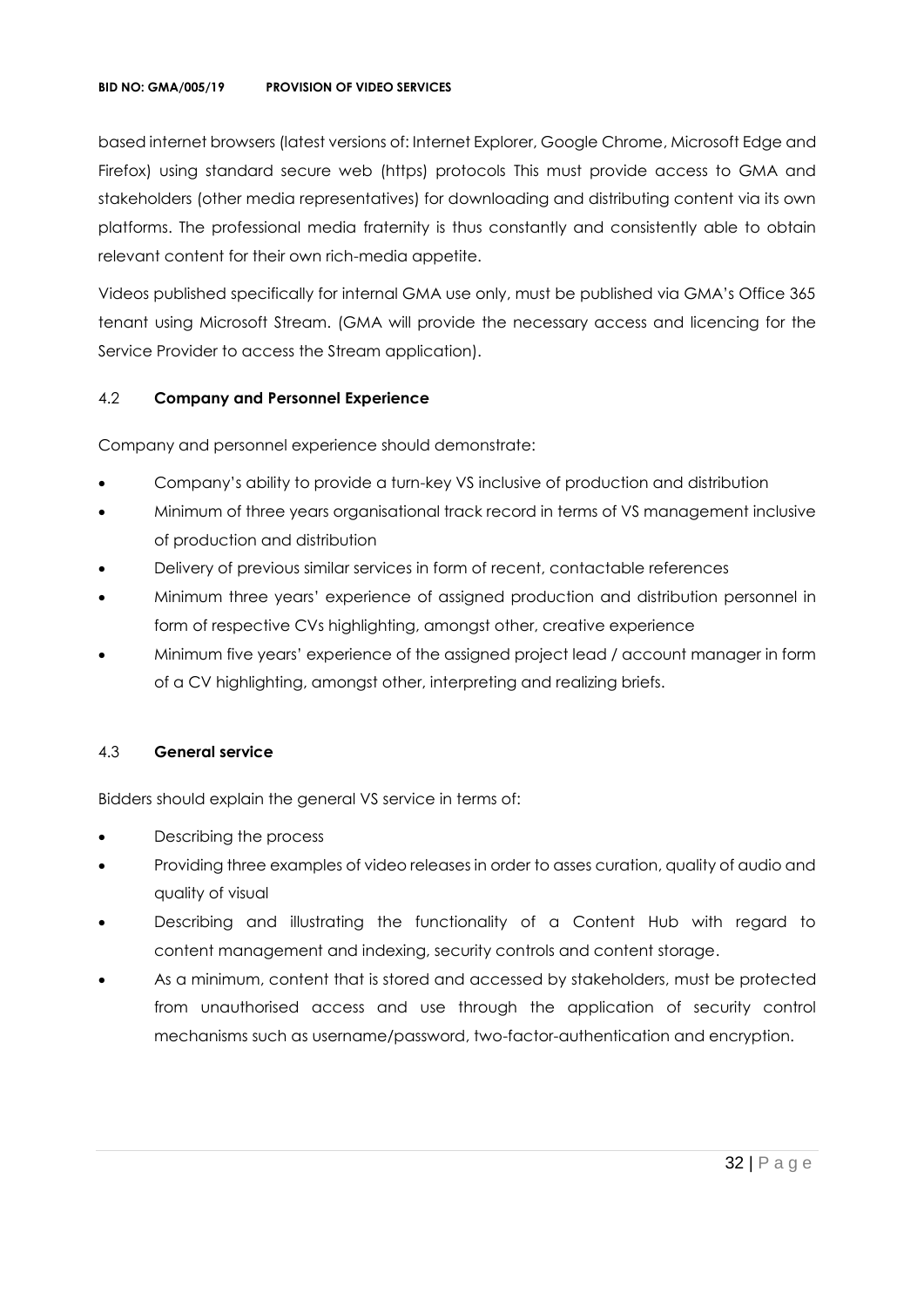#### 4.4 **Production services**

Bidders should explain the VS production service in terms of:

- Describing applied research methodology for the production of a video news release as well as for the identification of opportunities and threats
- Its capability and methodology of providing five creative productions per month of approximately two minutes each at newsworthy locations in Gauteng
- Its capability and methodology of providing one creative in-studio productions per month of thirty minutes sessions each in Gauteng
- Its capability to curate / edit relevant video news releases with regard to organisation and integration of data collected from various sources, annotation of the data and publication and presentation of the data to mainstream media
- How video releases will be optimised to use as little data as possible for downloading purposes
- How the Gautrain brand will be incorporated into video news releases by providing an example

#### 4.5 **Delivery services**

Bidders should explain the delivery of video news releases in terms of:

- List of channel/s for the distribution of video releases
- List and online links of all channels relevant to Gautrain that could be used to distribute video releases
- Examples and number of estimated subscriber base to above channels
- Examples of the segments of recipients of video releases for online, broadcast, mobile and social media
- The functional ability to provide real-time distribution of edited content
- The functional ability to distribute content to registered parties inclusive of stakeholders of GMA and other news mediums
- How updating of notifications to registered parties take place is it a push or pull method?
- The registration process for parties who will receive notifications. How will it be ensured that registered parties are credible and reputable?
- How delivery to different devices will ensure good quality of video release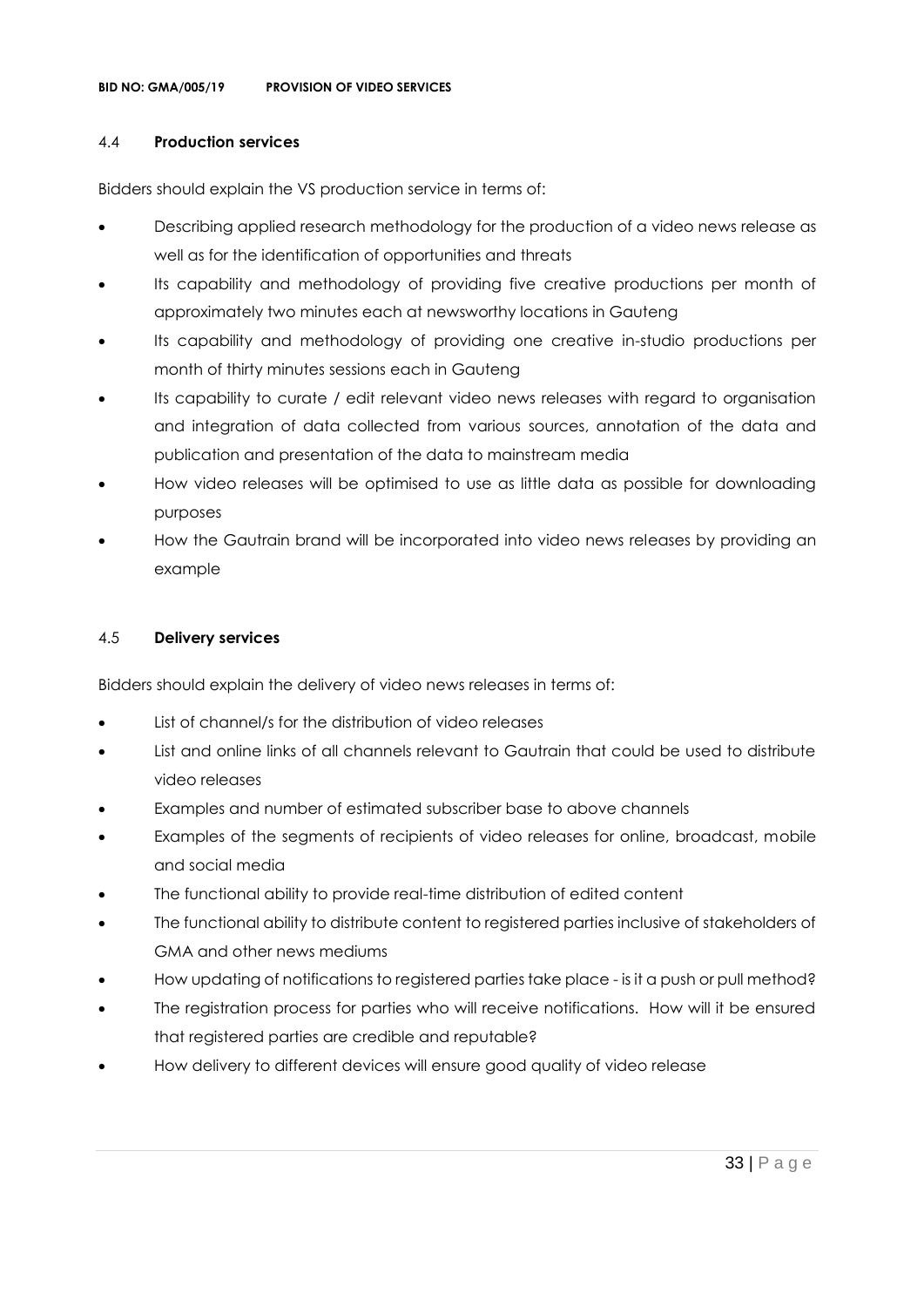#### **5. EVALUATION CRITERIA**

#### **5.1. STAGE 1: Pre-qualification: Compulsory Briefing Session**

All interested Service Providers are required to attend a compulsory briefing session scheduled to take place on the 28th of June 2019 at 12h30. Bids from service providers who did not attend a compulsory briefing session **will be disqualified**. Venue and address: Gautrain Management Agency, 44 Grand Central Boulevard, Grand Central Ext 1, Midrand (Cnr K101 & Grand Central Rd)

#### **5.2. STAGE 2: Technical / Functionality Evaluation**

Bids will be evaluated on price provided they demonstrate full understanding and alignment to the requirements as per Section 3 and 4 of this RFP. Should the bidder not meet the minimum score of 70 points, it will be disqualified from further evaluation.

|    |                                | <b>EVALUATION CRITERIA</b>                                                                                                                                                                                                                                                                                                                                                                                                                                        | <b>WEIGHT</b> |
|----|--------------------------------|-------------------------------------------------------------------------------------------------------------------------------------------------------------------------------------------------------------------------------------------------------------------------------------------------------------------------------------------------------------------------------------------------------------------------------------------------------------------|---------------|
| 1. | Company<br>experience          | Demonstrate ability to provide a turn-key VS inclusive of production and<br>distribution (5)<br>Organisational track record in terms of VS management inclusive of<br>production and distribution<br>0 to 3 years $(5)$<br>2 to 4 years $(7)$<br>5 to 10 years (10)<br>Three recent, contactable references from projects not older than four<br>years ago and relevant to provision of a turn-key VS. References to be<br>on clients' letterhead and signed. (3) | 18            |
| 2. | Personnel<br><b>Experience</b> | Experience of assigned production (2) and distribution (2) teams<br>CVs required depicting three years respective experience<br>The provision of a dedicated project lead/account manager who will<br>attend the internal Gautrain Communication and Marketing meetings<br>monthly<br>CV of dedicated person depicting five years management experience<br>(2)                                                                                                    | 6             |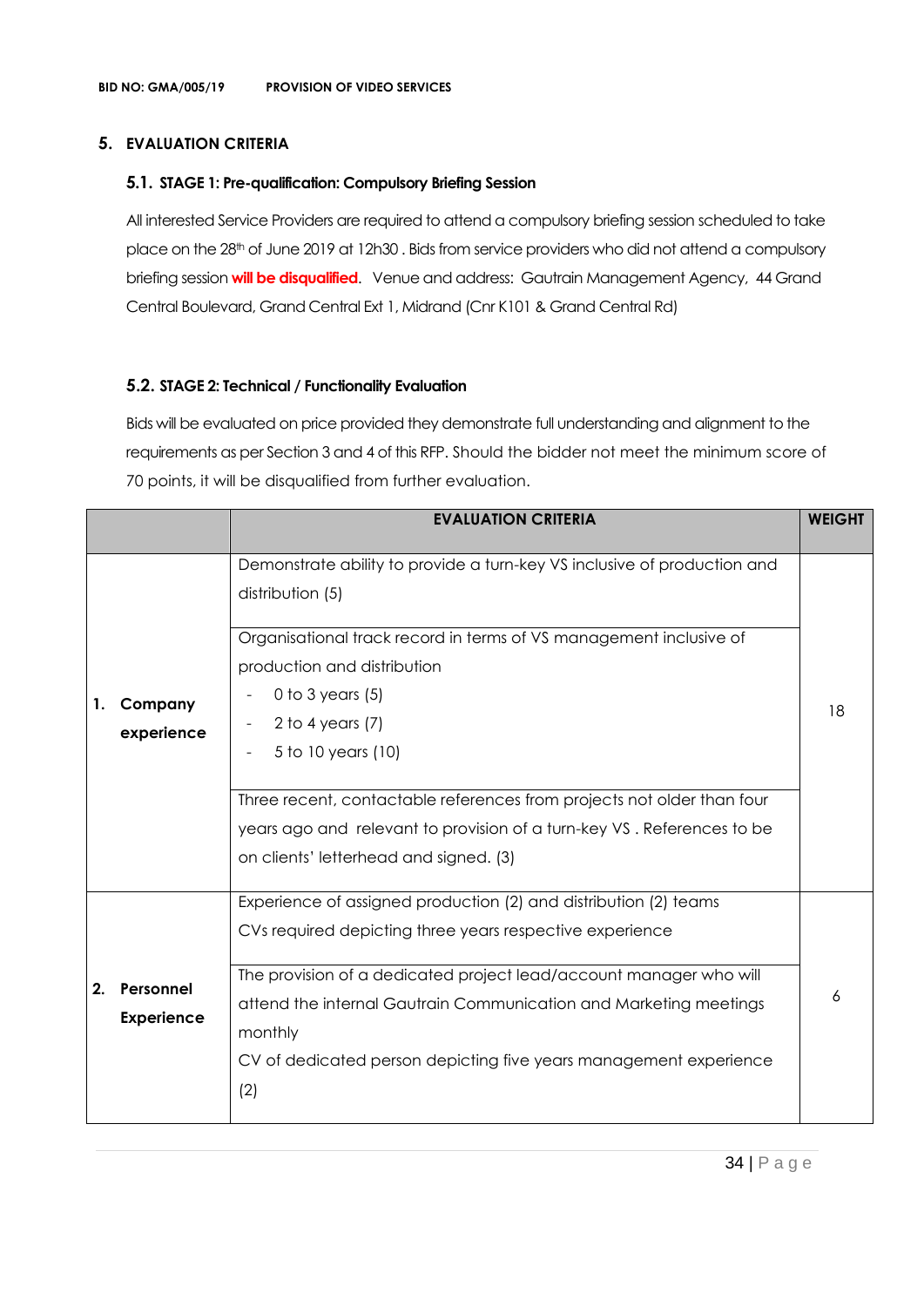|    |                 | Description of the whole VS process (5)                                                 |    |
|----|-----------------|-----------------------------------------------------------------------------------------|----|
|    |                 | Evaluation of <i>three examples</i> of video releases (provide <i>online link</i> ) (9) |    |
|    |                 | Curation of release (3)                                                                 |    |
|    |                 | Quality of audio (3)                                                                    |    |
|    |                 | Quality of visual (3)                                                                   |    |
|    |                 |                                                                                         | 24 |
| З. | General         | Provision of an online Content Hub as a repository of all edited and                    |    |
|    |                 | unedited footage. Describe the functionality of the Content Hub with                    |    |
|    |                 | regard to:                                                                              |    |
|    |                 | Content management and indexing (4)                                                     |    |
|    |                 | Security controls (3)                                                                   |    |
|    |                 | Content storage (3)                                                                     |    |
|    |                 | (provide <i>online link</i> as example)                                                 |    |
|    |                 | Demonstrate the capability to research topics relevant to GMA and                       |    |
|    |                 | Gautrain for the production of a video news release as well as how to                   |    |
|    |                 | identify opportunities and threats (2)                                                  |    |
|    |                 | Describe the research methodology (2)                                                   |    |
|    |                 | Describe the capability and methodology of providing five productions                   |    |
|    |                 | per month of minimum two minutes each at newsworthy locations in                        |    |
|    |                 | Gauteng (5)                                                                             |    |
|    |                 | Describe the capability and methodology of providing one in-studio                      |    |
|    |                 | productions per month of thirty minutes sessions each in Gauteng (5)                    |    |
| 4. | Production      | Describe the capability to curate / edit relevant video releases with                   | 29 |
|    | <b>Services</b> | regard to:                                                                              |    |
|    |                 | Organisation and integration of data collected from various sources                     |    |
|    |                 | (2)                                                                                     |    |
|    |                 | Annotation of the data (2)                                                              |    |
|    |                 | Publication and presentation of the data to mainstream media (2)                        |    |
|    |                 | Describe how video releases will be optimised to use as little data as                  |    |
|    |                 | possible for downloading purposes (2)                                                   |    |
|    |                 | Illustrate by example how the Gautrain brand will be incorporated into                  |    |
|    |                 | video releases (7)                                                                      |    |
|    |                 |                                                                                         |    |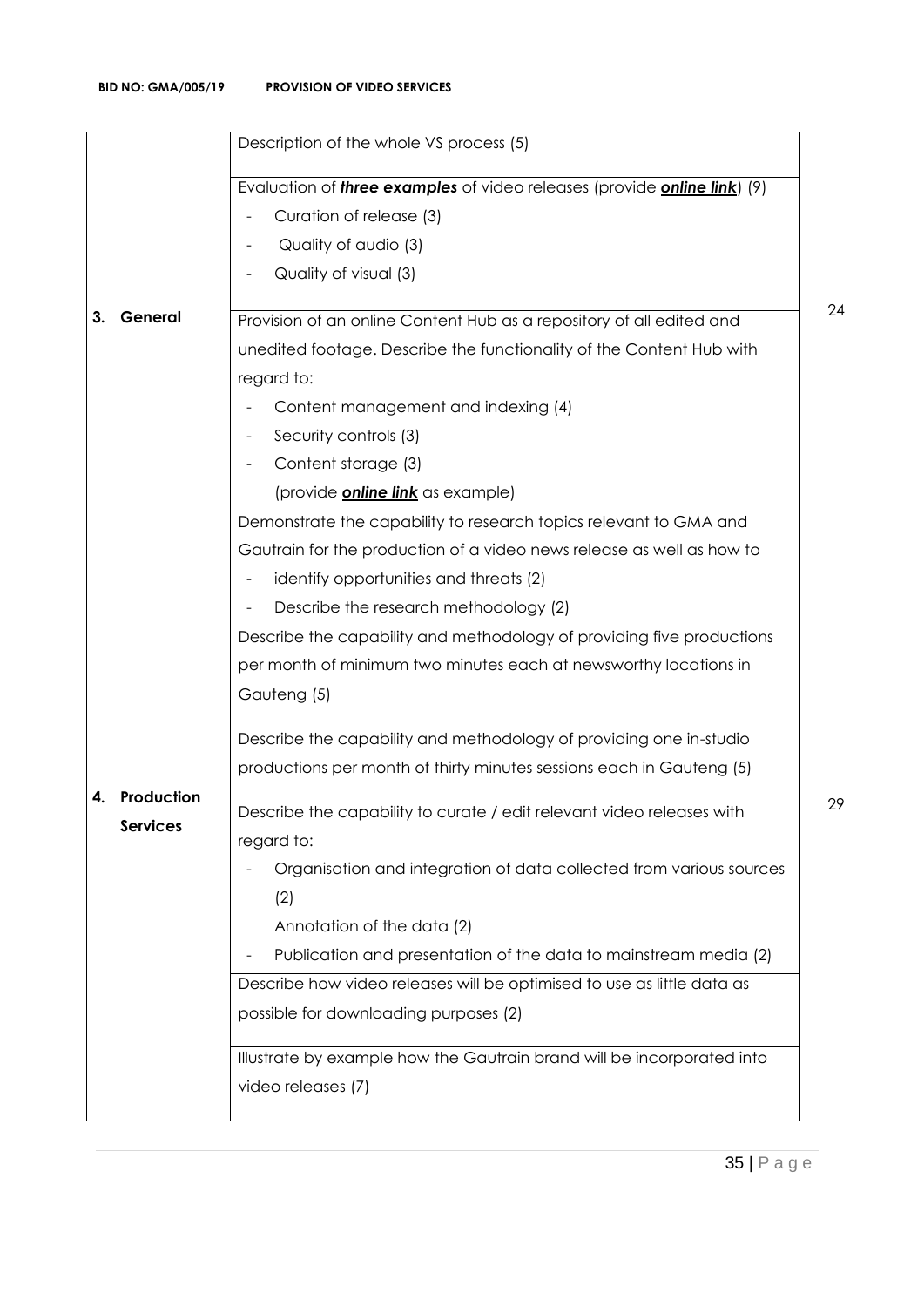| <b>MINIMUM THRESHOLD</b>                 |                                                                                                                                                                                                                                                                                                                                                                                                                                                                                                                                      |     |
|------------------------------------------|--------------------------------------------------------------------------------------------------------------------------------------------------------------------------------------------------------------------------------------------------------------------------------------------------------------------------------------------------------------------------------------------------------------------------------------------------------------------------------------------------------------------------------------|-----|
|                                          |                                                                                                                                                                                                                                                                                                                                                                                                                                                                                                                                      |     |
| <b>TOTAL POINTS</b>                      | Describe the functional ability to distribute content to registered parties<br>inclusive of stakeholders of GMA and other news mediums (2)<br>Explain how updating of notifications to registered parties take place - is<br>it a push or pull method? (1)<br>Describe the registration process for parties who will receive notifications.<br>How will it be ensured that registered parties are credible and reputable?<br>(2)<br>Clarify how delivery to different devices will ensure good quality of video<br>release $(2)$     | 100 |
| <b>Delivery</b><br>5.<br><b>Services</b> | Provision of a Channel/s for the distribution of video releases:<br>Provide a list and online links of all channels relevant to Gautrain that<br>could be used to distribute video releases (5)<br>Provide examples and number of estimated subscriber base to those<br>channels (5)<br>Provide examples of the segments of recipients/databases of video<br>releases<br>Online (1)<br>Broadcast (1)<br>Mobile (1)<br>Social media (1)<br>Describe the functional ability to provide real-time distribution of edited<br>content (2) | 23  |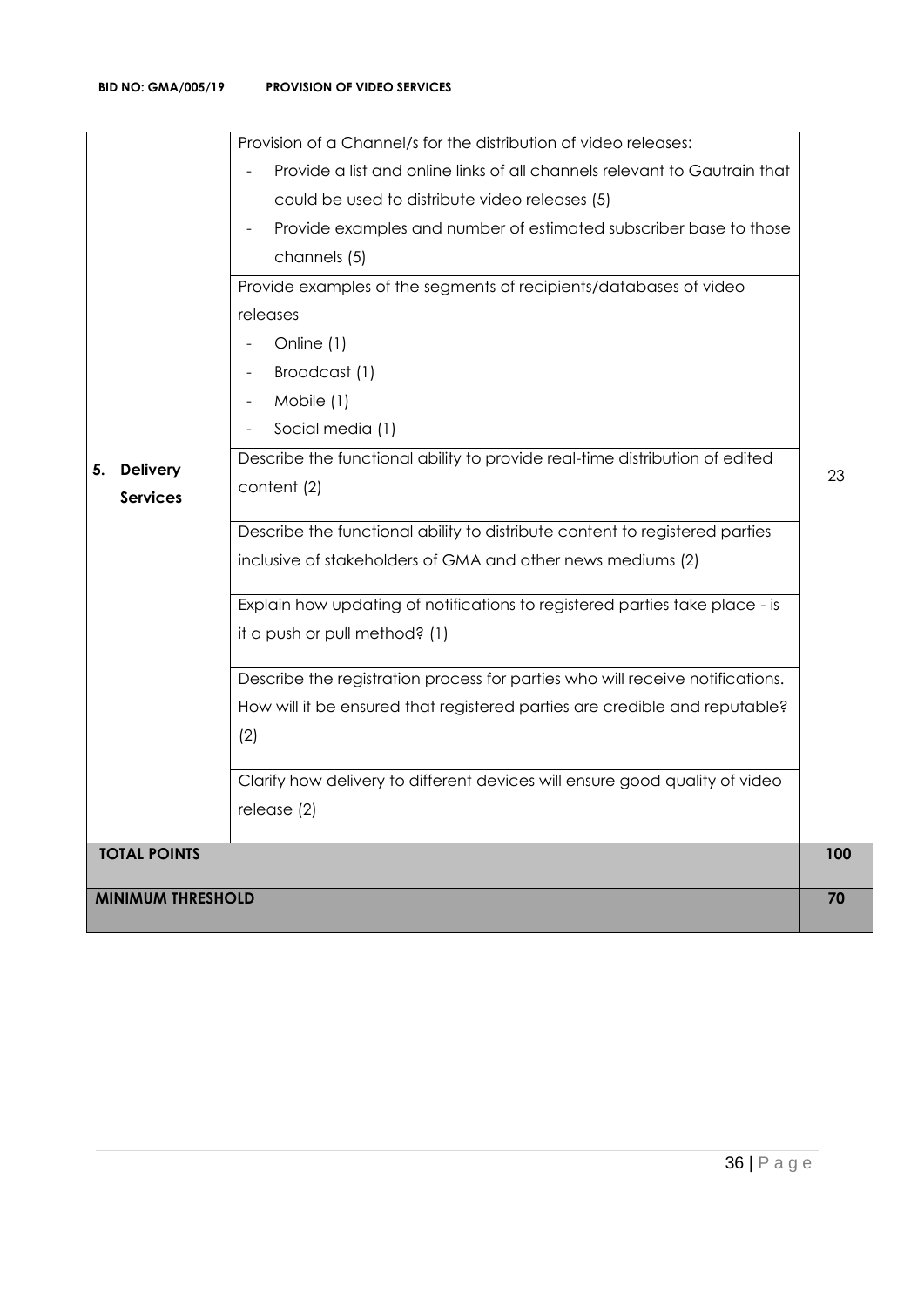## **6. COSTING INSTRUCTION**

- 6.1. Service Providers must execute the required services as articulated in Section 3 of this RFP optimally such that the time and resources are planned, deployed, and monitored to maximum efficiency and minimum costs.
- 6.2. Service Providers are required to return their proposal inclusive of a pricing schedule indicating the hourly rate/s together with their submissions. Remuneration will be payable in South African Rand (ZAR), for hours spent on an actual and approved time based invoice.
- 6.3. Remuneration will be payable subject to the GMA's review and acceptance of the invoices submitted together with the respective supporting documentation that indicates the work being invoiced for
- 6.4. The rates and price tendered for this RFP shall include compensation for personnel, materials, reports, and any other costs for completing the required activities and milestones. The contracting rate or fee, if applicable, will be subject to an escalation clause based on CPI for each consecutive year of being appointed and receiving task orders. For the purposes of preparing their proposals, bidders are to use CPI at 6% (Actual CPI as published by *Statistics South Africa* will be used in the annual adjustment of rates).
- 6.5. The Service Provider shall at their own cost; provide any tools, resources, and equipment required to execute the scope of services as per the requirements articulated in Section 3 of this RFP.
- 6.6. All claims for travel and other legitimate disbursement expenditure must be preapproved by the GMA before they are incurred. All receipts are to be safely kept by the Service Provider. Disbursement's will be structured and paid for as follows:
	- i. Airfare, where applicable, to be calculated at economy class rates
	- ii. Car rental (class B)
	- iii. Private car usage will be reimbursed according to AA- travelling rates
	- iv. Accommodation, where applicable, will be based on a 3 star hotel or Guest house with Bed & Breakfast
	- v. Consumables, drawings, printing etc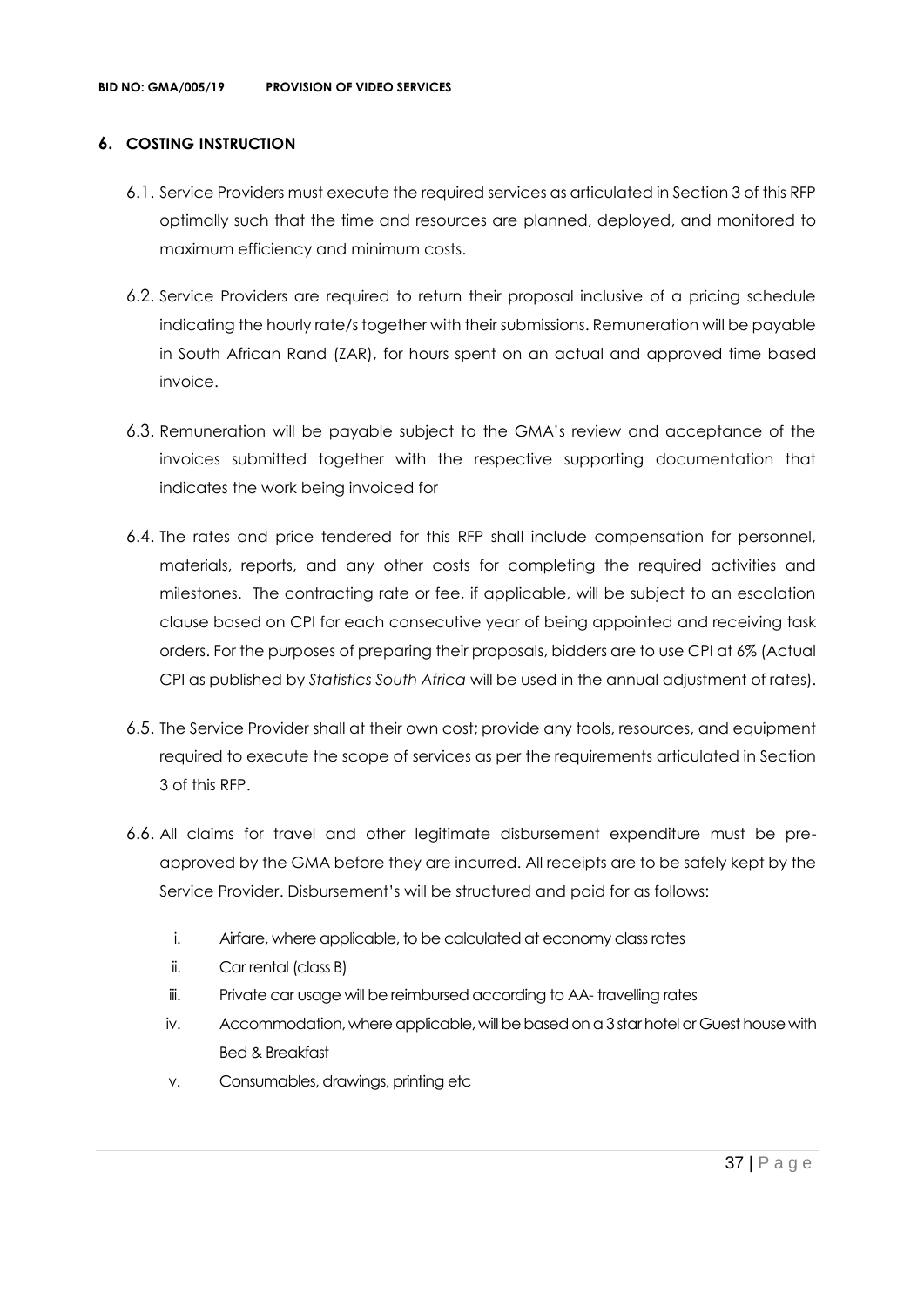## **7. CONTRACT PERIOD**

The services as set out in Section 3 of this RFP will be rendered over a period of not more than 24 months after contract award.

## **8. CONFIDENTIALITY**

The appointed Service Provider acknowledges and/or undertakes that through occupying the positions required by this RFP:

- 8.1. the Service Provider shall have access to confidential information; that includes but is not limited to information, documents, data, and materials of whatever nature of the parties provided in writing;
- 8.2. the Service Provider to maintain the strictest confidentiality for:
	- i. all information that may reasonably be regarded as confidential, being information not in the public domain, whether such information is oral or written, recorded or stored by electronic, magnetic, electro-magnetic or other form or process, or otherwise in a machine readable form, translated from the original form, recompiled, made into a compilation, wholly or partially copied, modified, updated or otherwise altered, originated or obtained by, or coming into the possession, custody or knowledge of either party; or
	- ii. any information relating to either GMA's, present and future research, analysis, compilations and studies, development of any system, business or financial activity, product, services, market opportunities, existing and potential customers and clients, marketing or promotion of any products, product pricing, contractual arrangements, technical knowledge, strategic objectives and planning, data, plans, designs, drawings, software or hardware, know-how, methods, trade secrets, trademarks, techniques, functional and technical requirements and specifications, financial statements, budgets, costs and financial projections, accounting procedures or financial information, including know how and Trade Secrets relating to the operation of the Gautrain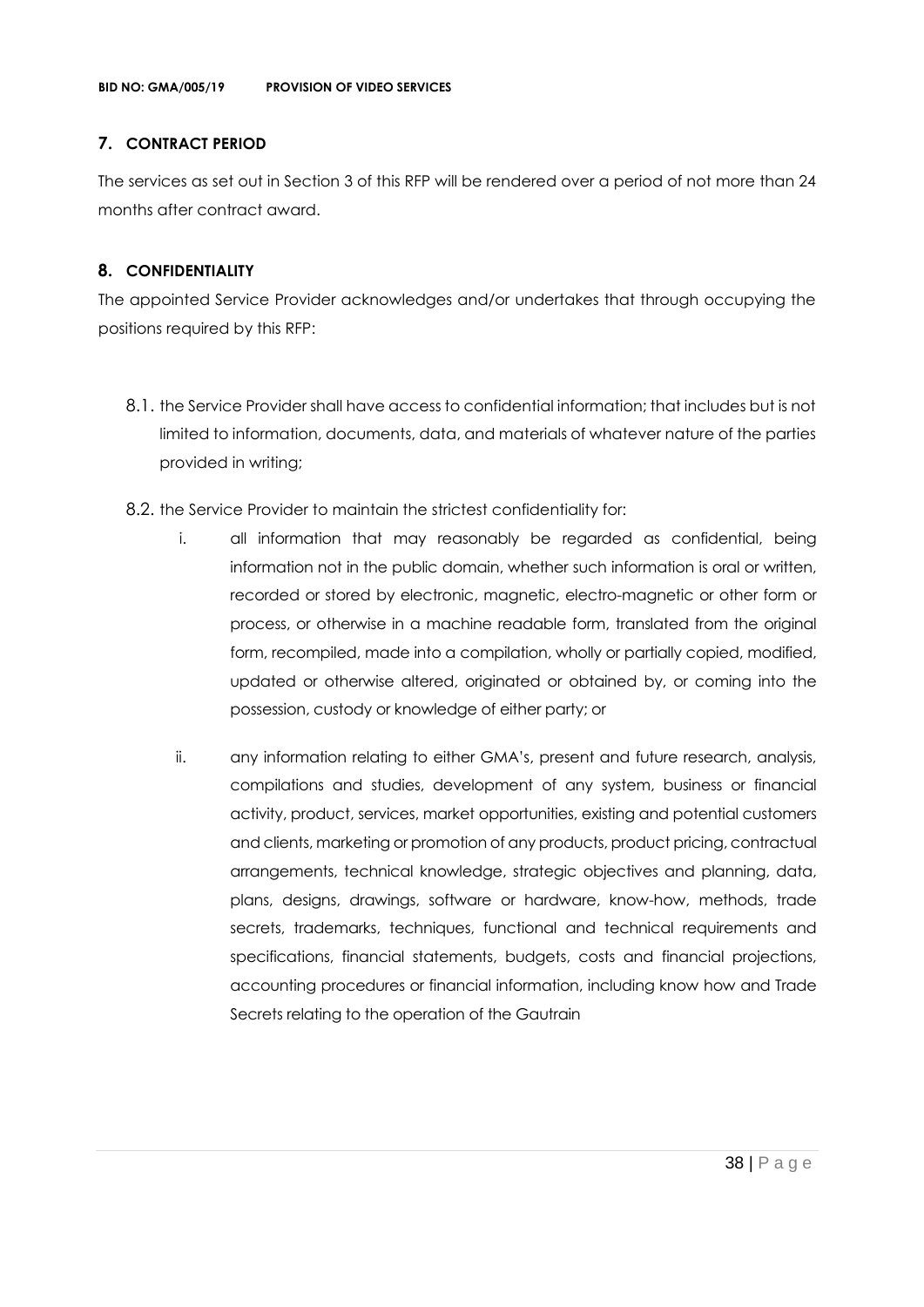## **9. DECLARATION OF INTEREST**

- 9.1. The information referred to in Clause 8.1 above will place the appointed service provider in a position that may give it an unfair advantage in terms of the required services to be rendered as contemplated in this RFP.
- 9.2. Service Providers must submit a declaration of any conflict of interest, any other involvement in the Gautrain Rapid Rail Link Project; as well as any other conflicts arising from awarding of pending bids, that may affect the discharge of responsibilities in this RFP.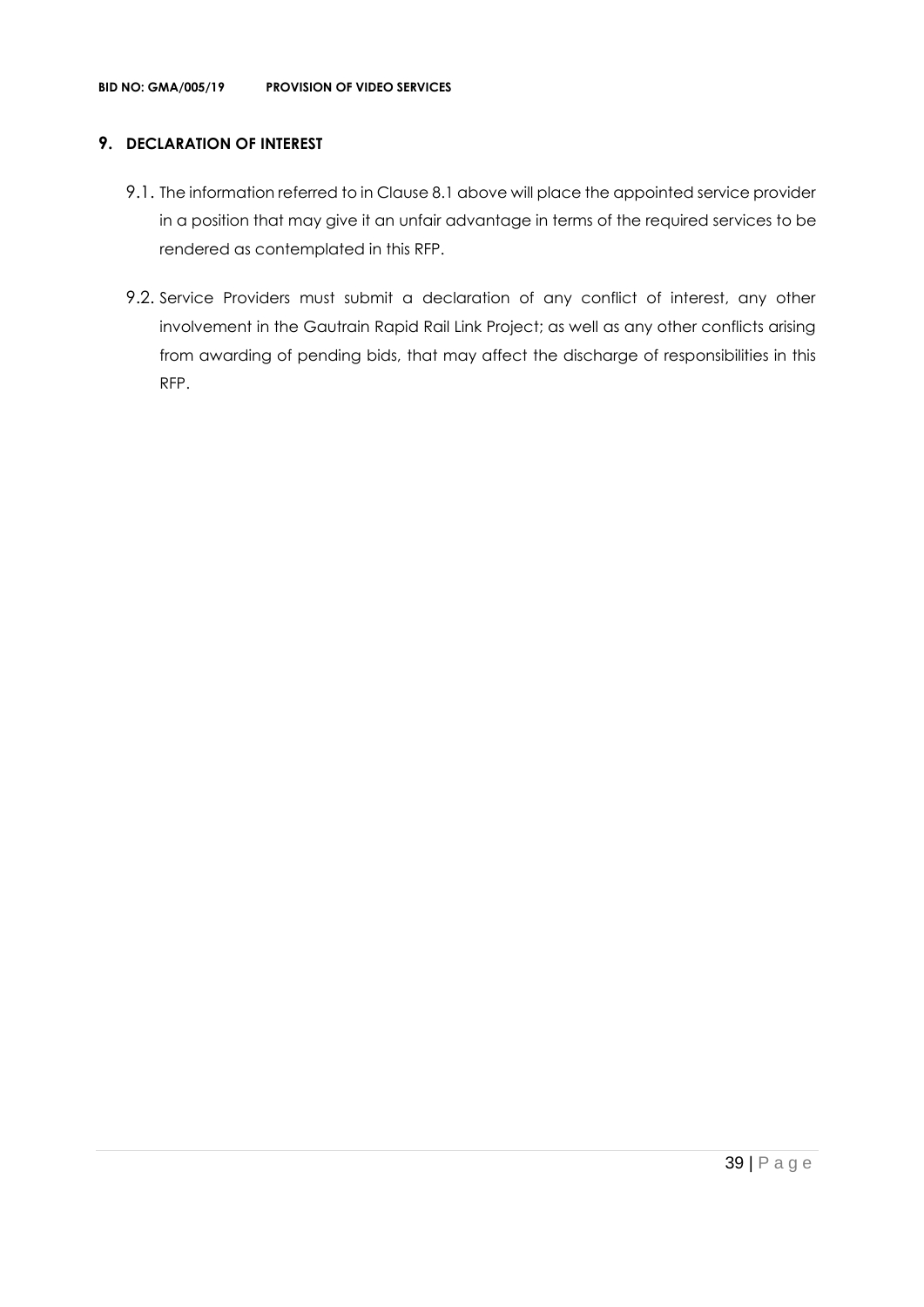# **RFP - PART C:**

## **BIDDERS DECLARATION**

All responses must be provided within the specified boxes, must comply with the word and page limits imposed and must respond to this RFP Part B in accordance with the Conditions of Tendering in this RFP Part A. All Annexures form part of the Bidders Response and must be completed in full and signed.

| <b>BIDDERS DECLARATION</b>                                                                                                           |                            |  |  |  |
|--------------------------------------------------------------------------------------------------------------------------------------|----------------------------|--|--|--|
| that:                                                                                                                                | (full name) hereby certify |  |  |  |
| I have read, understood and accept the conditions contained in this RFP.<br>$\Box$                                                   |                            |  |  |  |
| I have supplied all the required information, and all the information submitted as part of<br>$\Box$<br>the RFP is true and correct. |                            |  |  |  |
| <b>NAME OF THE BIDDER</b>                                                                                                            |                            |  |  |  |
| <b>IDENTITY NUMBER</b>                                                                                                               |                            |  |  |  |
| <b>POSITION</b>                                                                                                                      |                            |  |  |  |
| <b>AUTHORISED SIGNATORY</b>                                                                                                          |                            |  |  |  |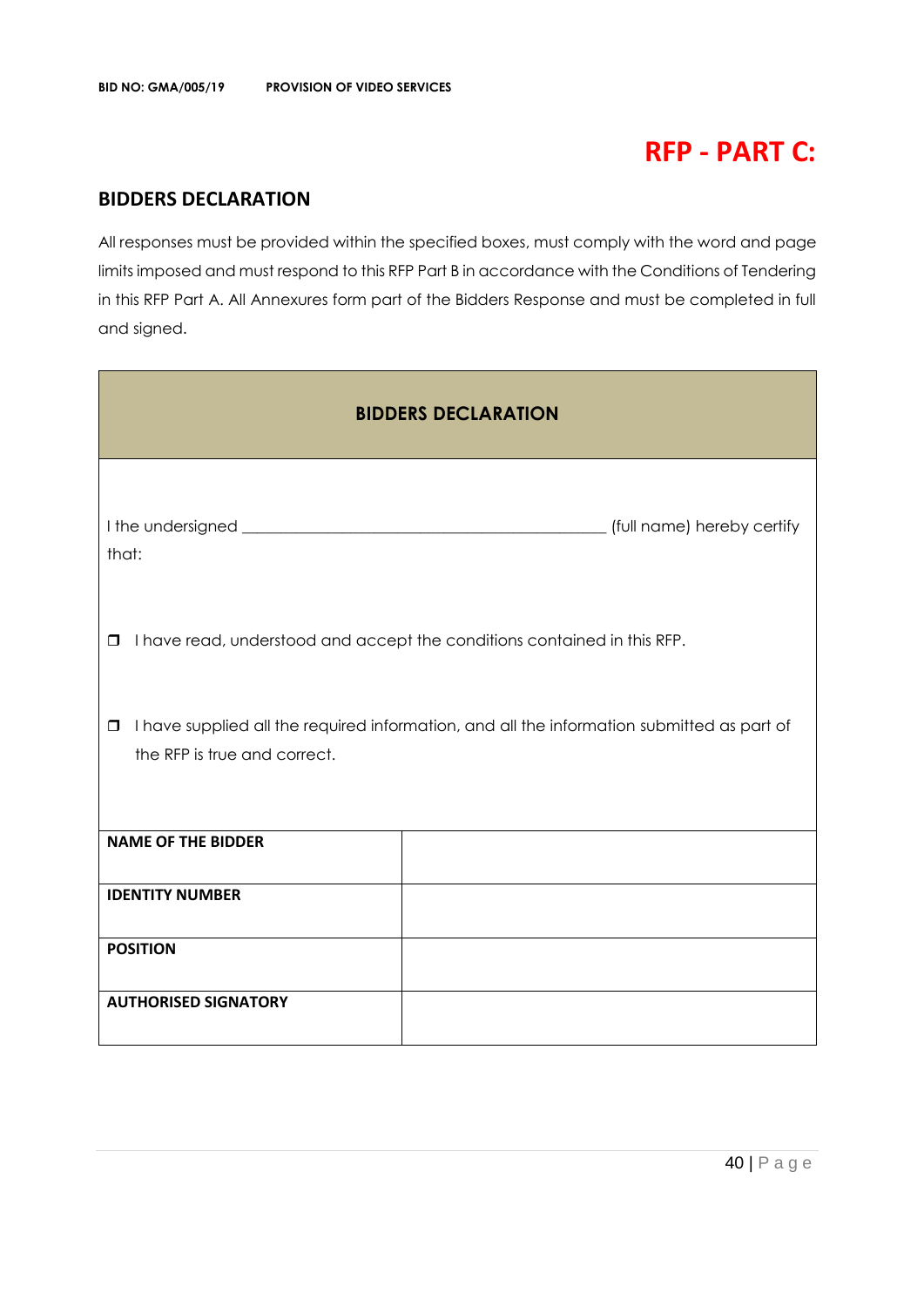| <b>BIDDERS RESPONSE</b>                |             |               |  |  |
|----------------------------------------|-------------|---------------|--|--|
| <b>FULL NAME</b>                       |             |               |  |  |
| <b>POSTAL ADDRESS</b>                  |             |               |  |  |
| <b>PHYSICAL ADDRESS</b>                |             |               |  |  |
| <b>ENTITY REGISTRATION NUMBER</b>      |             |               |  |  |
| <b>VAT REGISTRATION NUMBER</b>         |             |               |  |  |
| <b>CONTACT PERSON'S FULL NAME</b>      |             |               |  |  |
| <b>TELEPHONE NUMBER 1</b>              | <b>CODE</b> | <b>NUMBER</b> |  |  |
| <b>TELEPHONE NUMBER 2</b>              | <b>CODE</b> | <b>NUMBER</b> |  |  |
| <b>FACSIMILE NUMBER</b>                | <b>CODE</b> | <b>NUMBER</b> |  |  |
| <b>CELLULAR PHONE NUMBER</b>           |             |               |  |  |
| <b>E-MAIL ADDRESS</b>                  |             |               |  |  |
| <b>TAX CLEARANCE CERTIFICATE</b>       | <b>YES</b>  | <b>NO</b>     |  |  |
| <b>REGISTERED ON NATIONAL TREASURY</b> | <b>YES</b>  | <b>NO</b>     |  |  |
| <b>CENTRALISED SUPPLIER DATABASE</b>   |             |               |  |  |
| FULL NAME OF AUTHORISED SIGNATORY      |             |               |  |  |
| TITLE OF AUTHORISED SIGNATORY          |             |               |  |  |
| SIGNATURE OF AUTHORISED SIGNATORY      |             |               |  |  |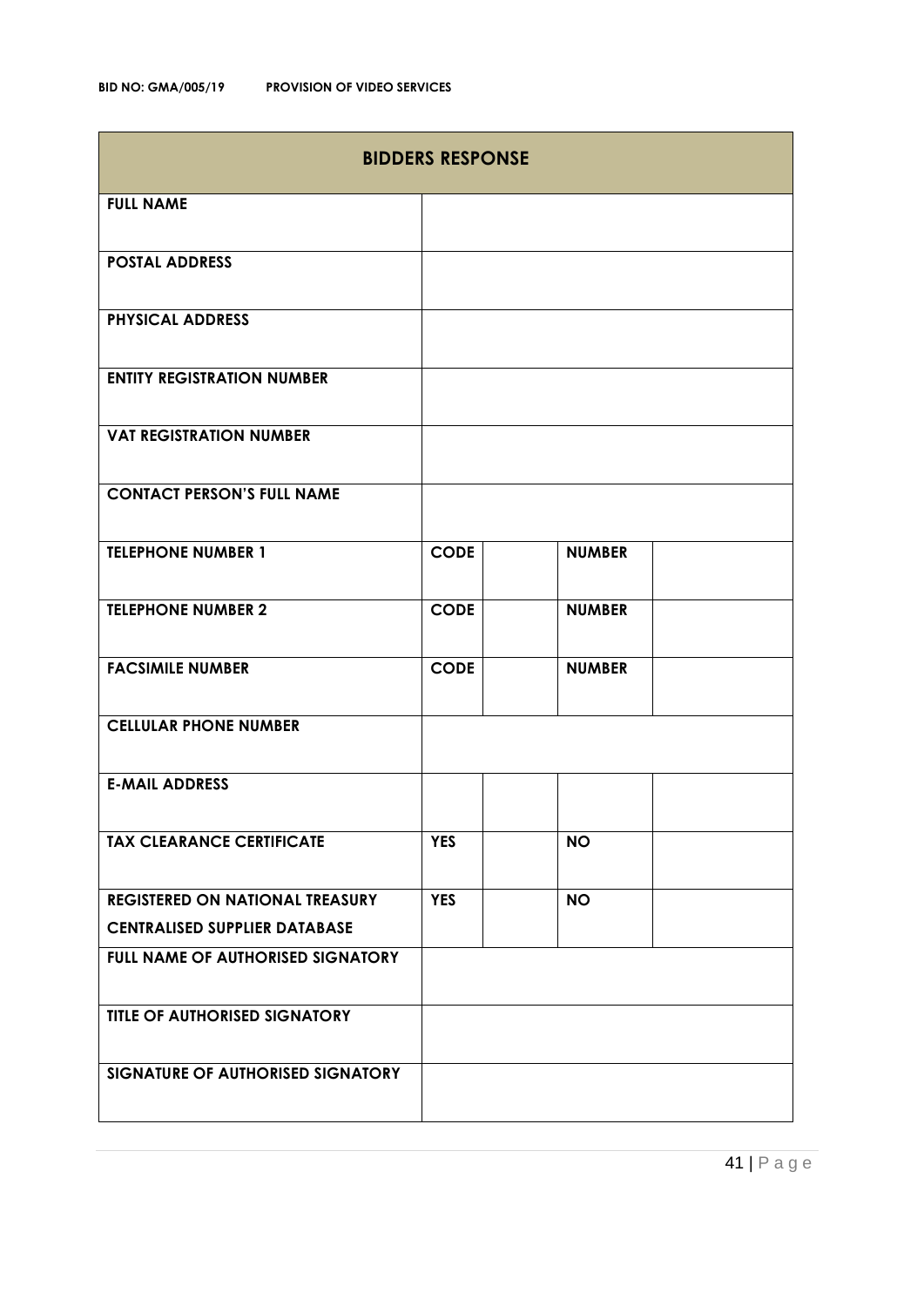| <b>DATE OF SIGNATURE</b>                                    |                               |
|-------------------------------------------------------------|-------------------------------|
|                                                             |                               |
| <b>ALTERNATIVE TENDER</b>                                   | Word limit - [500] words      |
|                                                             |                               |
| <b>Bidder</b><br>submits<br>Where<br>also<br>$\alpha$<br>an |                               |
| Alternative Tender, it must include any                     |                               |
| supplementary material, together with                       |                               |
| associated prices, which demonstrates in                    |                               |
| detail that such an alternative will fully                  |                               |
| achieve<br>and/ or exceed<br>all<br>the                     |                               |
| specifications or requirements together                     |                               |
| with references as to why the alternative                   |                               |
| proposal/s may be advantageous. This                        |                               |
| should be cross-referenced to<br>the                        |                               |
| Specification.                                              |                               |
| <b>CONFLICT OF INTEREST</b>                                 |                               |
|                                                             |                               |
| Provide<br>details<br>of<br>interests,<br>any               | Complete as attached in SBD 4 |
| relationships or clients which may give                     |                               |
| rise to a conflict of interest and the area                 |                               |
| of expertise in which that conflict of                      |                               |
| interest may arise.                                         |                               |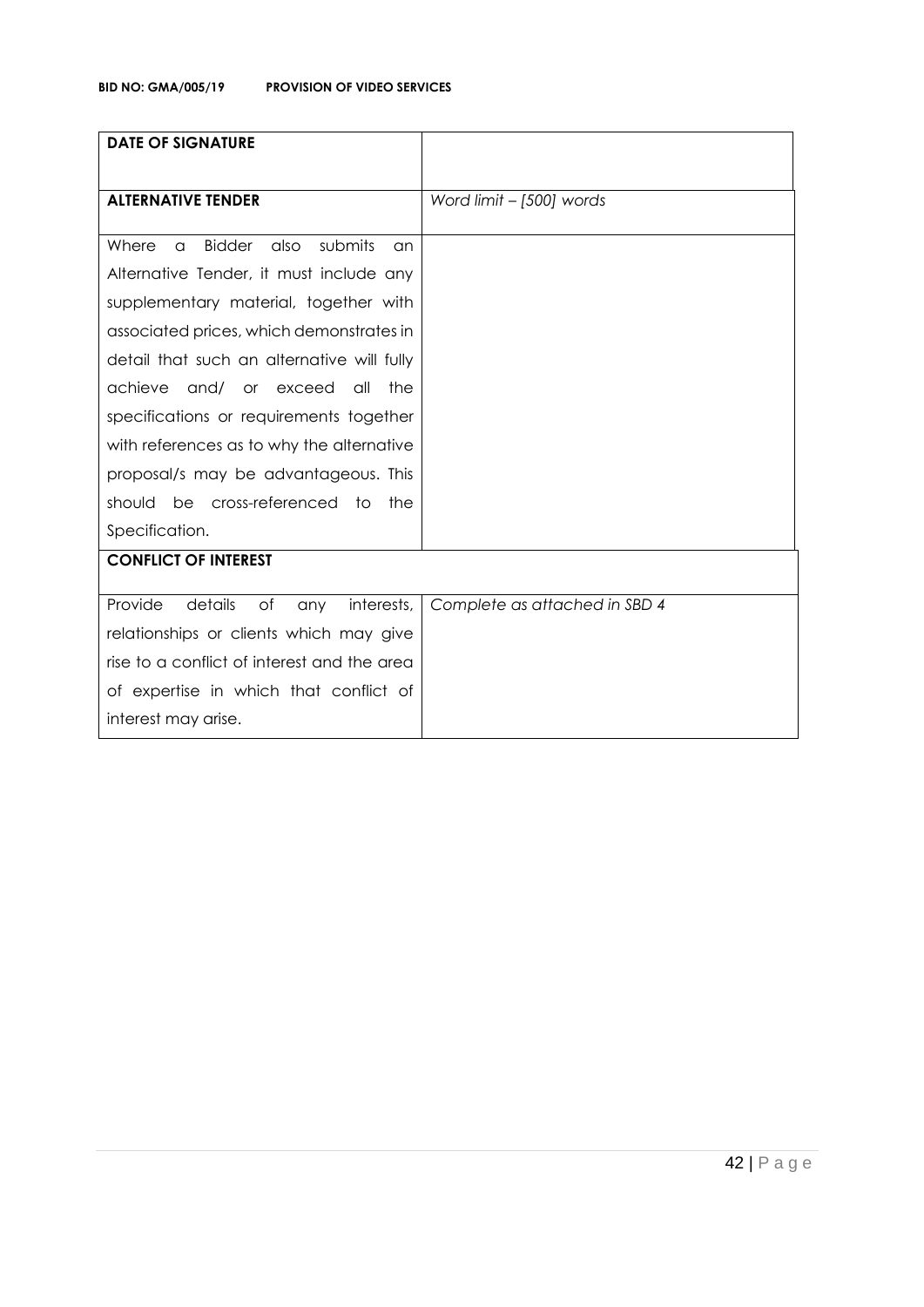# **Register on the Central Supplier Database for Government managed by National Treasury**

with effect from 1 April 2016 the Central Supplier Database (CSD) will serve as the single source of key supplier information for all spheres of government providing consolidated, accurate, upto-date, complete and verified supplier information to procuring organs of state.

The establishment of a CSD will result in one single database to serve as the source of all supplier information for all spheres of government. The purpose of centralising government's supplier database is to reduce duplication of effort and cost for both supplier and government while enabling electronic procurement processes.

Prospective suppliers interested in pursuing opportunities within the South African Government and those that are already registered on the GMA supplier database are encouraged to **selfregister** on the CSD. This self-registration application represents an expression of interest from the supplier to conduct business with the South African Government. Once submitted, your details will be assessed for inclusion on the CSD.

## **Access the CSD site on [www.csd.gov.za](http://www.csd.gov.za/)**

Contact National Treasury for further clarity on the process:

Email: [csd@treasury.gov.za](mailto:csd@treasury.gov.za)

Telephone: 012 315 5509

Bidders must submit with their proposals proof of registration on CSD. The proof of registration must indicate the following:

- CSD Supplier Number
- CSD Unique RRN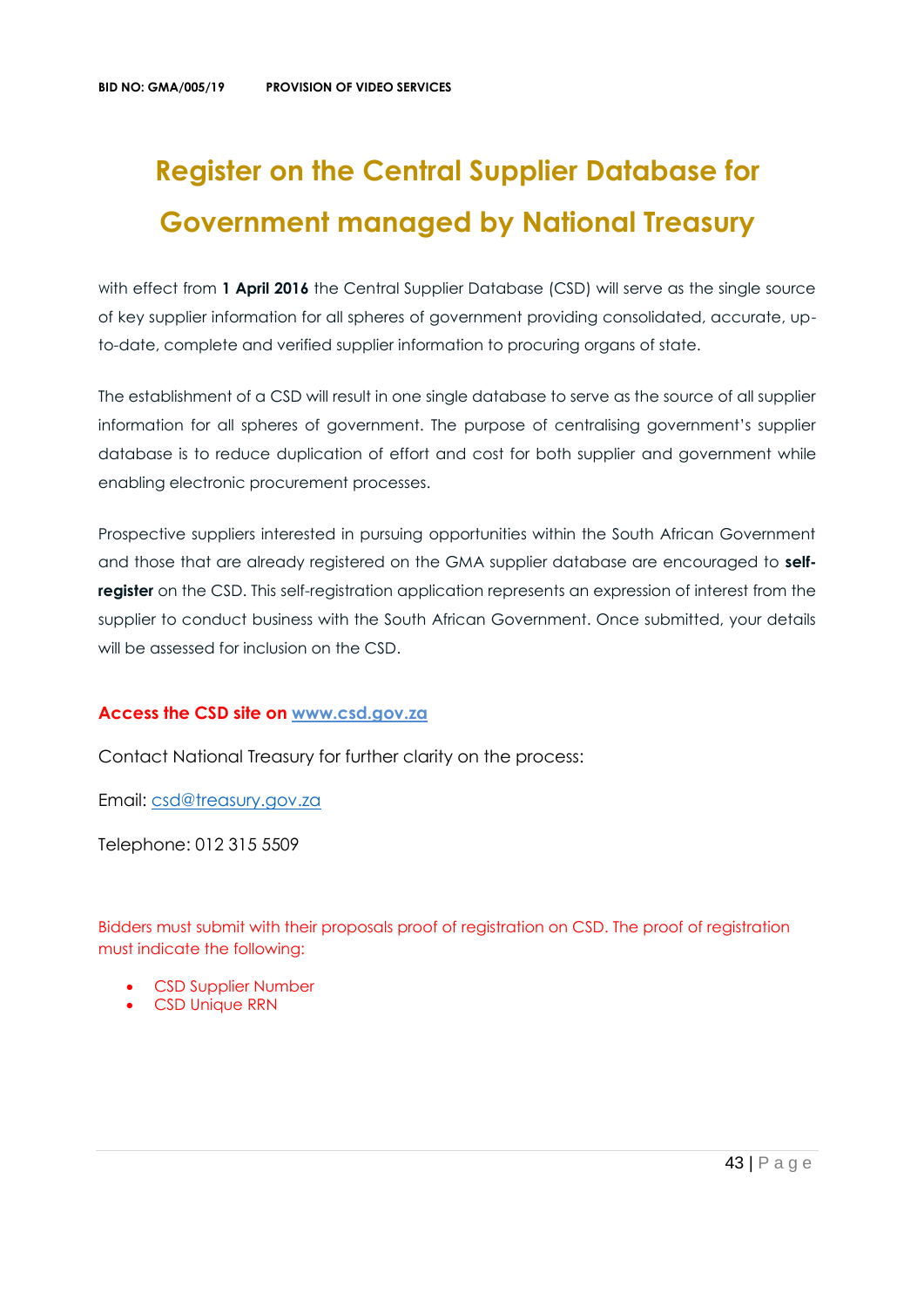# **SBD 1 (A)**

## **INVITATION TO BID**

|                                                                                                                                                                                                                 |                              |                                                                                                                          | <u>INVIIMIIVIN IV DID</u> |                                                    |             |                                             |                       |
|-----------------------------------------------------------------------------------------------------------------------------------------------------------------------------------------------------------------|------------------------------|--------------------------------------------------------------------------------------------------------------------------|---------------------------|----------------------------------------------------|-------------|---------------------------------------------|-----------------------|
|                                                                                                                                                                                                                 |                              | YOU ARE HEREBY INVITED TO BID FOR REQUIREMENTS OF THE GAUTRAIN MANAGEMENT AGECY                                          |                           | 17 JULY 2019                                       |             |                                             |                       |
| <b>BID NUMBER:</b><br><b>DESCRIPTION</b>                                                                                                                                                                        | GMA/005/19                   | <b>CLOSING DATE:</b>                                                                                                     |                           |                                                    |             | <b>CLOSING TIME:</b>                        | 11H00                 |
| <b>PROVISION OF VIDEO SERVICES</b><br>BID RESPONSE DOCUMENTS MAY BE DEPOSITED IN THE BID BOX SITUATED AT (STREET ADDRESS)                                                                                       |                              |                                                                                                                          |                           |                                                    |             |                                             |                       |
| Gautrain Management Agency, 44 Grand Central Boulevard, Grand Central Extension 1, Midrand                                                                                                                      |                              |                                                                                                                          |                           |                                                    |             |                                             |                       |
| BIDDING PROCEDURE ENQUIRIES MAY BE DIRECTED TO                                                                                                                                                                  |                              |                                                                                                                          |                           | <b>TECHNICAL ENQUIRIES MAY BE DIRECTED TO:</b>     |             |                                             |                       |
| <b>CONTACT PERSON</b>                                                                                                                                                                                           | <b>SABELO MKWAE</b>          |                                                                                                                          | <b>CONTACT PERSON</b>     |                                                    |             | <b>SABELO MKWAE</b>                         |                       |
| <b>TELEPHONE NUMBER</b>                                                                                                                                                                                         | 011 086 3500                 |                                                                                                                          | <b>TELEPHONE NUMBER</b>   |                                                    |             | 011 086 3500                                |                       |
| <b>FACSIMILE NUMBER</b>                                                                                                                                                                                         |                              |                                                                                                                          | <b>FACSIMILE NUMBER</b>   |                                                    |             |                                             |                       |
| <b>E-MAIL ADDRESS</b>                                                                                                                                                                                           |                              | tenderenquiries@Gautrain.co.za                                                                                           | <b>E-MAIL ADDRESS</b>     |                                                    |             |                                             |                       |
| <b>SUPPLIER INFORMATION</b>                                                                                                                                                                                     |                              |                                                                                                                          |                           |                                                    |             |                                             |                       |
| NAME OF BIDDER                                                                                                                                                                                                  |                              |                                                                                                                          |                           |                                                    |             |                                             |                       |
| POSTAL ADDRESS                                                                                                                                                                                                  |                              |                                                                                                                          |                           |                                                    |             |                                             |                       |
| STREET ADDRESS                                                                                                                                                                                                  |                              |                                                                                                                          |                           |                                                    |             |                                             |                       |
| <b>TELEPHONE NUMBER</b>                                                                                                                                                                                         | <b>CODE</b>                  |                                                                                                                          |                           | <b>NUMBER</b>                                      |             |                                             |                       |
| <b>CELLPHONE NUMBER</b>                                                                                                                                                                                         |                              |                                                                                                                          |                           |                                                    |             |                                             |                       |
| <b>FACSIMILE NUMBER</b>                                                                                                                                                                                         | <b>CODE</b>                  |                                                                                                                          |                           | <b>NUMBER</b>                                      |             |                                             |                       |
| E-MAIL ADDRESS                                                                                                                                                                                                  |                              |                                                                                                                          |                           |                                                    |             |                                             |                       |
| <b>REGISTRATION</b><br><b>VAT</b><br><b>NUMBER</b>                                                                                                                                                              |                              |                                                                                                                          |                           |                                                    |             |                                             |                       |
| <b>SUPPLIER</b>                                                                                                                                                                                                 | <b>TAX</b>                   |                                                                                                                          |                           | <b>CENTRAL</b>                                     |             |                                             |                       |
| <b>COMPLIANCE STATUS</b>                                                                                                                                                                                        | <b>COMPLIANCE</b>            |                                                                                                                          | <b>OR</b>                 | SUPPLIER                                           |             |                                             |                       |
|                                                                                                                                                                                                                 | SYSTEM PIN:                  |                                                                                                                          |                           | <b>DATABASE</b><br>No:                             | <b>MAAA</b> |                                             |                       |
| <b>B-BBEE STATUS LEVEL</b>                                                                                                                                                                                      |                              | <b>TICK APPLICABLE BOX]</b>                                                                                              |                           | <b>B-BBEE STATUS LEVEL SWORN</b>                   |             |                                             | [TICK APPLICABLE BOX] |
| <b>VERIFICATION</b><br><b>CERTIFICATE</b>                                                                                                                                                                       |                              |                                                                                                                          | <b>AFFIDAVIT</b>          |                                                    |             |                                             |                       |
|                                                                                                                                                                                                                 | $\Box$ Yes                   | $\Box$ No                                                                                                                |                           |                                                    |             | $\Box$ Yes                                  | $\Box$ No             |
|                                                                                                                                                                                                                 |                              | [A B-BBEE STATUS LEVEL VERIFICATION CERTIFICATE/ SWORN AFFIDAVIT (FOR EMES & QSEs) MUST BE SUBMITTED IN ORDER TO QUALIFY |                           |                                                    |             |                                             |                       |
| <b>FOR PREFERENCE POINTS FOR B-BBEET</b>                                                                                                                                                                        |                              |                                                                                                                          |                           |                                                    |             |                                             |                       |
| ARE YOU THE                                                                                                                                                                                                     |                              |                                                                                                                          |                           |                                                    |             |                                             |                       |
| <b>ACCREDITED</b><br>REPRESENTATIVE IN                                                                                                                                                                          |                              |                                                                                                                          |                           | ARE YOU A FOREIGN BASED                            |             | $\Box$ Yes                                  | $\Box$ No             |
| SOUTH AFRICA FOR                                                                                                                                                                                                | $\Box$ Yes                   | $\square$ No                                                                                                             |                           | SUPPLIER FOR THE GOODS<br>/SERVICES/WORKS OFFERED? |             |                                             |                       |
| THE GOODS<br>/SERVICES / WORKS                                                                                                                                                                                  | <b>IF YES ENCLOSE PROOFI</b> |                                                                                                                          |                           |                                                    |             | [IF YES, ANSWER THE<br>QUESTIONNAIRE BELOW] |                       |
| <b>OFFERED?</b>                                                                                                                                                                                                 |                              |                                                                                                                          |                           |                                                    |             |                                             |                       |
| <b>QUESTIONNAIRE TO BIDDING FOREIGN SUPPLIERS</b>                                                                                                                                                               |                              |                                                                                                                          |                           |                                                    |             |                                             |                       |
|                                                                                                                                                                                                                 |                              | IS THE ENTITY A RESIDENT OF THE REPUBLIC OF SOUTH AFRICA (RSA)?                                                          |                           |                                                    |             | $\Box$ YES $\Box$ NO                        |                       |
| $\Box$ YES $\Box$ NO<br>DOES THE ENTITY HAVE A BRANCH IN THE RSA?                                                                                                                                               |                              |                                                                                                                          |                           |                                                    |             |                                             |                       |
| $\Box$ YES $\Box$ NO<br>DOES THE ENTITY HAVE A PERMANENT ESTABLISHMENT IN THE RSA?                                                                                                                              |                              |                                                                                                                          |                           |                                                    |             |                                             |                       |
| $\Box$ Yes $\Box$ No<br>DOES THE ENTITY HAVE ANY SOURCE OF INCOME IN THE RSA?                                                                                                                                   |                              |                                                                                                                          |                           |                                                    |             |                                             |                       |
| $\Box$ YES $\Box$ NO<br>IS THE ENTITY LIABLE IN THE RSA FOR ANY FORM OF TAXATION?<br>IF THE ANSWER IS "NO" TO ALL OF THE ABOVE, THEN IT IS NOT A REQUIREMENT TO REGISTER FOR A TAX COMPLIANCE STATUS SYSTEM PIN |                              |                                                                                                                          |                           |                                                    |             |                                             |                       |
|                                                                                                                                                                                                                 |                              | CODE FROM THE SOUTH AFRICAN REVENUE SERVICE (SARS) AND IF NOT REGISTER AS PER 2.3 BELOW.                                 |                           |                                                    |             |                                             |                       |
|                                                                                                                                                                                                                 |                              |                                                                                                                          |                           |                                                    |             |                                             |                       |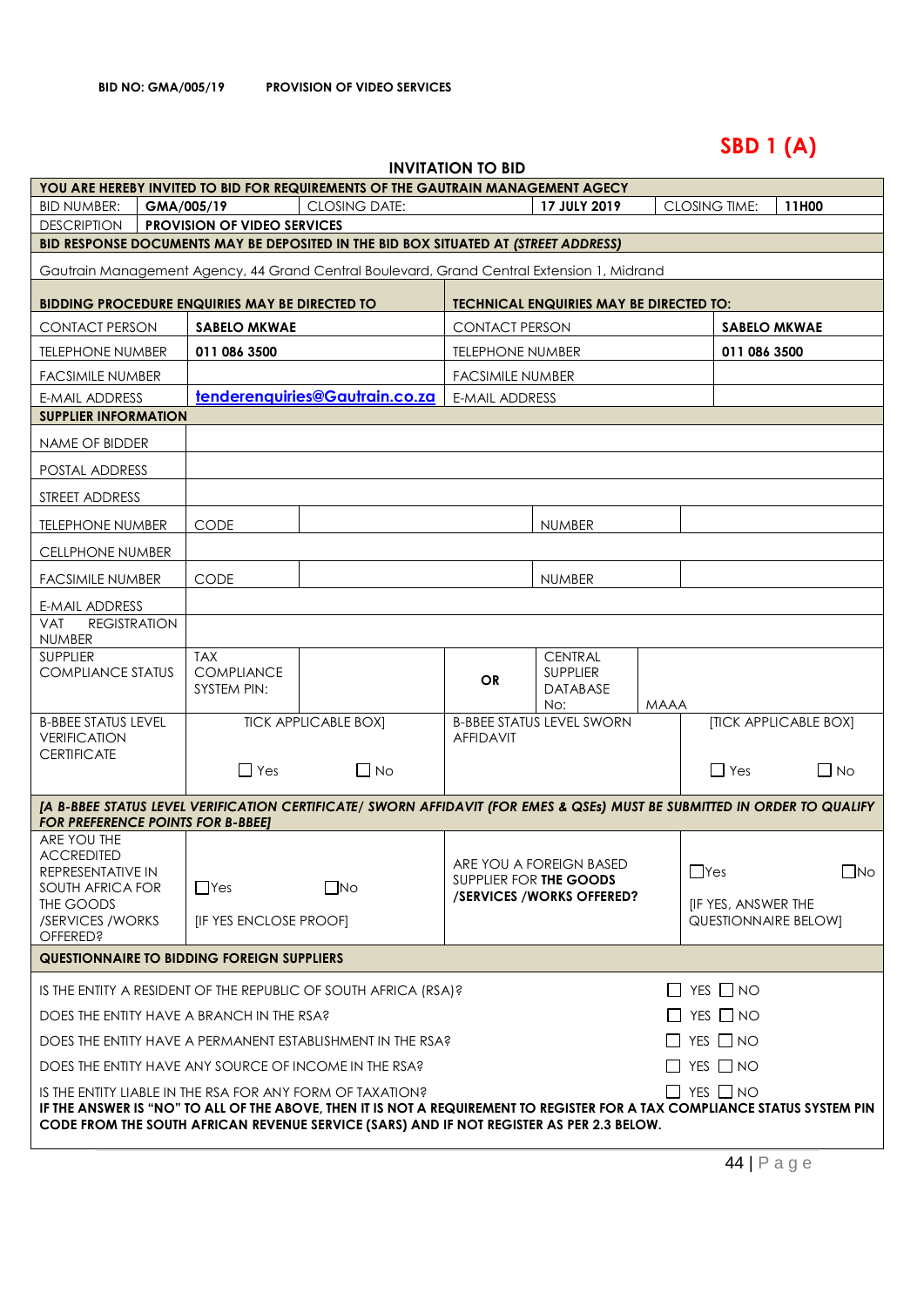**SBD 1 (B)**

## **TERMS AND CONDITIONS FOR BIDDING**

|     | 1. BID SUBMISSION:                                                                                                                                                                                                                                   |
|-----|------------------------------------------------------------------------------------------------------------------------------------------------------------------------------------------------------------------------------------------------------|
|     | 1.1. BIDS MUST BE DELIVERED BY THE STIPULATED TIME TO THE CORRECT ADDRESS. LATE BIDS WILL<br>NOT BE ACCEPTED FOR CONSIDERATION.                                                                                                                      |
|     | 1.2. ALL BIDS MUST BE SUBMITTED ON THE OFFICIAL FORMS PROVIDED-(NOT TO BE RE-TYPED) OR<br>IN THE MANNER PRESCRIBED IN THE BID DOCUMENT.                                                                                                              |
|     | 1.3. THIS BID IS SUBJECT TO THE PREFERENTIAL PROCUREMENT POLICY FRAMEWORK ACT, 2000<br>AND THE PREFERENTIAL PROCUREMENT REGULATIONS, 2017, THE GENERAL CONDITIONS OF<br>CONTRACT (GCC) AND, IF APPLICABLE, ANY OTHER SPECIAL CONDITIONS OF CONTRACT. |
|     | 1.4. THE SUCCESSFUL BIDDER WILL BE REQUIRED TO FILL IN AND SIGN A WRITTEN CONTRACT.                                                                                                                                                                  |
|     |                                                                                                                                                                                                                                                      |
|     | 2. TAX COMPLIANCE REQUIREMENTS                                                                                                                                                                                                                       |
| 2.1 | BIDDERS MUST ENSURE COMPLIANCE WITH THEIR TAX OBLIGATIONS.                                                                                                                                                                                           |
|     | 2.2 BIDDERS ARE REQUIRED TO SUBMIT THEIR UNIQUE PERSONAL IDENTIFICATION NUMBER (PIN)<br>ISSUED BY SARS TO ENABLE THE ORGAN OF STATE TO VERIFY THE TAXPAYER'S PROFILE AND<br><b>TAX STATUS.</b>                                                       |
|     | 2.3 APPLICATION FOR TAX COMPLIANCE STATUS (TCS) PIN MAY BE MADE VIA E-FILING<br>THROUGH THE SARS WEBSITE WWW.SARS.GOV.ZA.                                                                                                                            |
|     | 2.4 BIDDERS MAY ALSO SUBMIT A PRINTED TCS CERTIFICATE TOGETHER WITH THE BID.                                                                                                                                                                         |
|     | 2.5 IN BIDS WHERE CONSORTIA / JOINT VENTURES / SUB-CONTRACTORS ARE INVOLVED; EACH<br>PARTY MUST SUBMIT A SEPARATE TCS CERTIFICATE / PIN / CSD NUMBER.                                                                                                |
| 2.6 | WHERE NO TCS PIN IS AVAILABLE BUT THE BIDDER IS REGISTERED ON THE CENTRAL SUPPLIER<br>DATABASE (CSD), A CSD NUMBER MUST BE PROVIDED.                                                                                                                 |
|     | 2.7 NO BIDS WILL BE CONSIDERED FROM PERSONS IN THE SERVICE OF THE STATE, COMPANIES<br>WITH DIRECTORS WHO ARE PERSONS IN THE SERVICE OF THE STATE, OR CLOSE<br>CORPORATIONS WITH MEMBERS PERSONS IN THE SERVICE OF THE STATE."                        |

**NB: FAILURE TO PROVIDE / OR COMPLY WITH ANY OF THE ABOVE PARTICULARS MAY RENDER THE BID INVALID**.

| SIGNATURE OF BIDDER:                                                                                       |  |
|------------------------------------------------------------------------------------------------------------|--|
| CAPACITY UNDER WHICH THIS BID IS SIGNED:<br>(Proof of authority must be submitted e.g. company resolution) |  |
| DATF:                                                                                                      |  |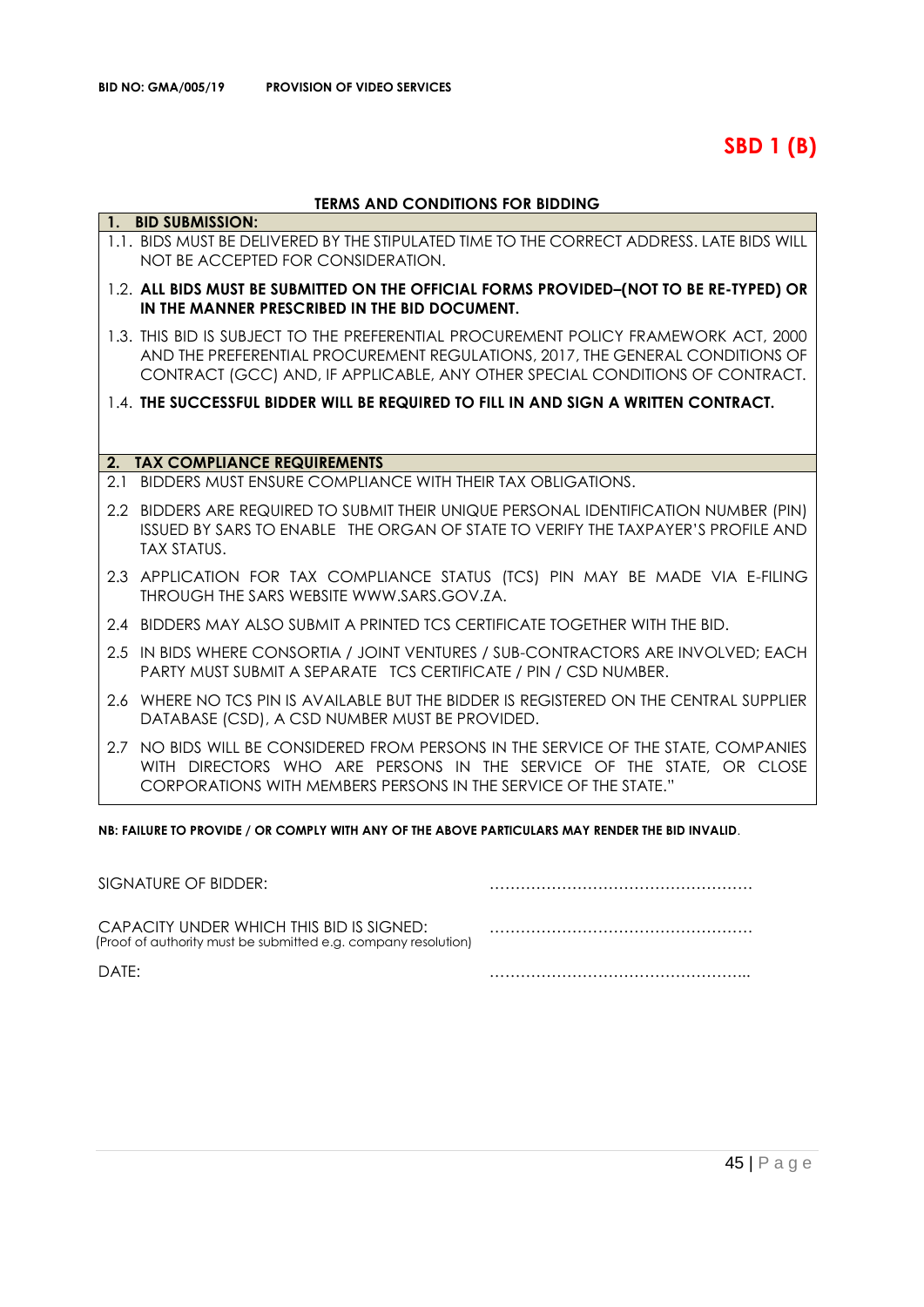## **SBD 3.1**

## **PRICING SCHEDULE**

Name of Bidder: ………………………………………………………….. Ref Number: GMA/005/19

Closing Time: 11H00 AM Closing Date 17 July 2019

**OFFER TO BE VALID FOR 120 DAYS FROM THE CLOSING DATE OF BID.**

Bidders are required to submit a separate detailed price proposal.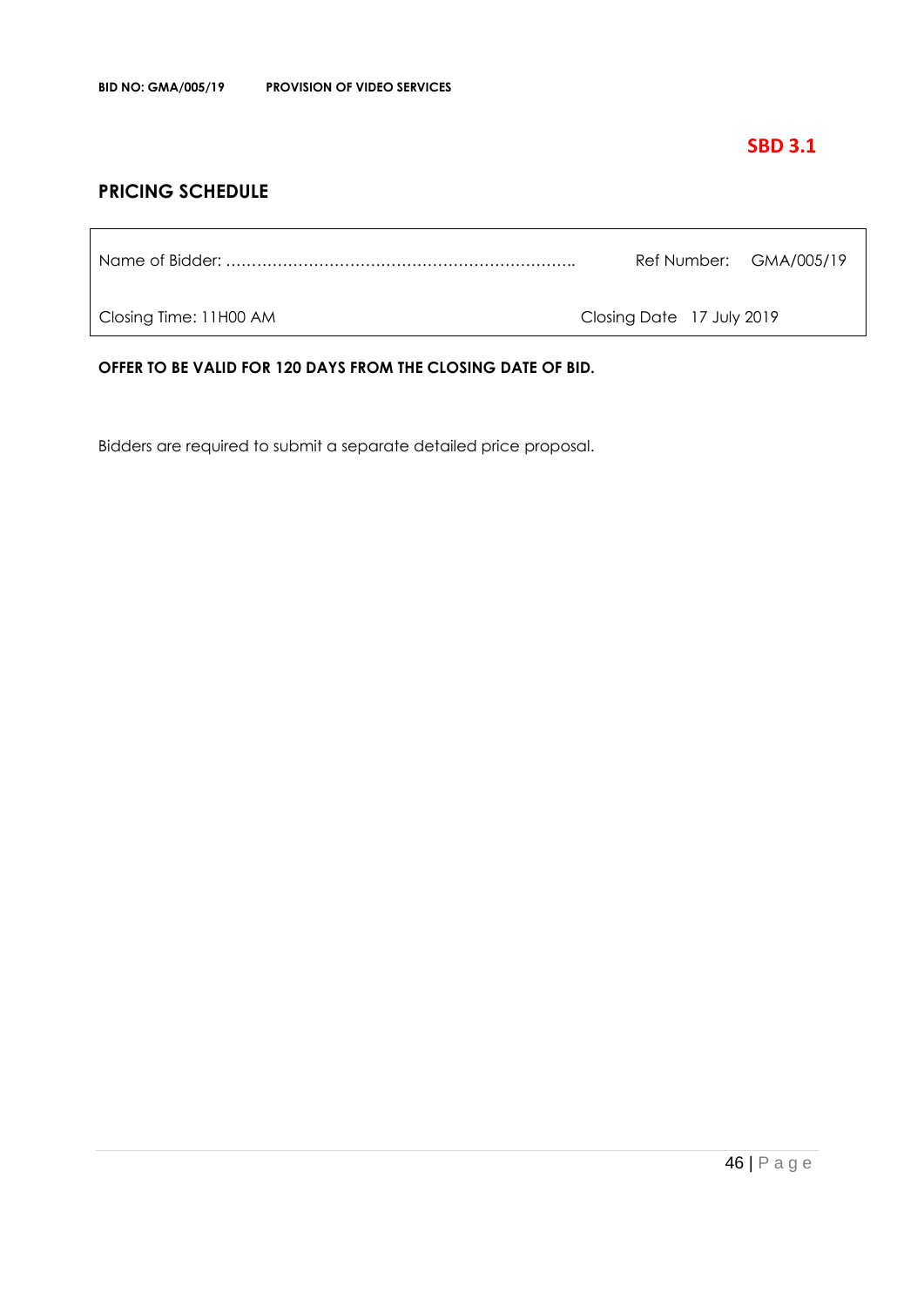## **PRICING DECLARATION**

Dear Sir/Madam

After having carefully read through and examined this RFP Reference Number GMA/005/19 in its entirety together with all the provisions contained in each section of the RFP document,

We hereby offer to provide video services to the Gautrain Management Agency as per requirements stated in the Terms of Reference(TOR) section of the REQUEST FOR PROPOSAL document:

| IN AMOUNT: R | (including VAT) |
|--------------|-----------------|
|              |                 |
| IN WORDS: R  | (including VAT) |

We confirm that this price covers all costs associated with the provision of video services to be rendered to the Gautrain Management Agency as per the requirements in the TOR.

We confirm that GMA will incur no additional costs whatsoever over and above this amount.

We undertake to hold this offer open for acceptance for a period of 120 (one hundred and twenty) days from the date of submission of offers. We further undertake that upon final acceptance of our offer, we will commence with the provision of service when required to do so by the Client.

Moreover, we agree that until formal Contract Documents have been prepared and executed, this Form of Tender, together with a written acceptance from the Client shall constitute a binding agreement between us, governed by the terms and conditions set out in this REQUEST FOR PROPOSAL.

We understand that you are not bound to accept the lowest or any offer and that we must bear all costs which we have incurred in connection with preparing and submitting this tender.

We hereby undertake for the period during which this tender remains open for acceptance not to divulge to any persons, other than the persons to which the tender is submitted, any information relating to the submission of this tender or the details therein except where such is necessary for the submission of this tender.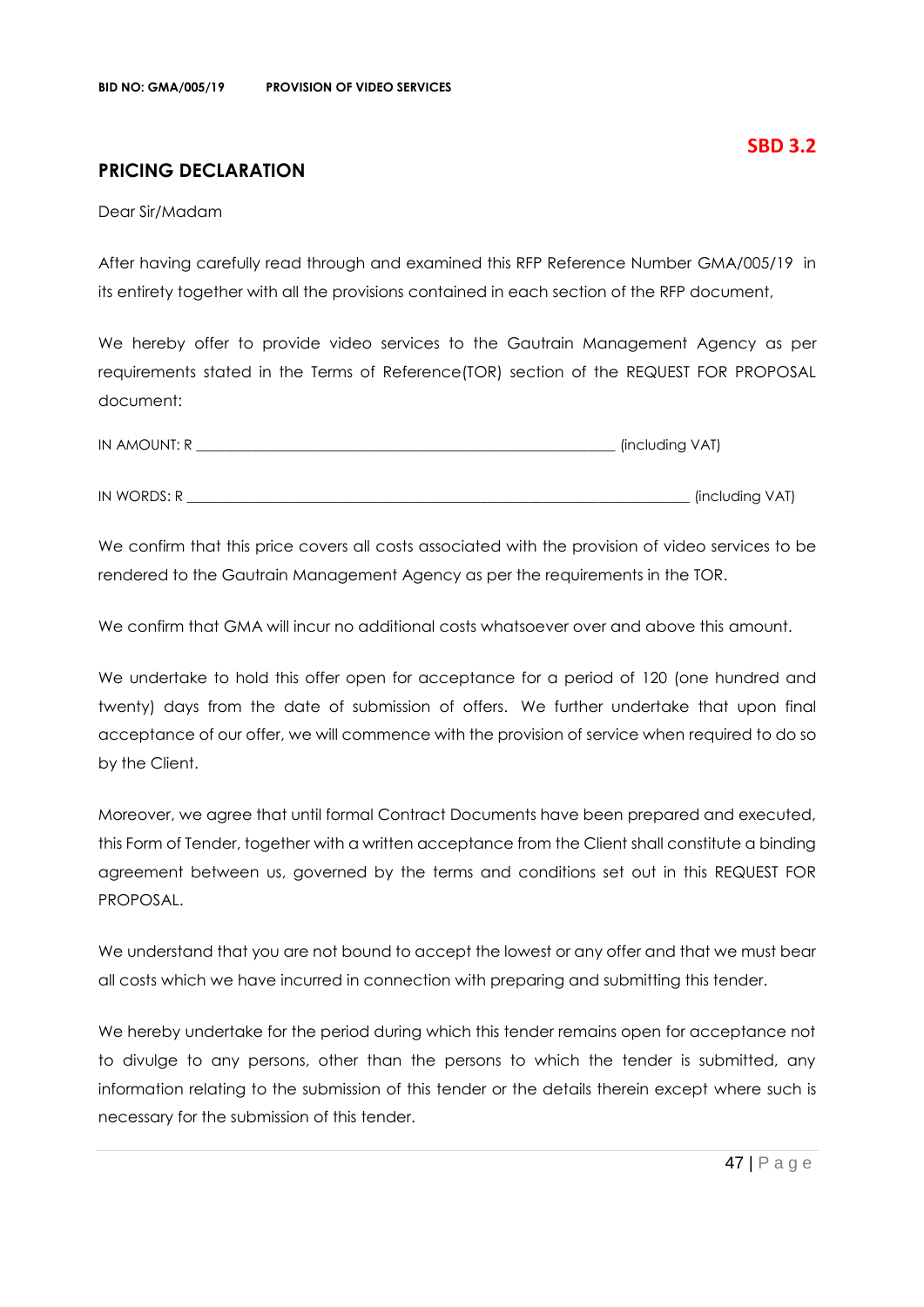| <b>PRICE DECLARATION</b><br>(MANDATORY INFORMATION)                                                                                                          |  |  |  |
|--------------------------------------------------------------------------------------------------------------------------------------------------------------|--|--|--|
| certify that:                                                                                                                                                |  |  |  |
| I have read, understood and unconditionally accept that the conditions contained in<br>□<br>above Section of this RFP.                                       |  |  |  |
| I have supplied all the required information, and all the information submitted as part<br>$\Box$<br>of the Pricing Section of this RFP is true and correct. |  |  |  |
| <b>NAME OF BIDDER</b>                                                                                                                                        |  |  |  |
| <b>IDENTITY NUMBER</b>                                                                                                                                       |  |  |  |
| <b>POSITION</b>                                                                                                                                              |  |  |  |
| <b>SIGNATURE OF AUTHORISED</b><br><b>SIGNATORY</b>                                                                                                           |  |  |  |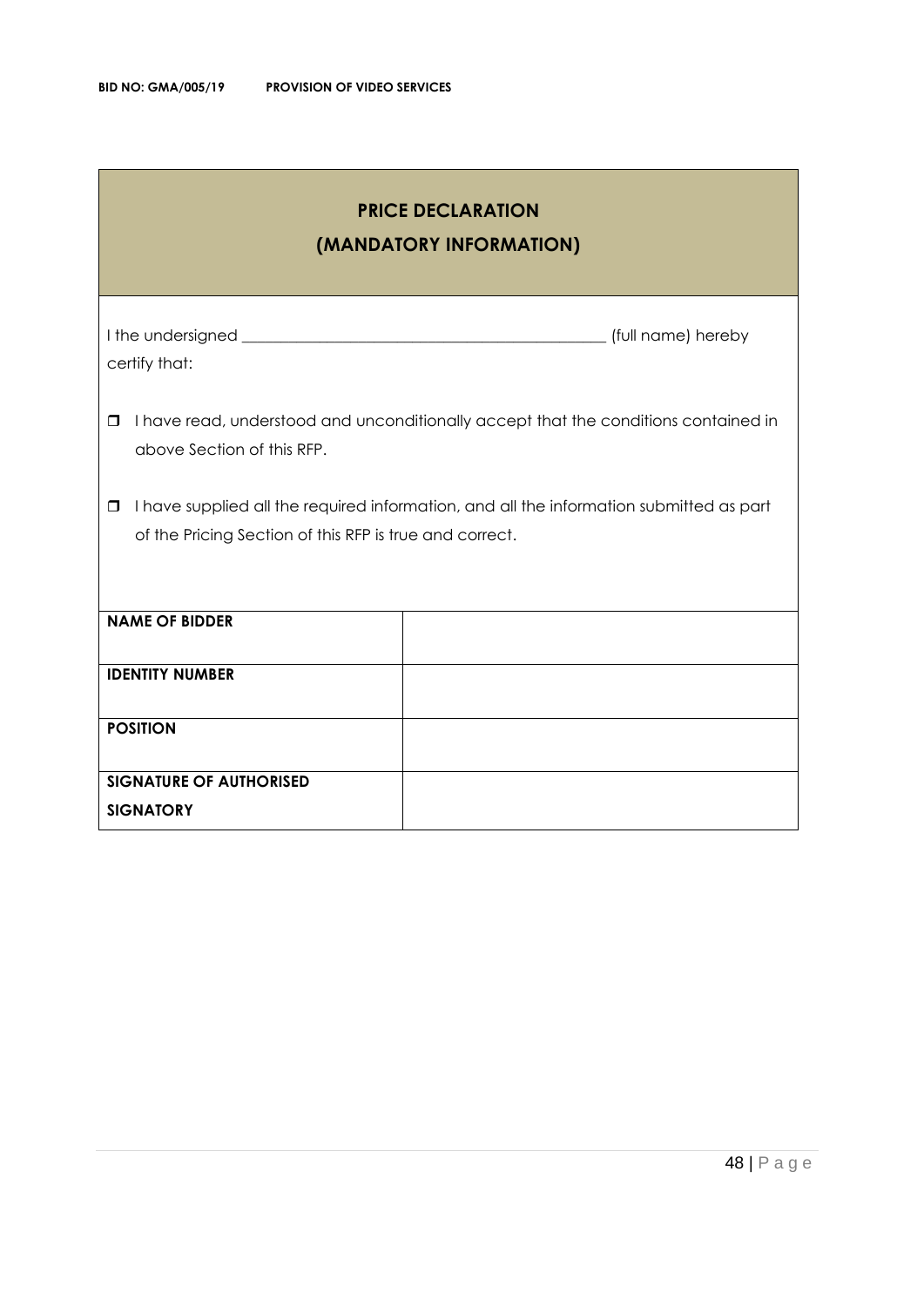## **DECLARATION OF INTEREST**

1. Any legal person, including persons employed by the state<sup>1</sup>, or persons having a kinship with persons employed by the state, including a blood relationship, may make an offer or offers in terms of this invitation to bid (includes an advertised competitive bid, a limited bid, a proposal or written price quotation). In view of possible allegations of favoritism, should the resulting bid, or part thereof, be awarded to persons employed by the state, or to persons connected with or related to them, it is required that the bidder or his/her authorised representative declare his/her position in relation to the evaluating/adjudicating authority where-

the bidder is employed by the state; and/or

- the legal person on whose behalf the bidding document is signed, has a relationship with persons/a person who are/is involved in the evaluation and or adjudication of the bid(s), or where it is known that such a relationship exists between the person or persons for or on whose behalf, the declarant acts and persons who are involved with the evaluation and or adjudication of the bid.

## 2. **In order to give effect to the above, the following questionnaire must be completed and submitted with the bid.**

| 2.1 | Full Name of bidder or his or her representative:                                    |  |  |
|-----|--------------------------------------------------------------------------------------|--|--|
|     |                                                                                      |  |  |
| 2.2 |                                                                                      |  |  |
| 2.3 | Position occupied in the Company (director, trustee, shareholder, member):           |  |  |
|     |                                                                                      |  |  |
| 2.4 | Registration number of company, enterprise, close corporation, partnership agreement |  |  |
|     |                                                                                      |  |  |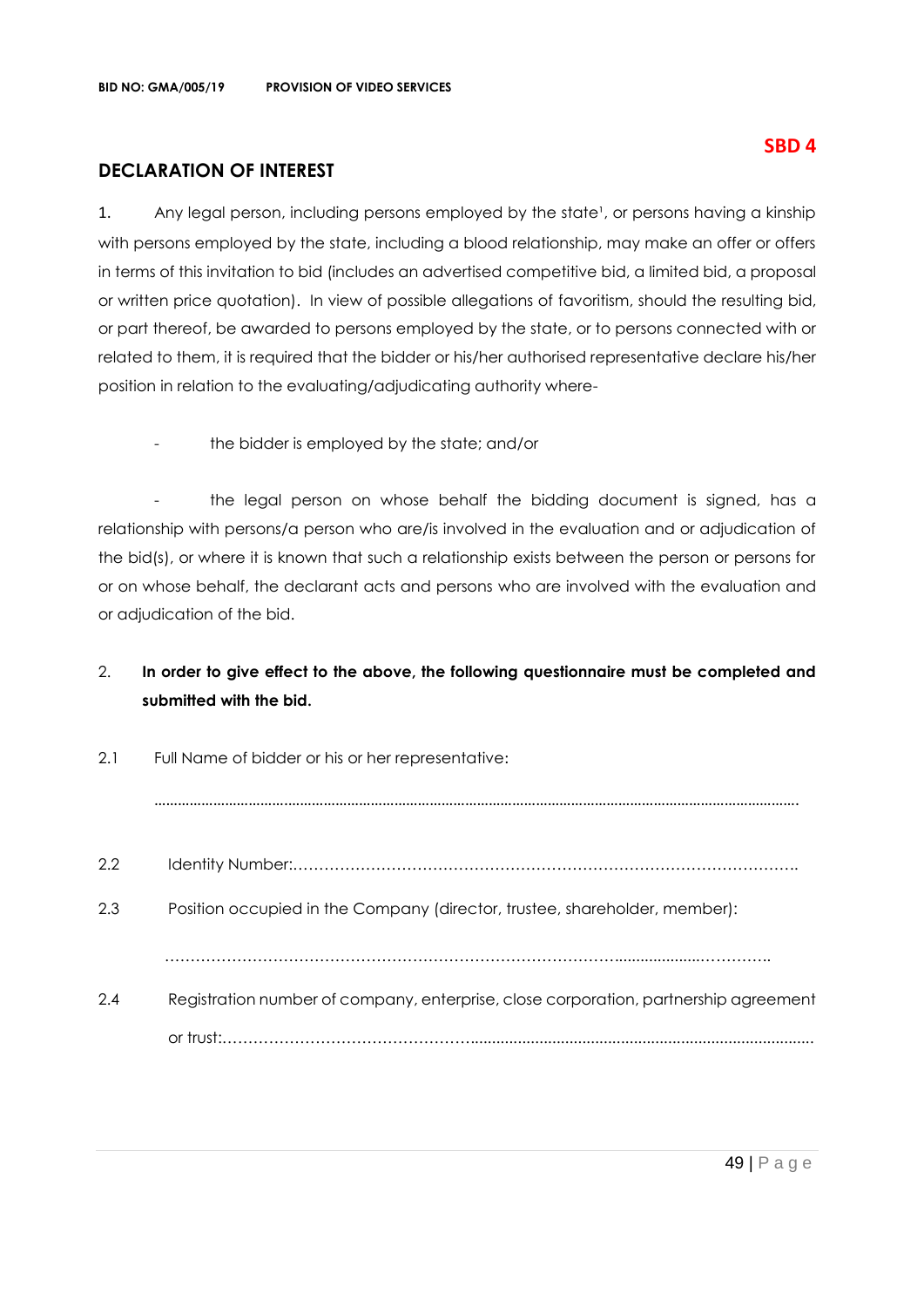#### **BID NO: GMA/005/19 PROVISION OF VIDEO SERVICES**

# 2.5 Tax Reference Number: ……………………………………..……………………………………… 2.6 VAT Registration Number: ………………………………………………………...…….................. 2.6.1 The names of all directors / trustees / shareholders / members, their individual identity numbers, tax reference numbers and, if applicable, employee / PERSAL numbers must be indicated in paragraph 3 below. 2.7 Are you or any person connected with the bidder **YES/NO** Are you or any person connected with the bidder presently employed by the state? **YES/NO** 2.7.1 If so, furnish the following particulars: Name of person / director / trustee / shareholder/ member ....…………………………………………. Name of state institution at which you or the person connected to the bidder is employed: ……………….…………………………………………………………………………………………………….….. Position occupied in the state institution:…………………………………….……………………………….. Any other particulars: ……………………………………………………………………………….………………………………………… ………………………………………………………………………………………..……………………………….. ……………………………………………………………………………………………...…………………...…….. 2.7.2 If you are presently employed by the state, did you obtain the appropriate authority to undertake remunerative work outside employment in the public sector? **YES/NO** 2.7.1.1 If yes, did you attach proof of such authority to the bid document? **YES/NO** (Note: Failure to submit proof of such authority, where applicable, may result in the

2.7.1.2 If no, furnish reasons for non-submission of such proof:

disqualification of the bid.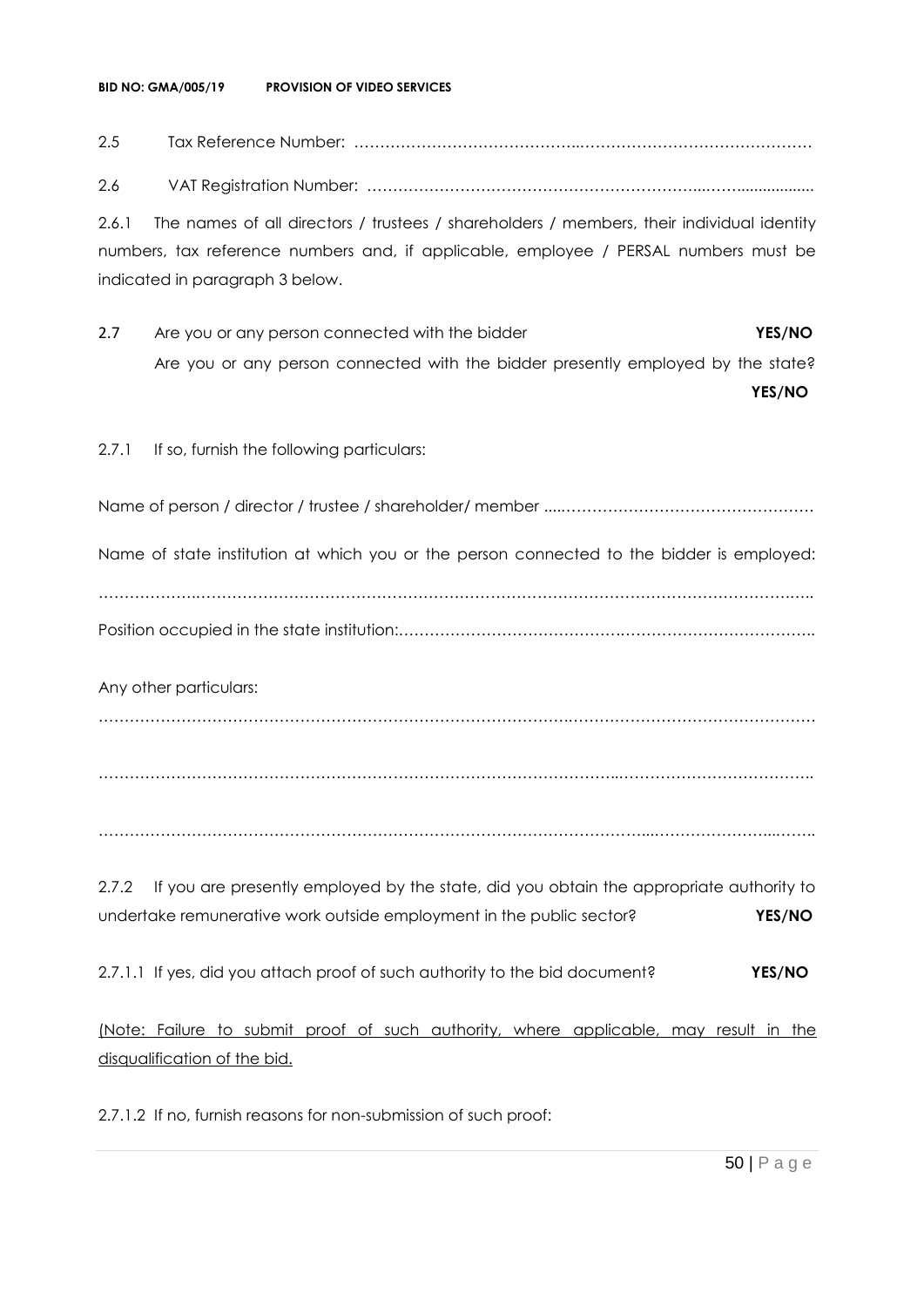……………………………………………………………………………………………….………………………… ……………………………………………………………………………………………….………………………… ……………………………………………………………………………………………….…………………………

2.8 Did you or your spouse, or any of the company's directors / trustees / shareholders / members or their spouses conduct business with the state in the previous 12 months **YES/NO**

2.8.1 If so, furnish particulars: ……………………………………………………………………………………………….………………………… ……………………………………………………………………………………………….………………………… ……………………………………………………………………………………………….…………………………

2.9 Do you, or any person connected with the bidder, have **YES/NO** any relationship (family, friend, other) with a person employed by the state and who may be involved with the evaluation and or adjudication of this bid?

2.9.1 If so, furnish particulars. ……………………………………………………………………………………………….………………………… ……………………………………………………………………………………………….………………………… ……………………………………………………………………………………………….…………………………

2.10 Are you, or any person connected with the bidder, aware of any relationship (family, friend, other) between any other bidder and any person employed by the state who may be involved with the evaluation and or adjudication of this bid? **YES/NO**

2.10.1 If so, furnish particulars**.** ……………………………………………………………………………………………….………………………… ……………………………………………………………………………………………….………………………… ……………………………………………………………………………………………….…………………………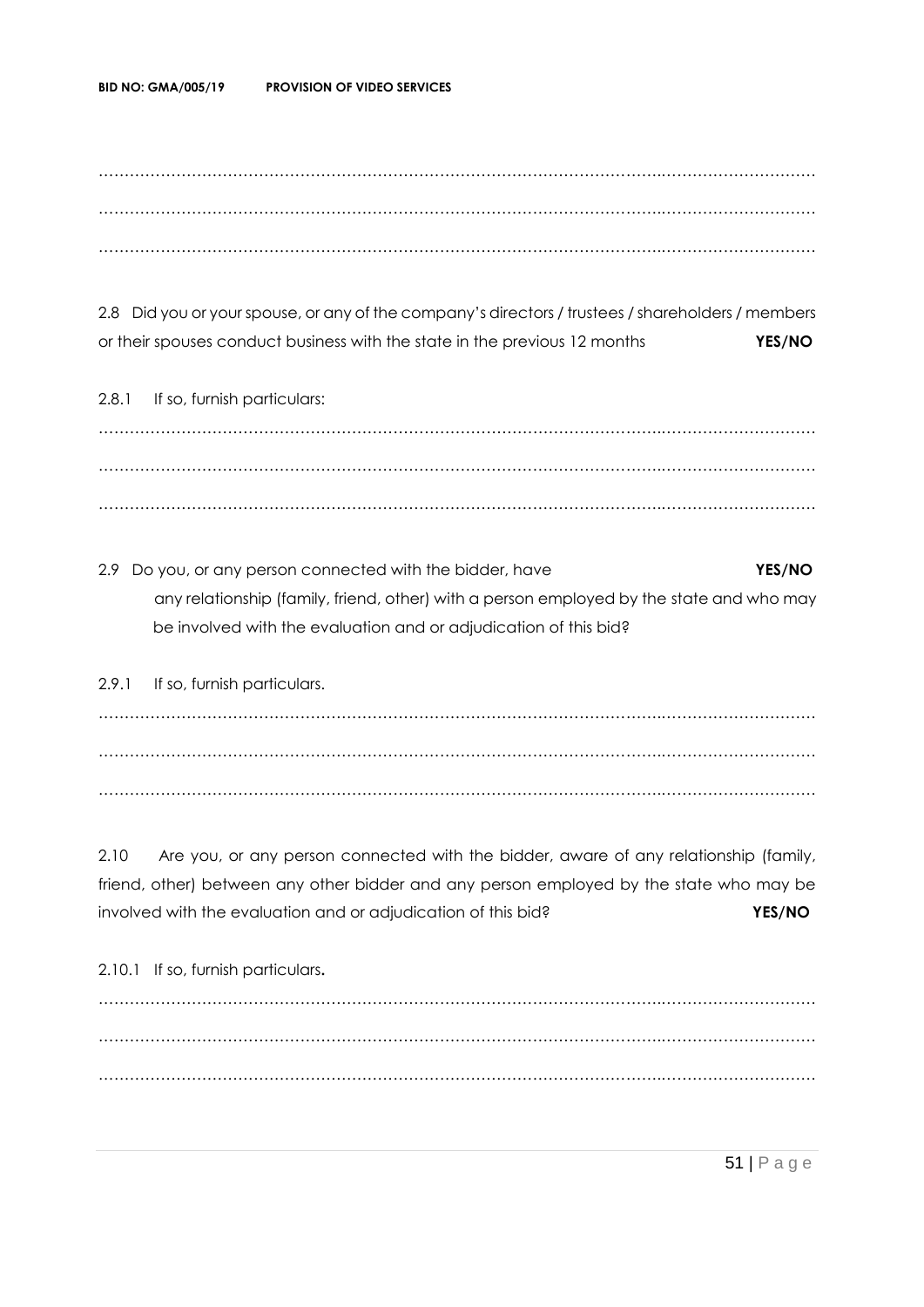2.11 Do you or any of the directors / trustees / shareholders / members **YES/NO** of the company have any interest in any other related companies whether or not they are bidding for this contract?

2.11.1 If so, furnish particulars: ……………………………………………………………………………………………….………………………… ……………………………………………………………………………………………….………………………… ……………………………………………………………………………………………….…………………………

## **3 Full details of director /trustees/members/shareholders.**

| <b>Full Name</b> | Identity<br><b>Number</b> | <b>Personal Income Tax</b><br><b>Reference Number</b> | <b>State Employee</b><br>Number / PERSAL<br><b>Number</b> |
|------------------|---------------------------|-------------------------------------------------------|-----------------------------------------------------------|
|                  |                           |                                                       |                                                           |
|                  |                           |                                                       |                                                           |
|                  |                           |                                                       |                                                           |
|                  |                           |                                                       |                                                           |
|                  |                           |                                                       |                                                           |
|                  |                           |                                                       |                                                           |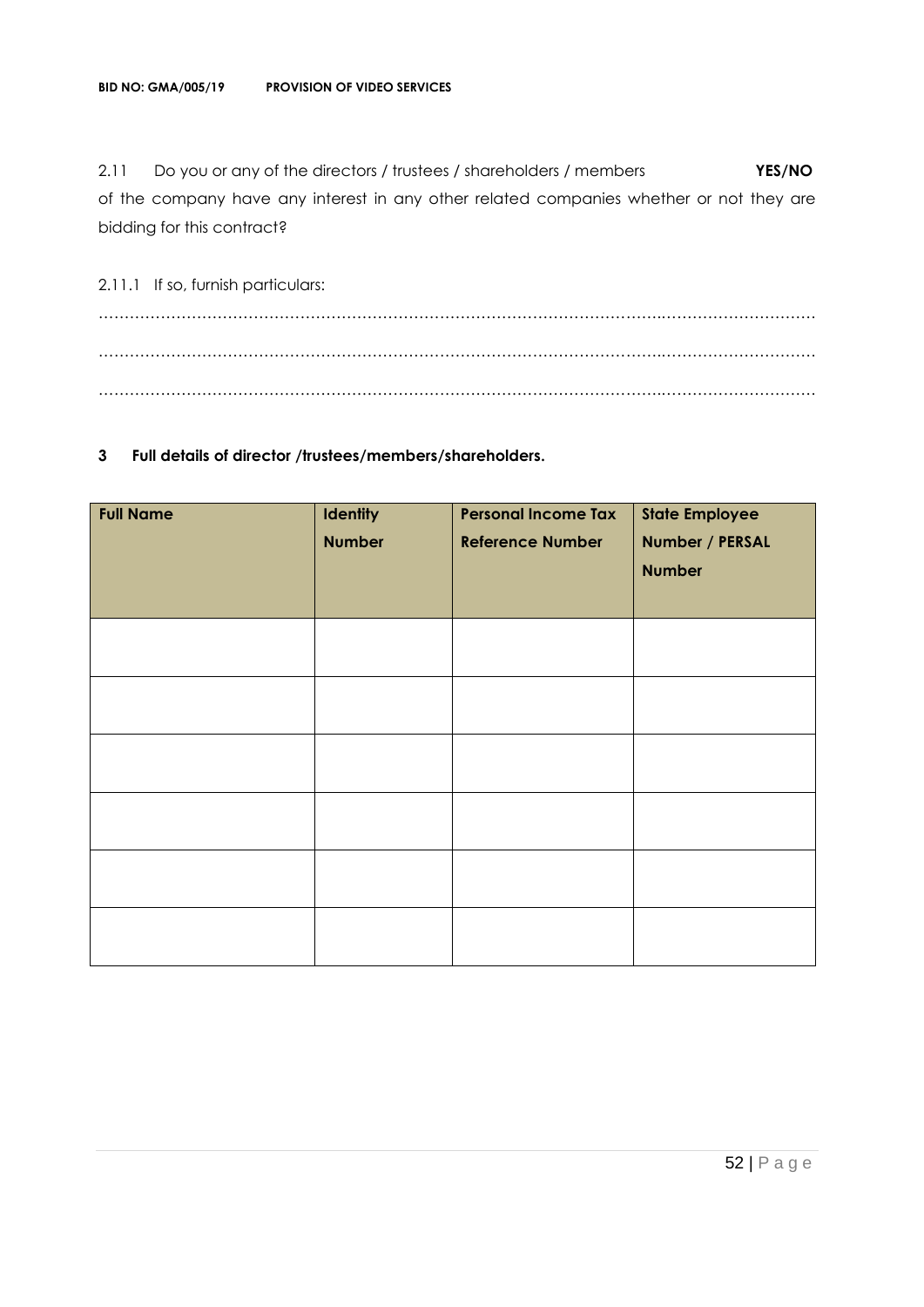## **DECLARATION**

I, THE UNDERSIGNED (NAME)………………………………………………………………………

 CERTIFY THAT THE INFORMATION FURNISHED IN PARAGRAPHS 2 AND 3 ABOVE IS CORRECT.

 I ACCEPT THAT THE STATE MAY REJECT THE BID OR ACT AGAINST ME SHOULD THIS DECLARATION PROVE TO BE FALSE.

| <b>NAME OF BIDDER</b>          |  |
|--------------------------------|--|
| <b>IDENTITY NUMBER</b>         |  |
| <b>POSITION</b>                |  |
| <b>SIGNATURE OF AUTHORISED</b> |  |
| <b>SIGNATORY</b>               |  |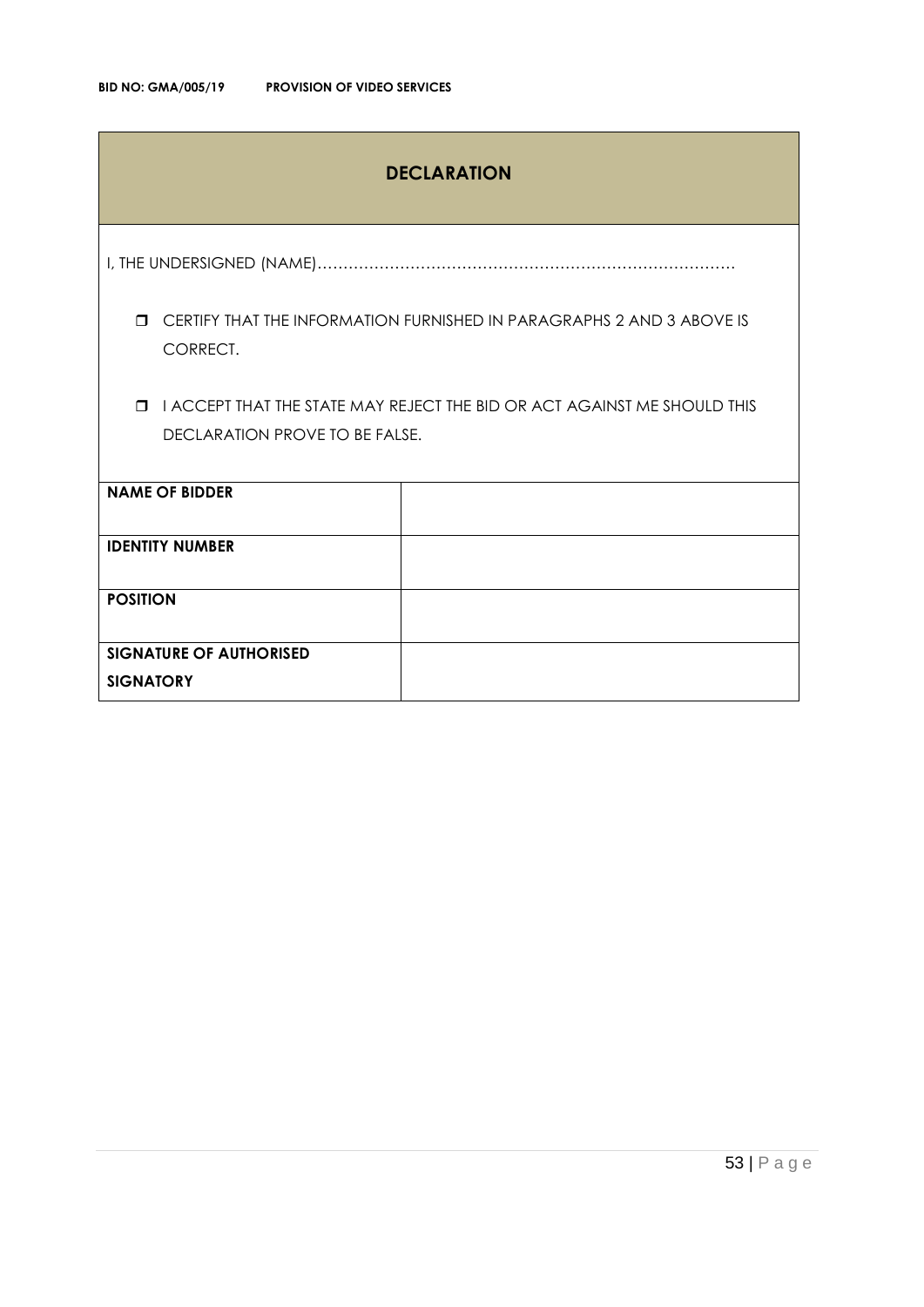## **SBD 6.1**

## **PREFERENCE POINTS CLAIM FORM IN TERMS OF THE PREFERENTIAL PROCUREMENT REGULATIONS 2017**

This preference form must form part of all bids invited. It contains general information and serves as a claim form for preference points for Broad-Based Black Economic Empowerment (B-BBEE) Status Level of Contribution

## **NB: BEFORE COMPLETING THIS FORM, BIDDERS MUST STUDY THE GENERAL CONDITIONS, DEFINITIONS AND DIRECTIVES APPLICABLE IN RESPECT OF B-BBEE, AS PRESCRIBED IN THE PREFERENTIAL PROCUREMENT REGULATIONS, 2017.**

#### **1. GENERAL CONDITIONS**

- 1.1 The following preference point systems are applicable to all bids:
	- the 80/20 system for requirements with a Rand value of up to R50 000 000 (all applicable taxes included); and
	- the 90/10 system for requirements with a Rand value above R50 000 000 (all applicable taxes included).

1.2

- a) The value of this bid is estimated to not exceed R50 000 000 (all applicable taxes included) and therefore the 80/20 preference point system shall be applicable; or
- 1.3 Points for this bid shall be awarded for:
	- (a) Price; and
	- (b) B-BBEE Status Level of Contributor.
- 1.4 The maximum points for this bid are allocated as follows:

|                                                   | <b>POINTS</b> |
|---------------------------------------------------|---------------|
| <b>PRICE</b>                                      |               |
| <b>B-BBEE STATUS LEVEL OF CONTRIBUTOR</b>         |               |
| Total points for Price and B-BBEE must not exceed | 100           |

1.5 Failure on the part of a bidder to submit proof of B-BBEE Status level of contributor together with the bid, will be interpreted to mean that preference points for B-BBEE status level of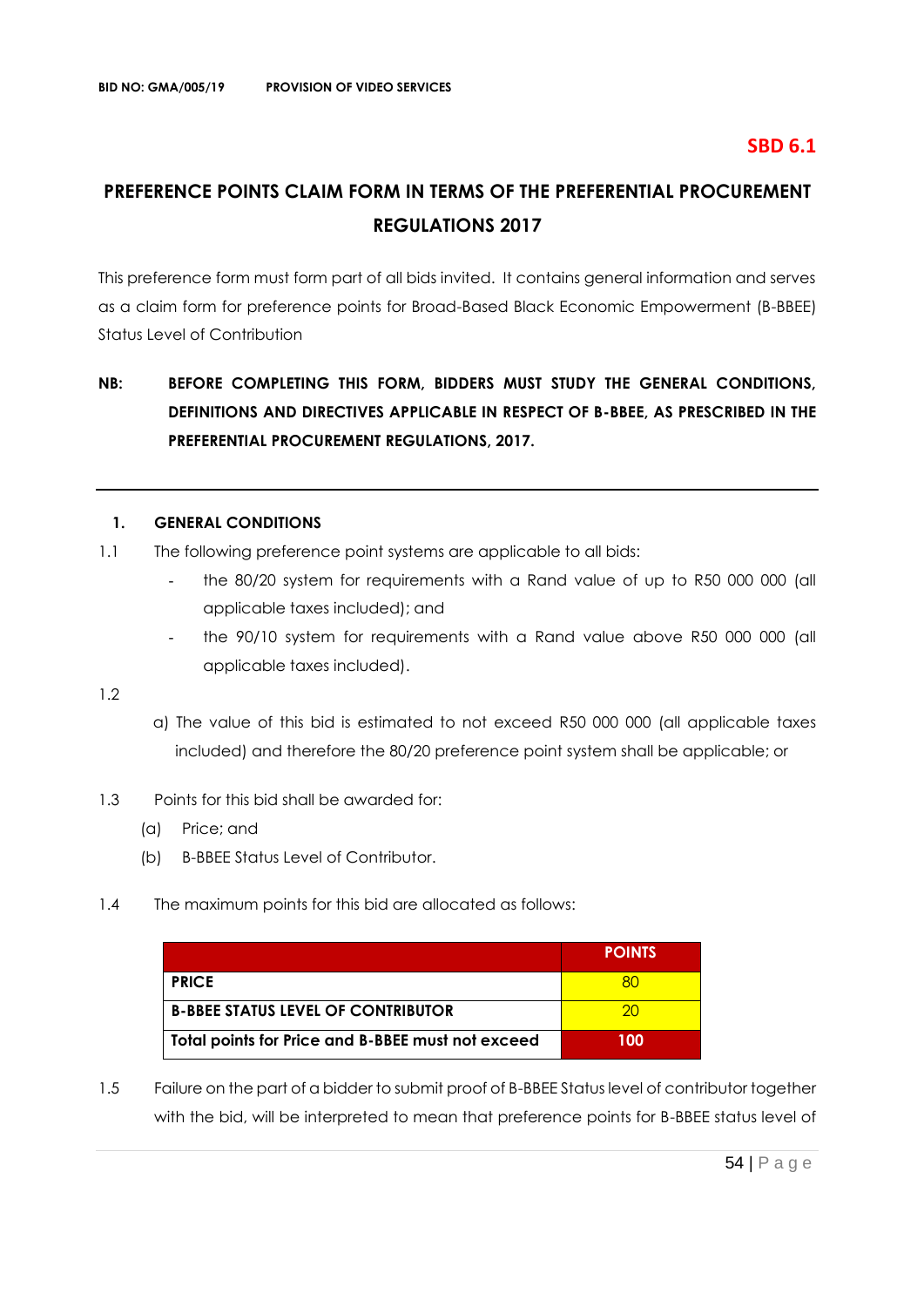contribution are not claimed.

1.6 The purchaser reserves the right to require of a bidder, either before a bid is adjudicated or at any time subsequently, to substantiate any claim in regard to preferences, in any manner required by the purchaser.

## **2. DEFINITIONS**

- (a) **"B-BBEE"** means broad-based black economic empowerment as defined in section 1 of the Broad-Based Black Economic Empowerment Act;
- (b) "**B-BBEE status level of contributor"** means the B-BBEE status of an entity in terms of a code of good practice on black economic empowerment, issued in terms of section 9(1) of the Broad-Based Black Economic Empowerment Act;
- (c) **"bid"** means a written offer in a prescribed or stipulated form in response to an invitation by an organ of state for the provision of goods or services, through price quotations, advertised competitive bidding processes or proposals;
- (d) **"Broad-Based Black Economic Empowerment Act"** means the Broad-Based Black Economic Empowerment Act, 2003 (Act No. 53 of 2003);
- **(e) "EME"** means an Exempted Micro Enterprise in terms of a code of good practice on black economic empowerment issued in terms of section 9 (1) of the Broad-Based Black Economic Empowerment Act;
- (f) **"functionality"** means the ability of a tenderer to provide goods or services in accordance with specifications as set out in the tender documents.
- (g) **"prices"** includes all applicable taxes less all unconditional discounts;
- (h) **"proof of B-BBEE status level of contributor"** means:
	- **1)** B-BBEE Status level certificate issued by an authorized body or person;
	- **2)** A sworn affidavit as prescribed by the B-BBEE Codes of Good Practice;
	- **3)** Any other requirement prescribed in terms of the B-BBEE Act;
- (i) **"QSE"** means a qualifying small business enterprise in terms of a code of good practice on black economic empowerment issued in terms of section 9 (1) of the Broad-Based Black Economic Empowerment Act;
	- *(j)* **"rand value"** means the total estimated value of a contract in Rand, calculated at the time of bid invitation, and includes all applicable taxes;

## **3. POINTS AWARDED FOR PRICE**

## **3.1 THE 80/20 PREFERENCE POINT SYSTEMS**

A maximum of 80 points is allocated for price on the following basis:

 **80/20**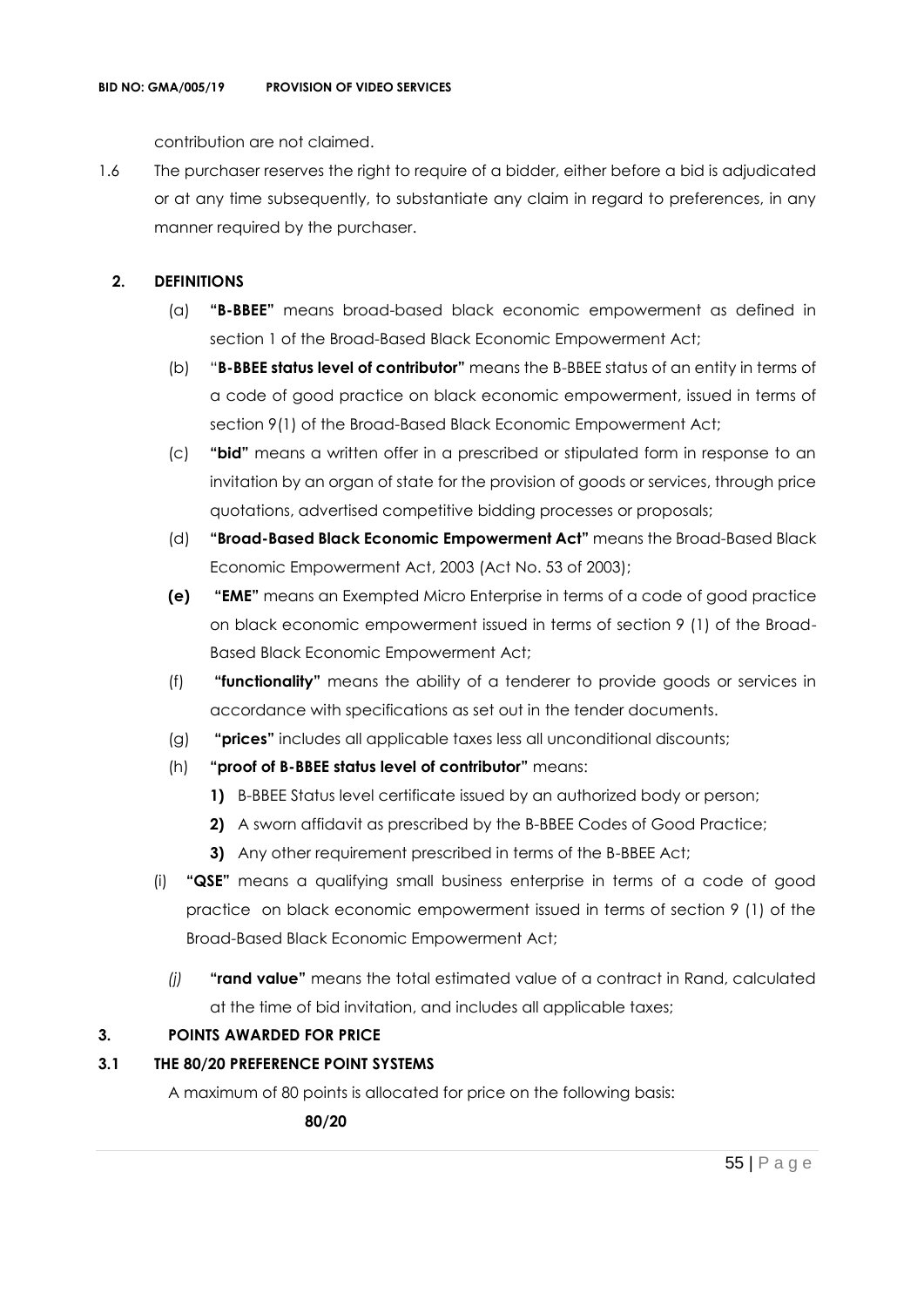$$
Ps = 80 \left( 1 - \frac{Pt - P \min}{P \min} \right)
$$

Where

Ps = Points scored for price of bid under consideration

Pt = Price of bid under consideration

Pmin = Price of lowest acceptable bid

## **4. POINTS AWARDED FOR B-BBEE STATUS LEVEL OF CONTRIBUTOR**

4.1 In terms of Regulation 6 (2) and 7 (2) of the Preferential Procurement Regulations, preference points must be awarded to a bidder for attaining the B-BBEE status level of contribution in accordance with the table below:

| <b>B-BBEE Status Level of</b><br><b>Contributor</b> | <b>Number of points</b><br>(80/20 system) |
|-----------------------------------------------------|-------------------------------------------|
|                                                     | 20                                        |
| 2                                                   | 18                                        |
| 3                                                   | 14                                        |
| 4                                                   | 12                                        |
| 5                                                   | 8                                         |
| 6                                                   | 6                                         |
| 7                                                   | 4                                         |
| 8                                                   | 2                                         |
| Non-compliant<br>contributor                        | Ω                                         |

## **5. BID DECLARATION**

5.1 Bidders who claim points in respect of B-BBEE Status Level of Contribution must complete the following:

## **6. B-BBEE STATUS LEVEL OF CONTRIBUTOR CLAIMED IN TERMS OF PARAGRAPHS 1.4 AND 4.1**

6.1 B-BBEE Status Level of Contributor: = ………(maximum of 20 points) (Points claimed in respect of paragraph 7.1 must be in accordance with the table reflected in paragraph 4.1 and must be substantiated by relevant proof of B-BBEE status level of contributor.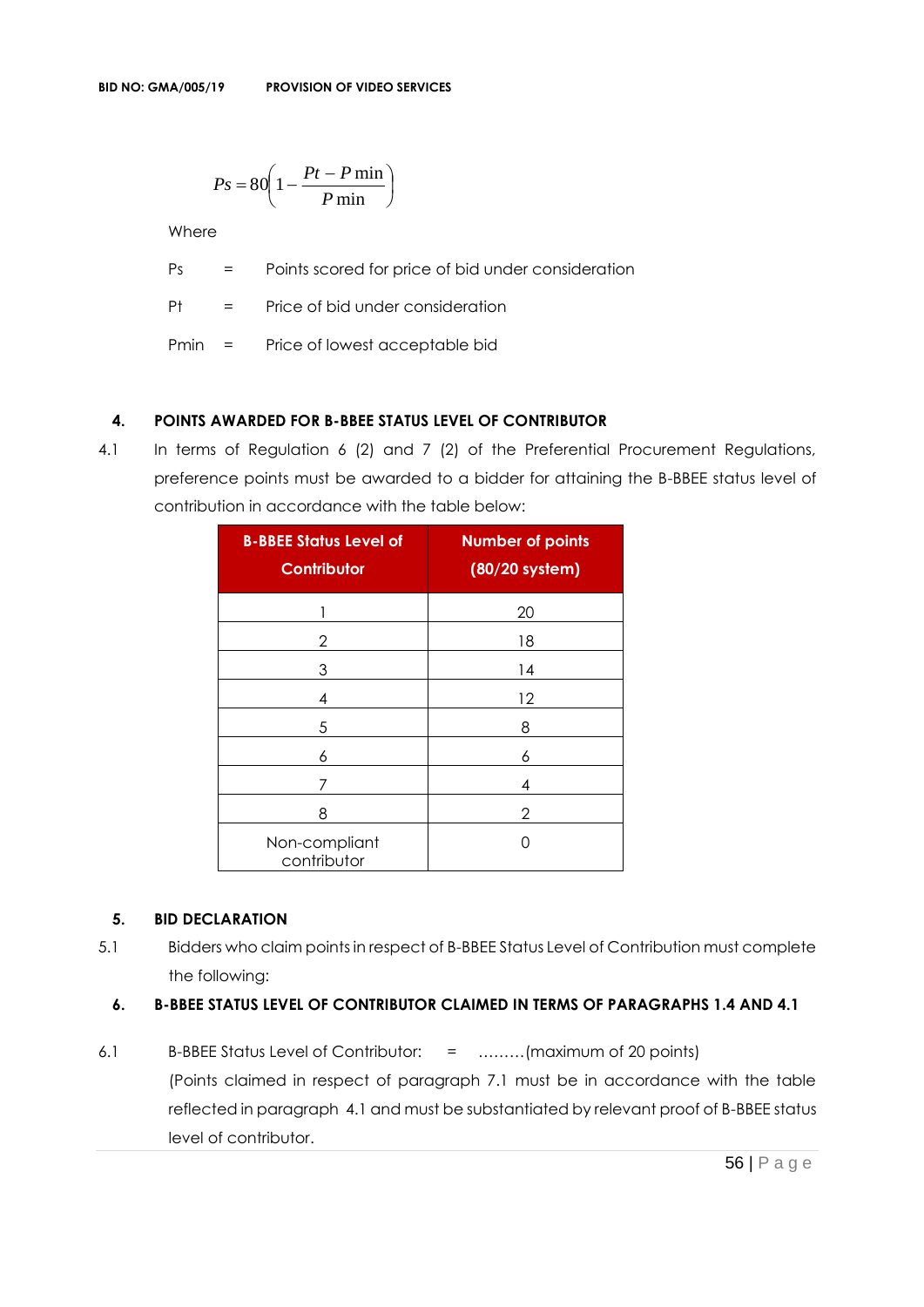## **7. SUB-CONTRACTING**

7.1 Will any portion of the contract be sub-contracted?

## (*Tick applicable box*)



- 7.1.1 If yes, indicate:
	- i) What percentage of the contract will be subcontracted............…………….…………%
	- ii) The name of the sub-contractor…………………………………………………………..
	- iii) The B-BBEE status level of the sub-contractor......................................……………..
	- iv) Whether the sub-contractor is an EME or QSE

## *(Tick applicable box*)



v) Specify, by ticking the appropriate box, if subcontracting with an enterprise in terms of Preferential Procurement Regulations,2017:

| Designated Group: An EME or QSE which is at last 51% owned by:    | <b>EME</b> | QSE |
|-------------------------------------------------------------------|------------|-----|
|                                                                   | $\sqrt{ }$ |     |
| <b>Black people</b>                                               |            |     |
| Black people who are youth                                        |            |     |
| Black people who are women                                        |            |     |
| <b>Black people with disabilities</b>                             |            |     |
| Black people living in rural or underdeveloped areas or townships |            |     |
| Cooperative owned by black people                                 |            |     |
| Black people who are military veterans                            |            |     |
| <b>OR</b>                                                         |            |     |
| Any EME                                                           |            |     |
| Any QSE                                                           |            |     |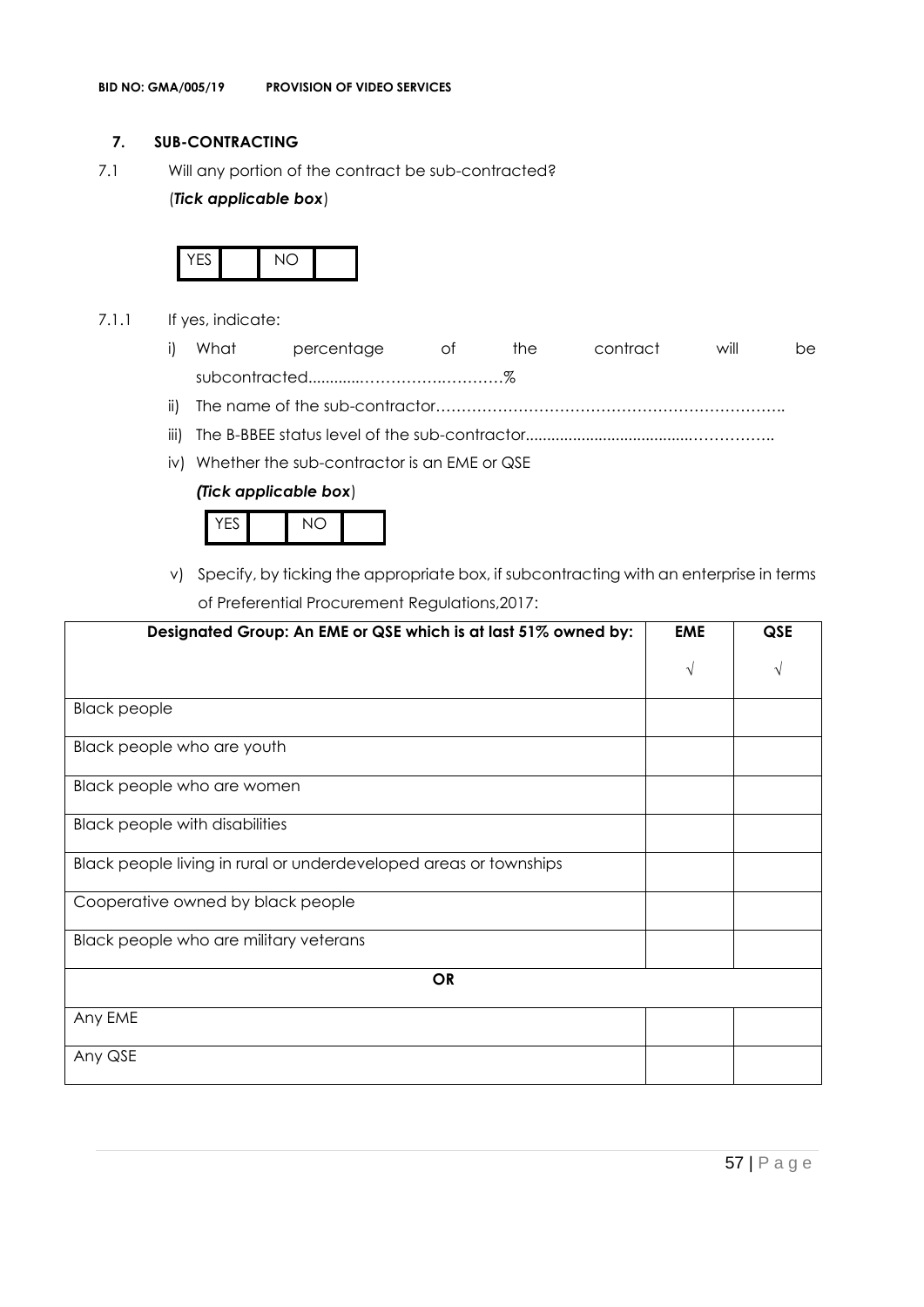## 8. **DECLARATION WITH REGARD TO COMPANY/FIRM**

- 8.1 Name of company/firm:…………………………………………………………………………….
- 8.2 VAT registration number:……………………………………….…………………………………
- 8.3 Company registration number:…………….……………………….…………………………….

## 8.4 TYPE OF COMPANY/ FIRM

- □ Partnership/Joint Venture / Consortium
- □ One person business/sole propriety
- D Close corporation
- D Company
- (Pty) Limited

[TICK APPLICABLE BOX]

## 8.5 DESCRIBE PRINCIPAL BUSINESS ACTIVITIES

…………………………………………………………………………………………………………… …………………………………………………………………………………………………………… ……………………………………………………………………………………………………………

……………………………………………………………………………………………………………

## 8.6 COMPANY CLASSIFICATION

- D Manufacturer
- **D** Supplier
- D Professional service provider
- □ Other service providers, e.g. transporter, etc.

[*TICK APPLICABLE BOX*]

- 8.7 Total number of years the company/firm has been in business:……………………………
- 8.8 I/we, the undersigned, who is / are duly authorised to do so on behalf of the company/firm, certify that the points claimed, based on the B-BBE status level of contributor indicated in paragraphs 1.4 and 6.1 of the foregoing certificate, qualifies the company/ firm for the preference(s) shown and I / we acknowledge that:
	- i) The information furnished is true and correct;
	- ii) The preference points claimed are in accordance with the General Conditions as indicated in paragraph 1 of this form;
	- iii) In the event of a contract being awarded as a result of points claimed as shown in paragraphs 1.4 and 6.1, the contractor may be required to furnish documentary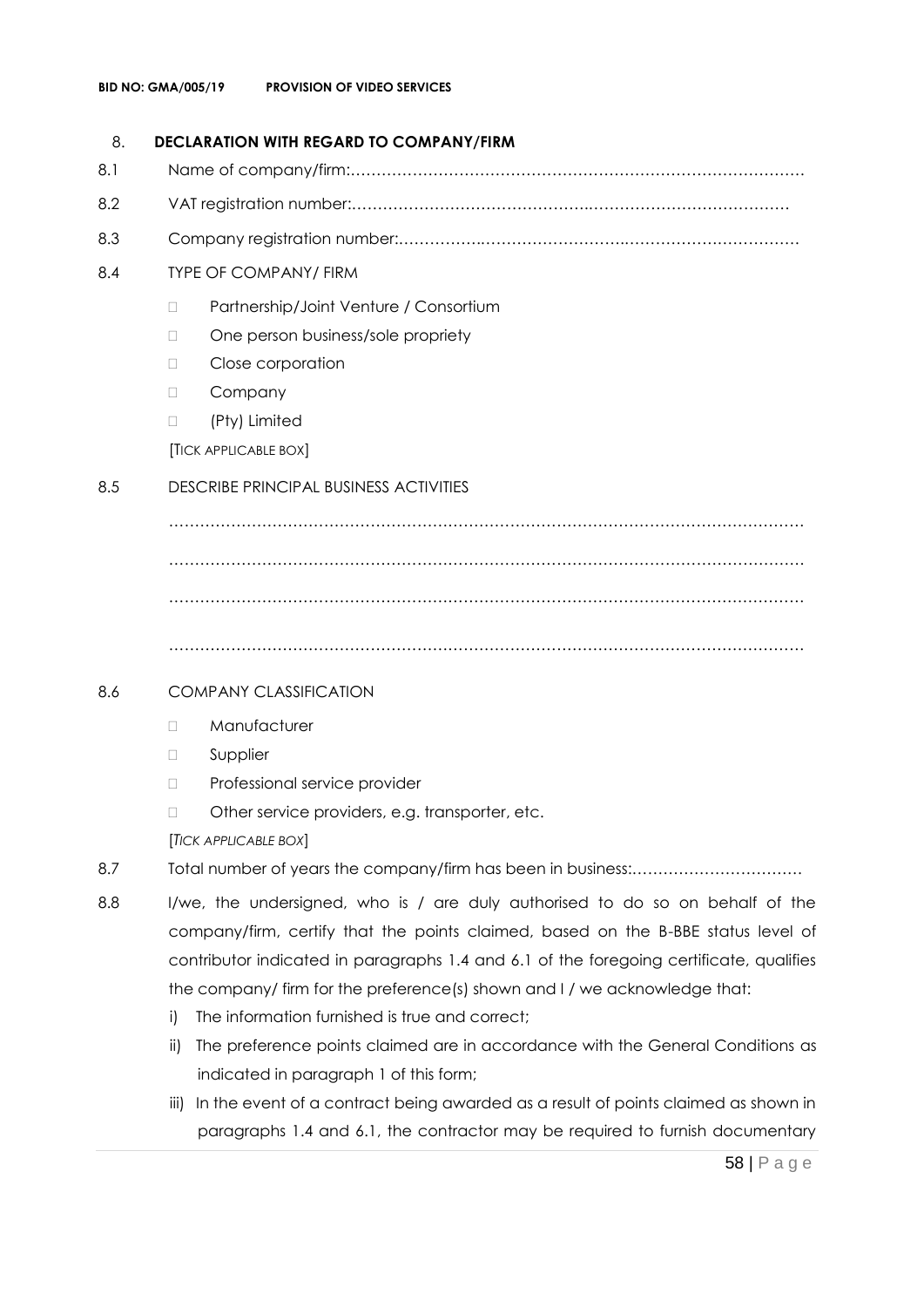proof to the satisfaction of the purchaser that the claims are correct;

- iv) If the B-BBEE status level of contributor has been claimed or obtained on a fraudulent basis or any of the conditions of contract have not been fulfilled, the purchaser may, in addition to any other remedy it may have –
	- (a) disqualify the person from the bidding process;
	- (b) recover costs, losses or damages it has incurred or suffered as a result of that person's conduct;
	- (c) cancel the contract and claim any damages which it has suffered as a result of having to make less favourable arrangements due to such cancellation;
	- (d) recommend that the bidder or contractor, its shareholders and directors, or only the shareholders and directors who acted on a fraudulent basis, be restricted by the National Treasury from obtaining business from any organ of state for a period not exceeding 10 years, after the *audi alteram partem* (hear the other side) rule has been applied; and
	- (e) forward the matter for criminal prosecution.

| <b>WITNESSES</b>                         |  |  |
|------------------------------------------|--|--|
| <b>NAME OF BIDDER</b>                    |  |  |
| <b>IDENTITY NUMBER</b>                   |  |  |
| <b>POSITION</b>                          |  |  |
| <b>AUTHORISED SIGNATORIES OF BIDDERS</b> |  |  |
| <b>WITNESS 1</b>                         |  |  |
| <b>WITNESS 2</b>                         |  |  |
| <b>DATE</b>                              |  |  |
| <b>ADDRESS</b>                           |  |  |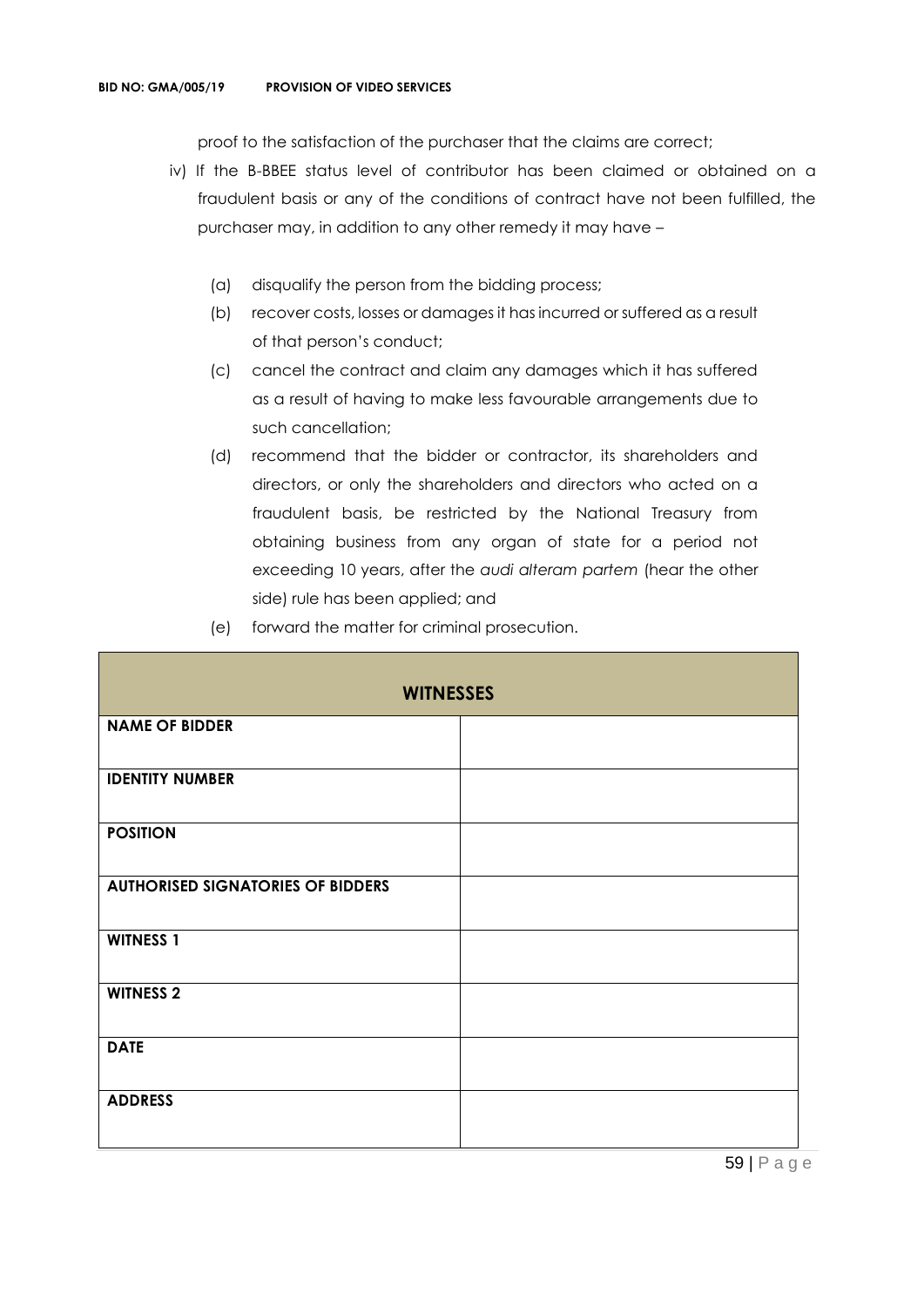## **SBD 8**

## **DECLARATION OF BIDDERS PAST SUPPLY CHAIN MANAGEMENT PRACTICES**

- 1 This declaration is used by GMA in ensuring that when goods and services are being procured, all reasonable steps are taken to combat the abuse of the supply chain management system.
- 2 The bid of any bidder may be disregarded if that bidder, or any of its directors have
	- a. abused the institution's supply chain management system;
	- b. committed fraud or any other improper conduct in relation to such system; or
	- c. failed to perform on any previous contract.

## **3 In order to give effect to the above, the following questionnaire must be completed and submitted with the bid.**

| NO.   | <b>QUESTION</b>                                                                     | <b>YES</b> | <b>NO</b> |
|-------|-------------------------------------------------------------------------------------|------------|-----------|
| 4.1   | Is the bidder or any of its directors listed on the National Treasury's Database of | Yes        | No.       |
|       | Restricted Suppliers as companies or persons prohibited from doing business with    |            |           |
|       | the public sector?                                                                  |            |           |
|       | (Companies or persons who are listed on this Database were informed in writing      |            |           |
|       | of this restriction by the Accounting Officer/Authority of the institution that     |            |           |
|       | imposed the restriction after the audi alteram partem rule was applied).            |            |           |
|       | The Database of Restricted Suppliers now resides on the National Treasury's         |            |           |
|       | website (www.treasury.gov.za) and can be accessed by clicking on its link at the    |            |           |
|       | bottom of the home page.                                                            |            |           |
| 4.1.1 | If so, furnish particulars:                                                         |            |           |
|       |                                                                                     |            |           |
|       |                                                                                     |            |           |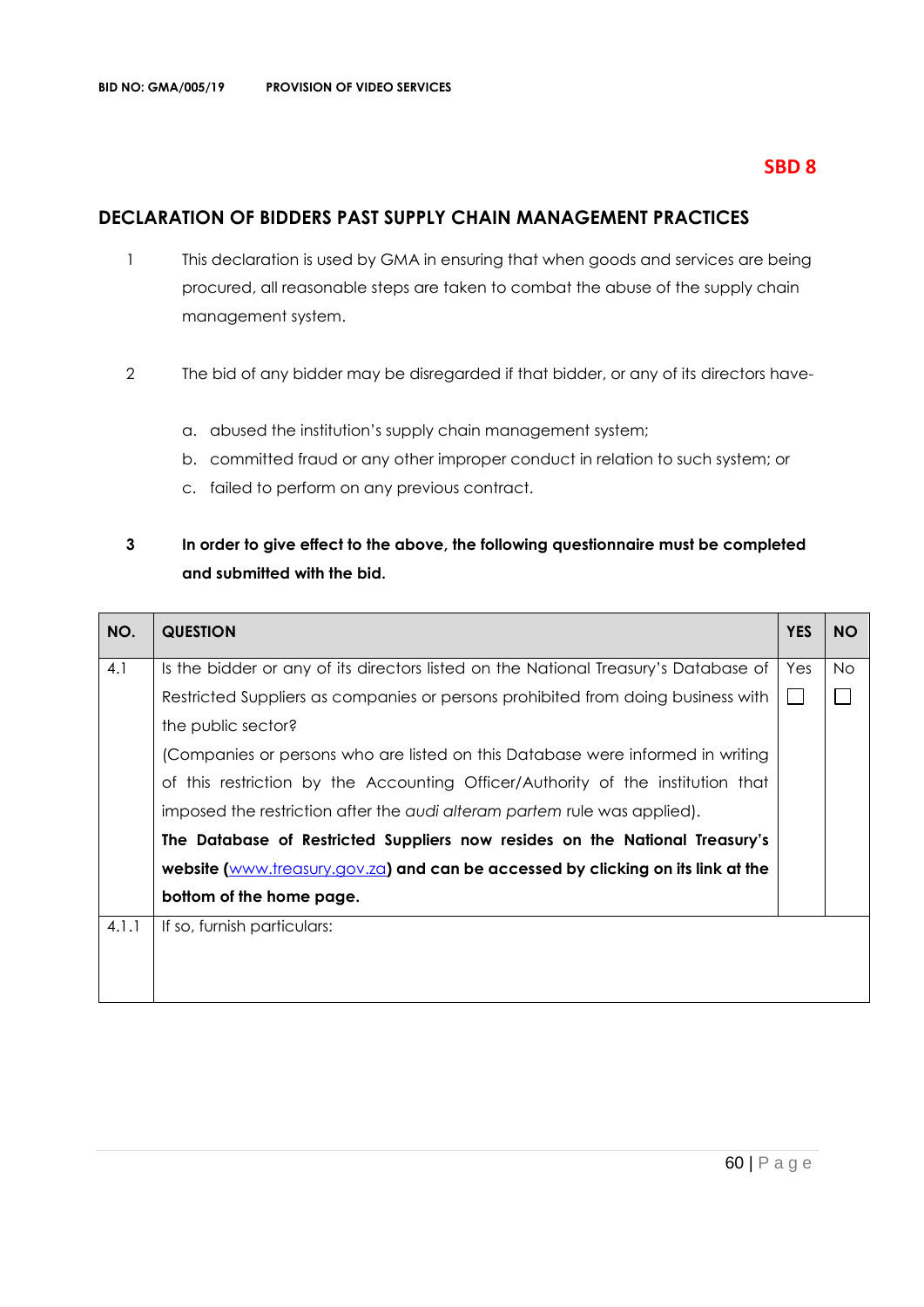| 4.2   | Is the bidder or any of its directors listed on the Register for Tender Defaulters in |
|-------|---------------------------------------------------------------------------------------|
|       | terms of section 29 of the Prevention and Combating of Corrupt Activities Act (No     |
|       | 12 of 2004)?                                                                          |
|       | The Register for Tender Defaulters can be accessed on the National Treasury's         |
|       | website (www.treasury.gov.za) by clicking on its link at the bottom of the home       |
|       | page.                                                                                 |
|       |                                                                                       |
| 4.2.1 | If so, furnish particulars:                                                           |
|       |                                                                                       |
| 4.3   | Was the bidder or any of its directors convicted by a court of law (including a       |
|       | court outside of the Republic of South Africa) for fraud or corruption during the     |
|       | past five years?                                                                      |
| 4.3.1 | If so, furnish particulars:                                                           |
|       |                                                                                       |
|       |                                                                                       |
| 4.4   | Was any contract between the bidder and any organ of state terminated                 |
|       | during the past five years on account of failure to perform on or comply with the     |
|       | contract?                                                                             |
| 4.4.1 | If so, furnish particulars:                                                           |
|       |                                                                                       |
|       |                                                                                       |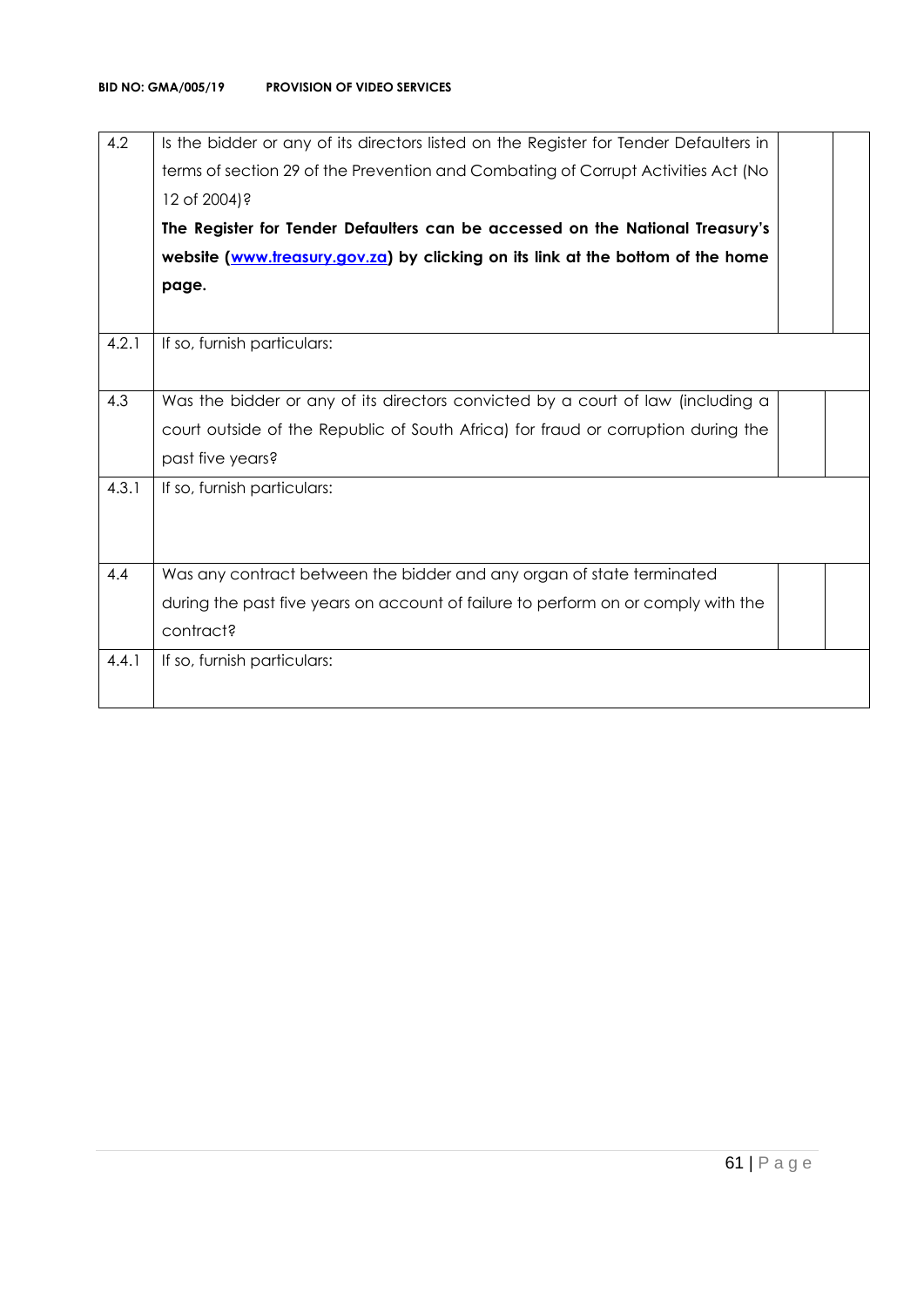## **CERTIFICATION**

I, THE UNDERSIGNED (FULL NAME)……………………………………………………………

**CERTIFY THAT THE INFORMATION FURNISHED ON THIS DECLARATION FORM IS TRUE AND CORRECT.** 

**I** I ACCEPT THAT, IN ADDITION TO CANCELLATION OF A CONTRACT, ACTION MAY BE TAKEN AGAINST ME SHOULD THIS DECLARATION PROVE TO BE FALSE.

| <b>NAME OF THE BIDDER</b>   |  |
|-----------------------------|--|
| <b>POSITION</b>             |  |
| <b>AUTHORISED SIGNATORY</b> |  |
| <b>DATE</b>                 |  |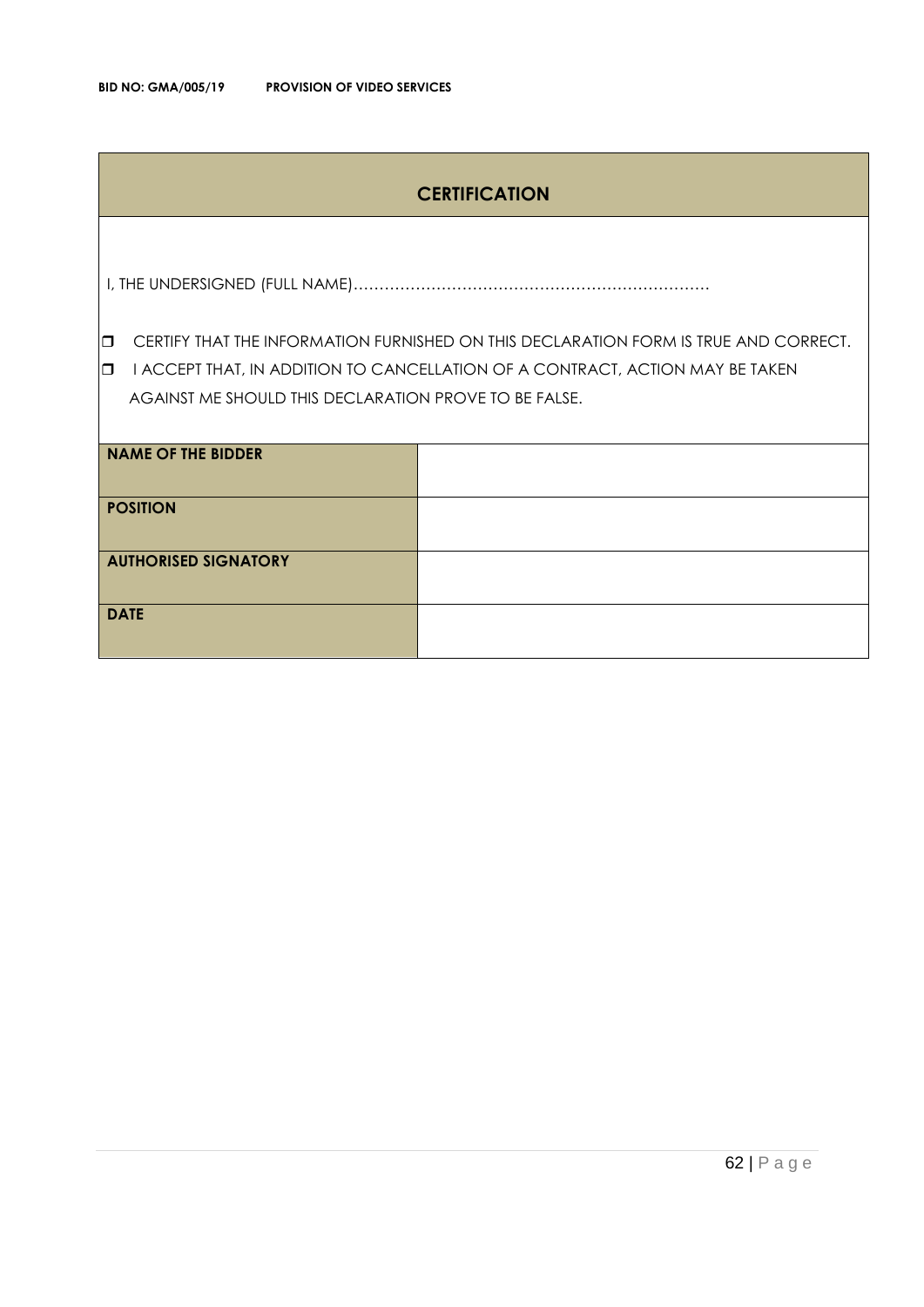## **SBD 9**

## **CERTIFICATE OF INDEPENDENT BID DETERMINATION**

- 1. This Standard Bidding Document must form part of all bids<sup>1</sup> invited.
- 2. Section 4 (1) (b) (iii) of the Competition Act No. 89 of 1998, as amended, prohibits an agreement between, or concerted practice by, firms, or a decision by an association of firms, if it is between parties in a horizontal relationship and if it involves collusive bidding (or bid rigging).² Collusive bidding is a *per se* prohibition meaning that it cannot be justified under any grounds.
- 3. Treasury Regulation 16A9 prescribes that accounting officers and accounting authorities must take all reasonable steps to prevent abuse of the supply chain management system and authorizes accounting officers and accounting authorities to:
	- a. disregard the bid of any bidder if that bidder or any of its directors have abused the institution's supply chain management system and or committed fraud or any other improper conduct in relation to such system.
	- b. cancel a contract awarded to a supplier of goods and services if the supplier committed any corrupt or fraudulent act during the bidding process or the execution of that contract.
- 4. This SBD serves as a certificate of declaration that would be used by institutions to ensure that, when bids are considered, reasonable steps are taken to prevent any form of bidrigging.
- 5. In order to give effect to the above, the attached Certificate of Bid Determination (Annexure G) must be completed and submitted with the bid:

<sup>1</sup> Includes price quotations, advertised competitive bids, limited bids and proposals.

² Bid rigging (or collusive bidding) occurs when businesses, that would otherwise be expected to compete, secretly conspire to raise prices or lower the quality of goods and / or services for GMA which wish to acquire goods and / or services through a bidding process. Bid rigging is, therefore, an agreement between competitors not to compete.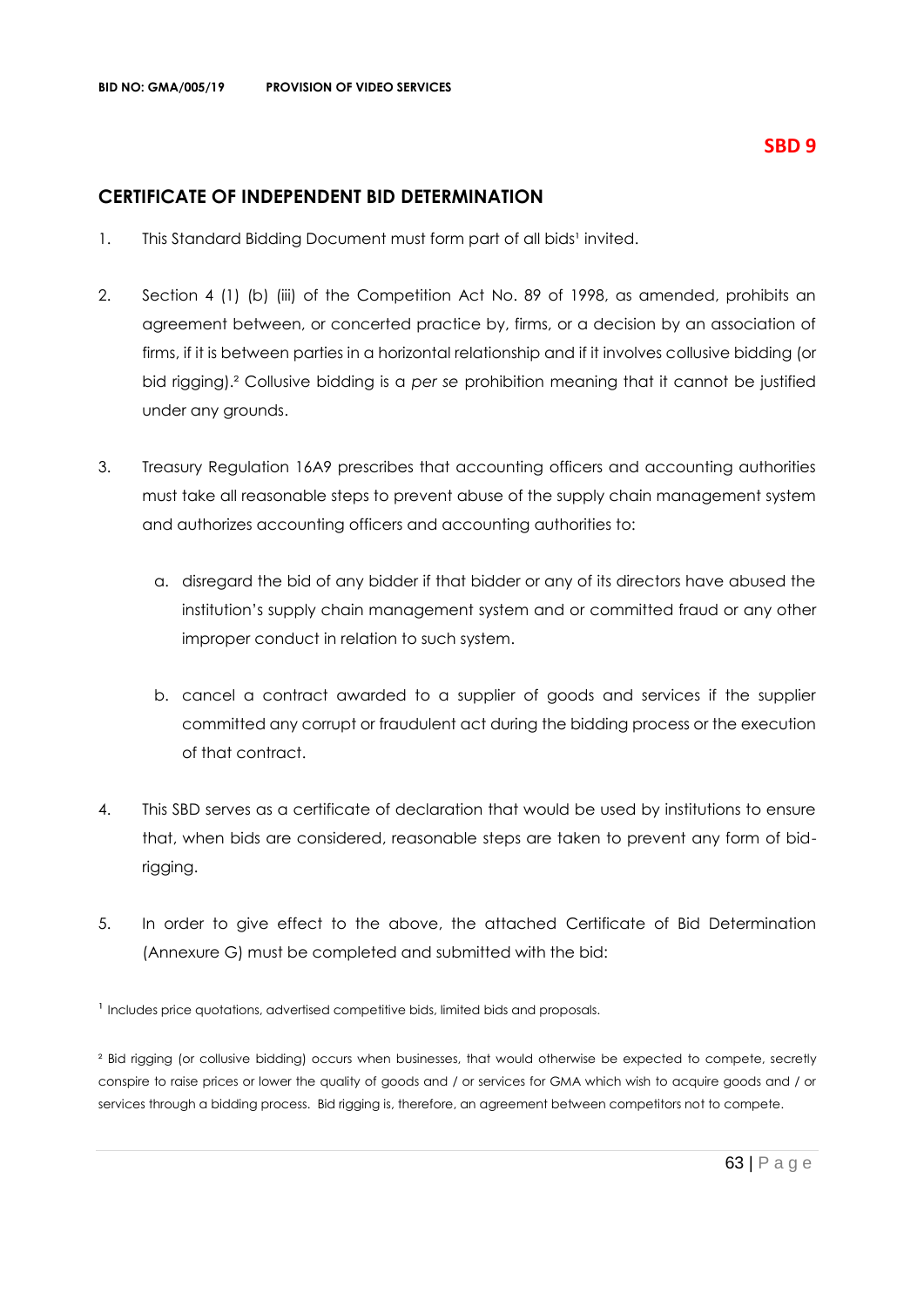#### **BID NO: GMA/005/19 PROVISION OF VIDEO SERVICES**

<sup>3</sup> Joint venture or Consortium means an association of persons for the purpose of combining their expertise, property, capital, efforts, skill and knowledge in an activity for the execution of a contract.

I, the undersigned, in submitting the accompanying bid: \_\_\_\_\_\_\_\_\_\_\_\_\_\_\_\_\_\_\_\_\_\_\_\_\_\_\_\_\_\_\_\_\_\_\_\_\_\_\_\_\_\_\_\_\_\_\_\_\_\_\_\_\_\_\_\_\_\_\_\_ (Bid Number and Description) In response to the invitation for the bid made by: \_\_\_\_\_\_\_\_\_\_\_\_\_\_\_\_\_\_\_\_\_\_\_\_\_\_\_\_\_\_\_\_\_\_\_\_\_\_\_\_\_\_\_\_\_\_\_\_\_\_\_\_\_\_\_\_\_\_\_\_\_\_\_\_\_\_\_\_\_ (Name of Institution)

do hereby make the following statements that I certify to be true and complete in every respect:

I certify, on behalf of: the state of the state of the state of the state of the state of the state of the state of the state of the state of the state of the state of the state of the state of the state of the state of th (Name of Bidder)

- 1. I have read and I understand the contents of this Certificate;
- 2. I understand that the accompanying bid will be disqualified if this Certificate is found not to be true and complete in every respect;
- 3. I am authorised by the bidder to sign this Certificate, and to submit the accompanying bid, on behalf of the bidder;
- 4. Each person whose signature appears on the accompanying bid has been authorised by the bidder to determine the terms of, and to sign the bid, on behalf of the bidder;
- 5. For the purposes of this Certificate and the accompanying bid, I understand that the word "competitor" shall include any individual or organisation, other than the bidder, whether or not affiliated with the bidder, who:
	- (a) has been requested to submit a bid in response to this bid invitation;
	- (b) could potentially submit a bid in response to this bid invitation, based on their qualifications, abilities or experience; and
	- (c) provides the same goods and services as the bidder and/or is in the same line of business as the bidder.
- 6. The bidder has arrived at the accompanying bid independently from, and without consultation, communication, agreement or arrangement with any competitor. However communication between partners in a joint venture or consortium<sup>3</sup> will not be construed as collusive bidding.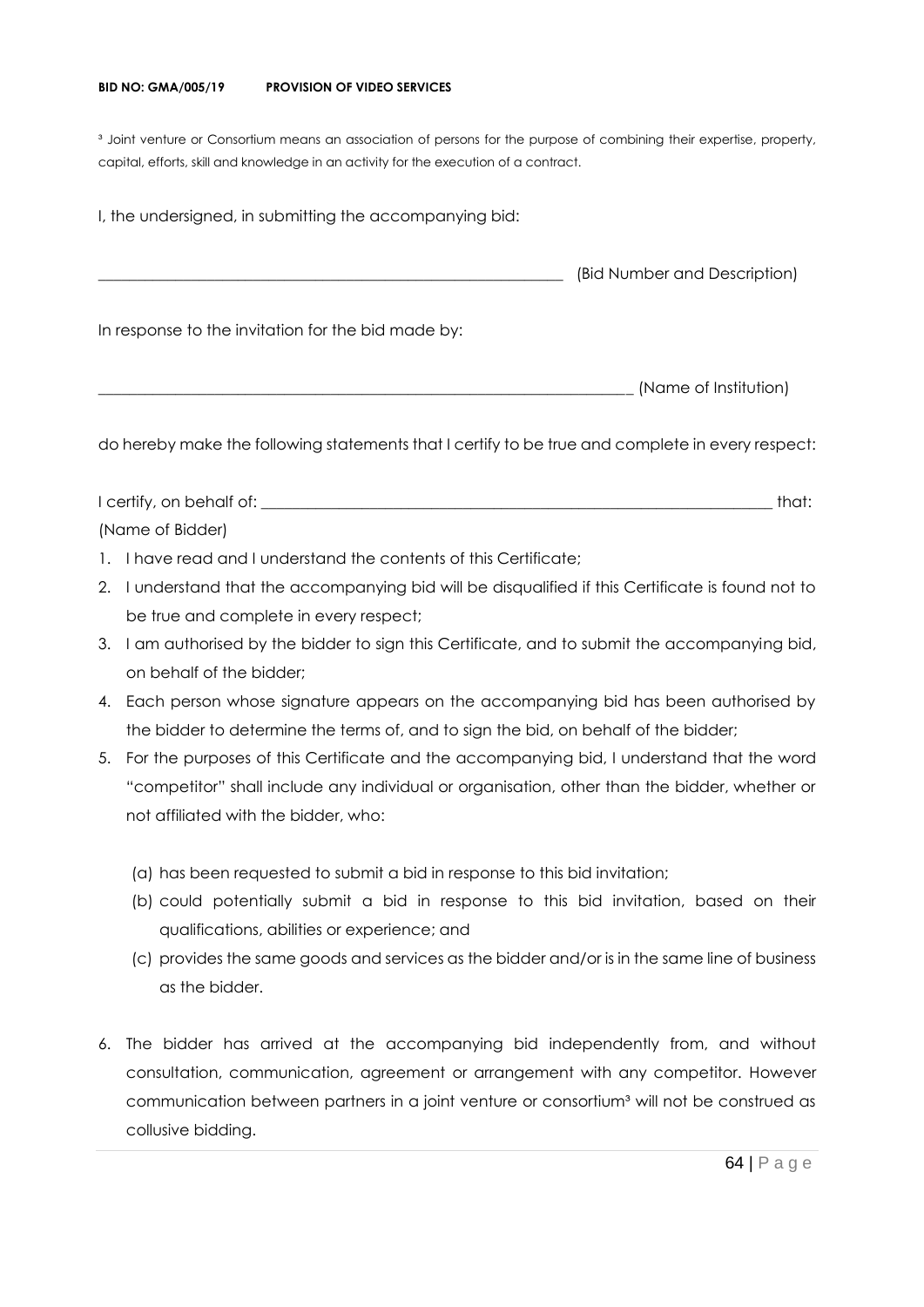- 7. In particular, without limiting the generality of paragraphs 6 above, there has been no consultation, communication, agreement or arrangement with any competitor regarding:
	- (a) prices;
	- (b) geographical area where product or service will be rendered (market allocation);
- (c) methods, factors or formulas used to calculate prices;
- (d) the intention or decision to submit or not to submit, a bid;
- (e) the submission of a bid which does not meet the specifications and conditions of the bid; or
- (f) bidding with the intention not to win the bid.
- 8. In addition, there have been no consultations, communications, agreements or arrangements with any competitor regarding the quality, quantity, specifications and conditions or delivery particulars of the products or services to which this bid invitation relates.
- 9. The terms of the accompanying bid have not been, and will not be, disclosed by the bidder, directly or indirectly, to any competitor, prior to the date and time of the official bid opening or of the awarding of the contract.
- 10. I am aware that, in addition and without prejudice to any other remedy provided to combat any restrictive practices related to bids and contracts, bids that are suspicious will be reported to the Competition Commission for investigation and possible imposition of administrative penalties in terms of section 59 of the Competition Act No 89 of 1998 and or may be reported to the National Prosecuting Authority (NPA) for criminal investigation and or may be restricted from conducting business with the public sector for a period not exceeding ten (10) years in terms of the Prevention and Combating of Corrupt Activities Act No 12 of 2004 or any other applicable legislation.

| <b>NAME OF BIDDER</b>       |  |
|-----------------------------|--|
| <b>POSITION</b>             |  |
| <b>AUTHORISED SIGNATORY</b> |  |
| <b>DATE</b>                 |  |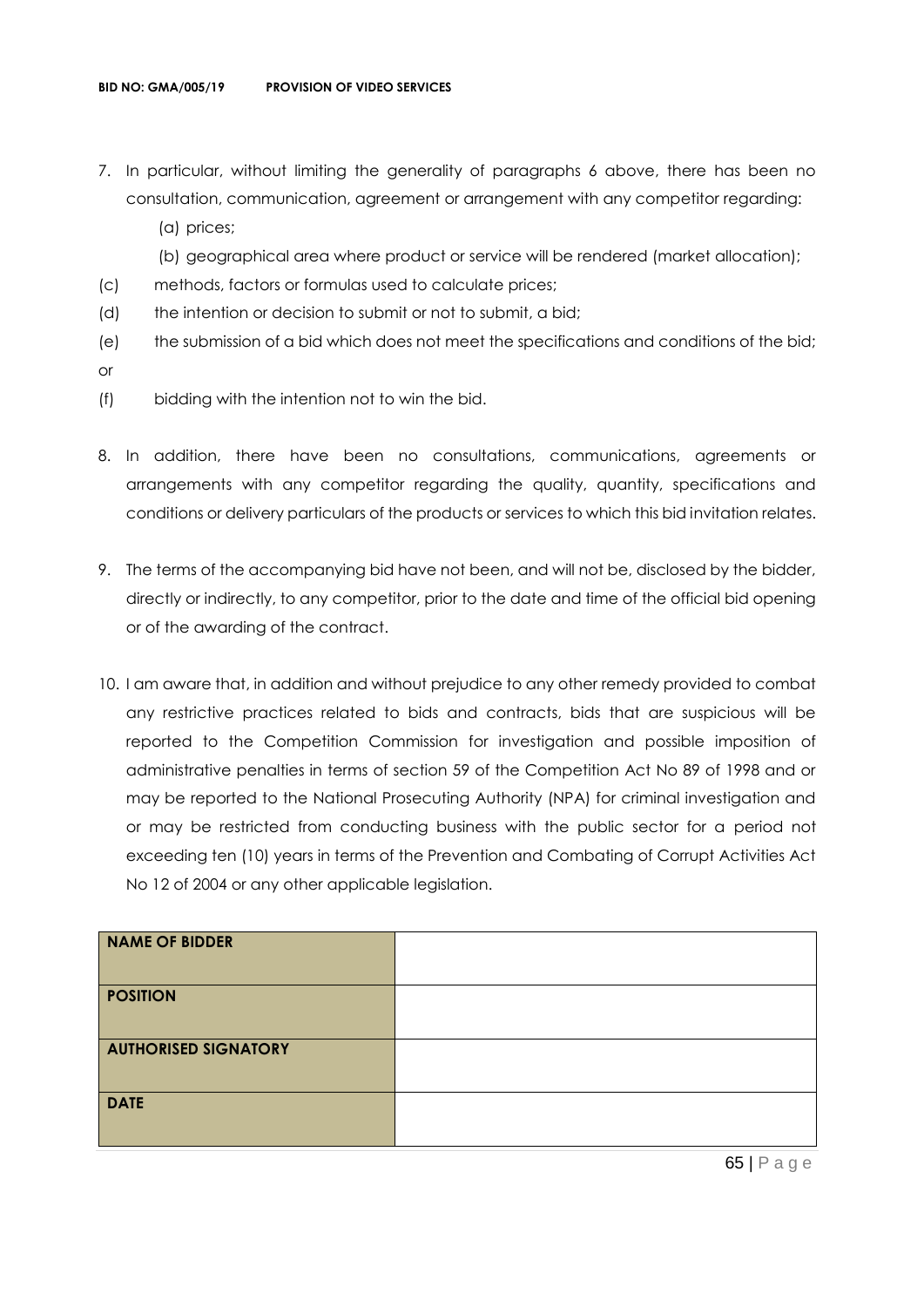## **SAFETY, HEALTH AND ENVIRONMENT**

## **REQUEST FOR INFORMATION**

## **1. SAFETY, HEALTH AND ENVIRONMENT**

| 1.1  | Do you have a Safety, Health and Environment<br>(SHE) policy statement?                                                                 | YES/NO<br>Please provide a copy of the policy<br>statement                                        |
|------|-----------------------------------------------------------------------------------------------------------------------------------------|---------------------------------------------------------------------------------------------------|
| 1.2  | Is your SHE programme aligned or certified to<br>comply with the OHSAS 18001and ISO 14001<br>standards?                                 | YES/NO<br>Please provide details                                                                  |
| 1.3  | Would you be prepared to have your SHE<br>standards audited or modified according to<br>requirements?                                   | YES/NO<br>Please give reasons if applicable                                                       |
| 1.5  | How do you record and classify<br>injuries<br>sustained during operations?                                                              | Please provide details                                                                            |
| 1.6  | How do you record and classify incidents both<br>safety and environmentally related?                                                    | Please provide details                                                                            |
| 1.9  | Does your company have any Health and<br>Safety agreements with any major unions?                                                       | Please provide details                                                                            |
| 1.10 | Is your company in good standing with a<br>Workman's Compensation Authority                                                             | Please provide a copy of the Letter<br>of Good Standing which includes<br>the registration number |
| 1.12 | Does your company employ a SHE/Q Manager<br>and who does he/she report to?                                                              | YES/NO<br>Please provide details of experience<br>and qualifications of this individual           |
| 1.13 | What ongoing training is conducted with regard<br>to SHE?                                                                               | Please provide details                                                                            |
| 1.14 | Does your company have an active Safety<br>Committee?                                                                                   | Please provide details                                                                            |
| 1.15 | your company<br>communicate<br>How does<br>issues/targets to the employees regarding SHE?                                               | Please provide details                                                                            |
| 1.16 | have<br>medical<br>Does<br>your<br>company<br>a<br>surveillance programme in place?                                                     | YES/NO<br>Please provide details,                                                                 |
| 1.17 | Have the management duties in terms of the<br>OHSA been assigned by written appointment to<br>specific individuals within your company? | YES/NO<br>details<br>Please<br>provide<br>Оf<br>appointments in place.                            |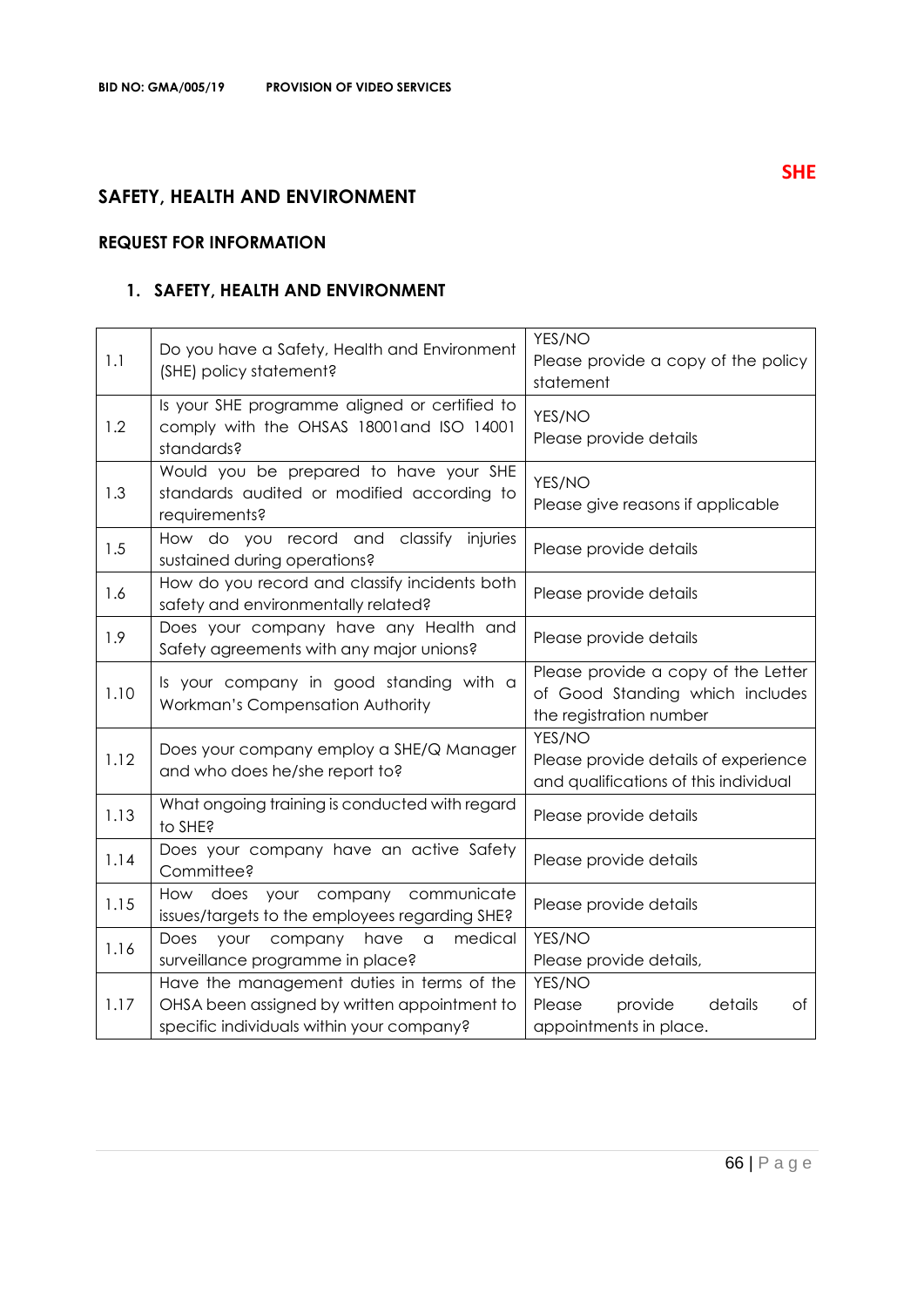## **2. TECHNICAL AND QUALITY ASSURANCE STANDARDS**

| 2.1  | Do you have a quality policy statement and<br>Quality manual?                                                                                       | YES/NO<br>Please provide a copy of the policy<br>statement                                                                                                  |
|------|-----------------------------------------------------------------------------------------------------------------------------------------------------|-------------------------------------------------------------------------------------------------------------------------------------------------------------|
| 2.2  | Is your Quality Management aligned or certified<br>to comply with the ISO 9001:2008?                                                                | YES/NO<br>Please provide details                                                                                                                            |
| 2.3  | Would you be prepared to have your Quality<br>Management system audited or modified<br>according to requirements?                                   | YES/NO<br>Please give reasons if applicable                                                                                                                 |
| 2.5  | How do you record and classify incidents and<br>non-conformances related to quality?                                                                | Please provide details                                                                                                                                      |
| 2.6  | Does your company employ a Quality Manager<br>and who does he/she report to?                                                                        | YES/NO<br>Please provide details of experience<br>and qualifications of this individual                                                                     |
| 2.7  | What ongoing training is conducted with regard<br>to Quality?                                                                                       | Please provide details                                                                                                                                      |
| 2.10 | Are you prepared to allow personnel to access<br>premises to<br>perform<br>technical<br>$\alpha$<br><b>your</b><br>assessment of your capabilities? | YES/NO                                                                                                                                                      |
| 2.11 | How many different inspection agencies have<br>visited your premises in the last 12 months                                                          | Please provide details                                                                                                                                      |
| 2.12 | Do you have dedicated quality management<br>resources and transparent processes to ensure<br>quality in procured materials and equipment?           | YES/NO<br>Please<br>provide<br>list<br>Οf<br>the<br>a<br>dedicated<br>resources<br>and<br>a<br>description<br>of<br>the<br>quality<br>management processes. |

| <b>NAME OF BIDDER</b>       |  |
|-----------------------------|--|
| <b>POSITION</b>             |  |
| <b>AUTHORISED SIGNATORY</b> |  |
| <b>DATE</b>                 |  |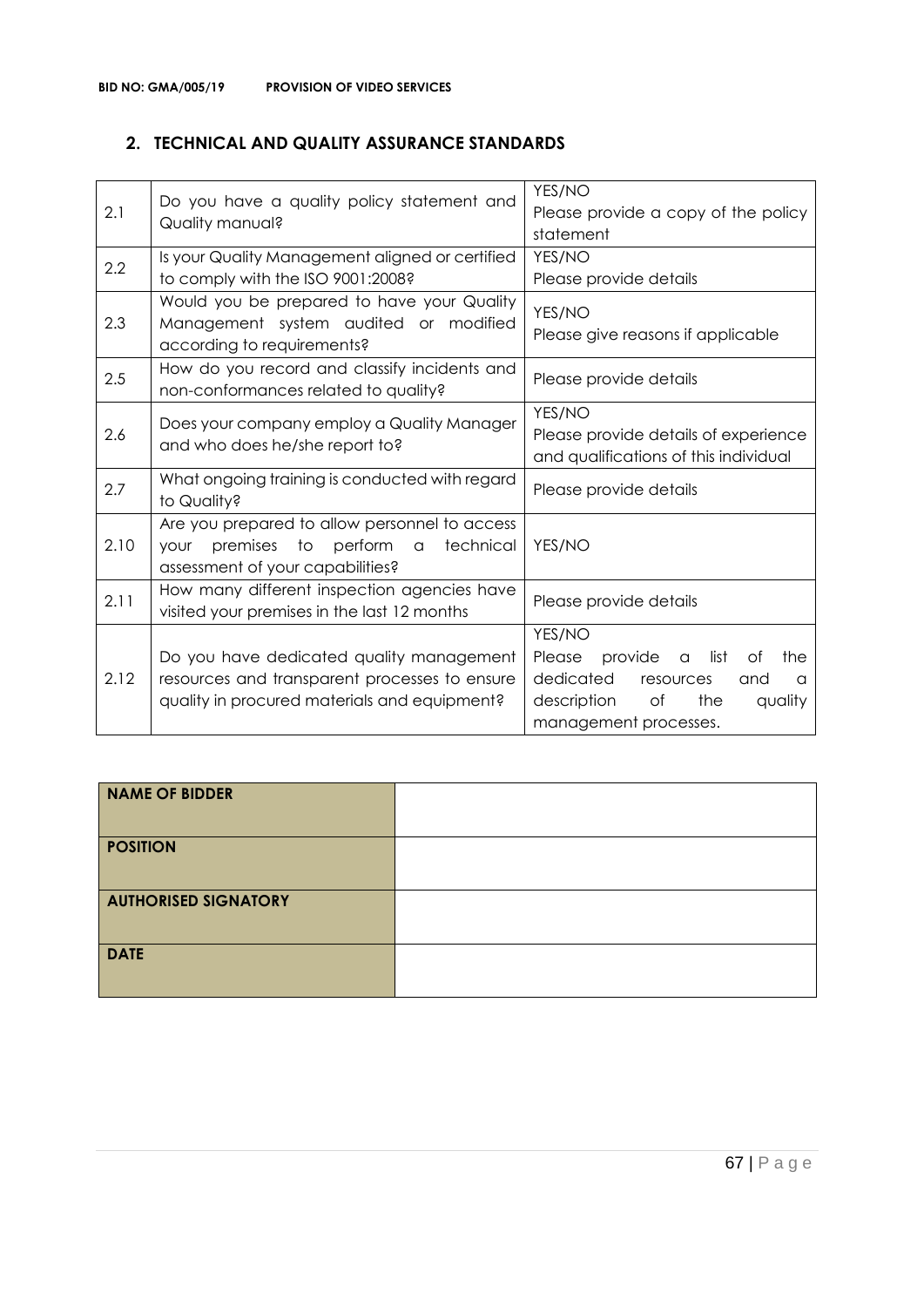# **RFP - PART D**

## **SUPPLIER CODE OF CONDUCT**

## **1. ABBREVIATIONS, TERMINOLOGIES AND DEFINITIONS**

| <b>ABBREVIATIONS</b>               | <b>DEFINITIONS</b>                                                     |
|------------------------------------|------------------------------------------------------------------------|
| <b>B-BBEE</b>                      | Broad-Based Black Economic Empowerment Act No 53 of<br>2003 as amended |
| <b>CEO</b>                         | Chief Executive Officer                                                |
| CFO                                | Chief Financial Officer                                                |
| <b>GMA</b>                         | Gautrain Management Agency                                             |
| <b>MANCO</b>                       | <b>GMA Management Committee</b>                                        |
| <b>PFMA</b>                        | Public Finance Management Act No. 1 of 1999 as amended                 |
| <b>PPPFA</b>                       | Preferential Procurement Policy Framework Act No. 5 of 2000            |
| <b>SCM</b>                         | Supply Chain Management                                                |
| <b>TERMINOLOGIES</b>               | <b>DEFINITIONS</b>                                                     |
| <b>Brand Identity</b>              | Means the outward expression of a brand (which is the                  |
|                                    | Gautrain) which includes its name, trademark,                          |
|                                    | communication and visual appearance.                                   |
| <b>Five Pillars of Procurement</b> | Means the holding foundation of a procurement system                   |
|                                    | which are - fair, equitable, transparent, competitive and cost         |
|                                    | effective as mentioned in the Constitution of the Republic of          |
|                                    | South Africa, Act 108 of 1996, Section 217.                            |
| <b>Purchase Order</b>              | Means a legally binding document between a GMA and a                   |
|                                    | Supplier, detailing the items/services that GMA agrees to              |
|                                    | purchase at a certain price point. It also outlines the delivery       |
|                                    | date and terms of payment.                                             |
| Suppliers                          | GMA suppliers and service providers, and their employees,              |
|                                    | agents, and subcontractors, including prospective suppliers            |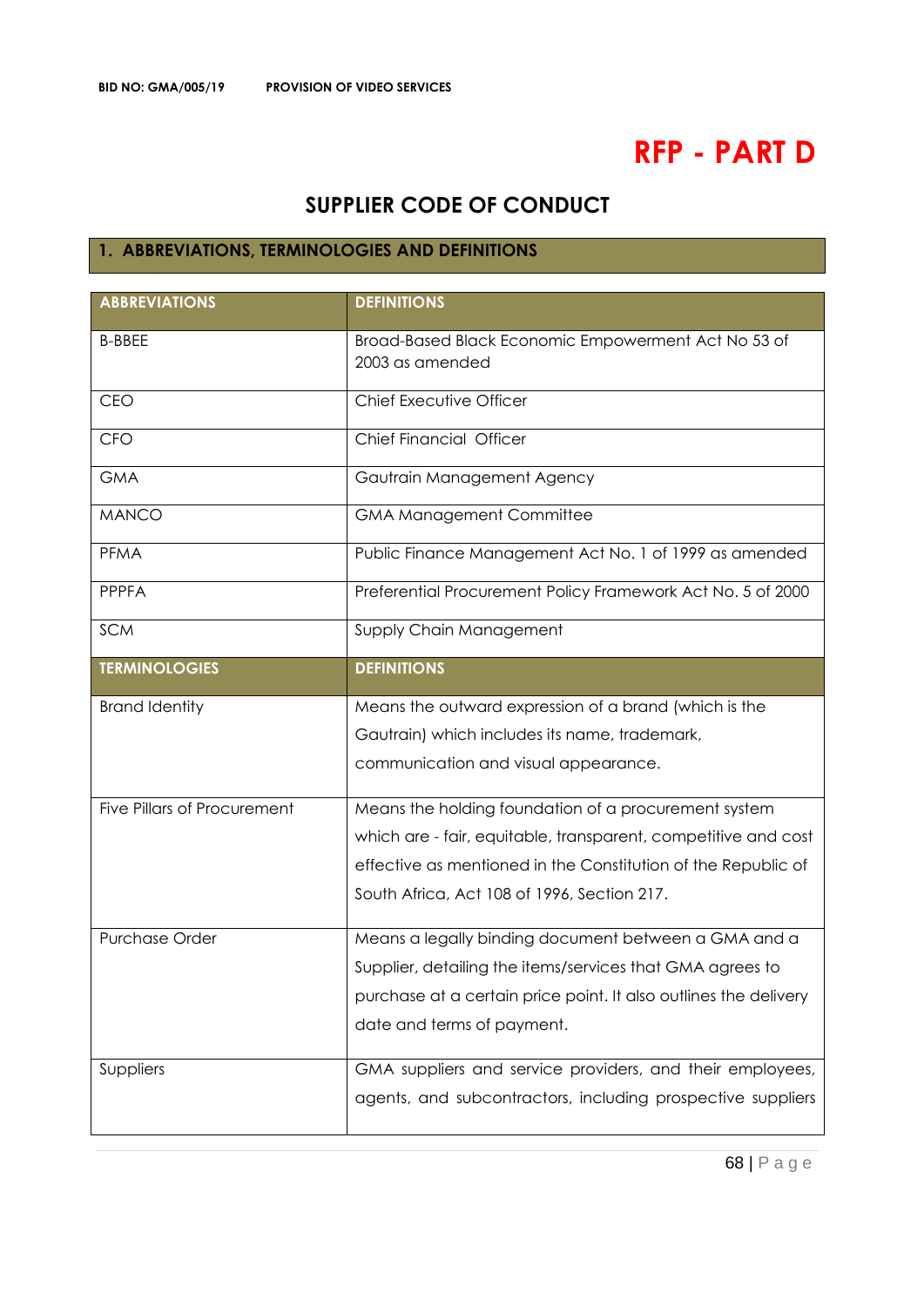|                 | and service providers, as well as their employees, agents, and |
|-----------------|----------------------------------------------------------------|
|                 | subcontractors. (Collectively referred to as "Suppliers").     |
| Visual Elements | Means the logo and framework or architecture which             |
|                 | specifies how it is used.                                      |
|                 |                                                                |

### **2. PURPOSE OF SUPPLIER CODE OF CONDUCT**

The purpose of this code of conduct is to define behaviors and actions which GMA suppliers must commit to abide by during SCM processes, and, where applicable, the discharge of their contractual obligations towards the GMA.

## **3. APPLICABILITY/SCOPE**

This code of conduct is applicable to all GMA Suppliers.

#### **4. PREAMBLE**

Whereas the GMA is committed to SCM processes that are fair, equitable, transparent, competitive, and cost effective, and to receiving value for money from all its Suppliers; the GMA desires to outline standards to which its Suppliers are required to adhere to. The GMA further expects its Suppliers to replicate these standards further down their supply chains.

#### **5. INTRODUCTION**

The GMA aims to conducts its business in a manner that is fair, equitable, transparent, competitive and cost effective (five pillars) as underpinned by Section 217 of Constitution of the Republic of South Africa, and it core values. The five pillars are not only a prescription of standards of behavior, ethics and accountability but are a statement of GMA's commitment to a procurement system which would enable the emergence of sustainable small, medium and micro business and sustainable environment, consequently adding to the common wealth of GMA and its stakeholders.

This Code of Conduct captures the principles that the GMA expects its Suppliers to uphold. It contains globally aligned standards and guidance in each of the following areas: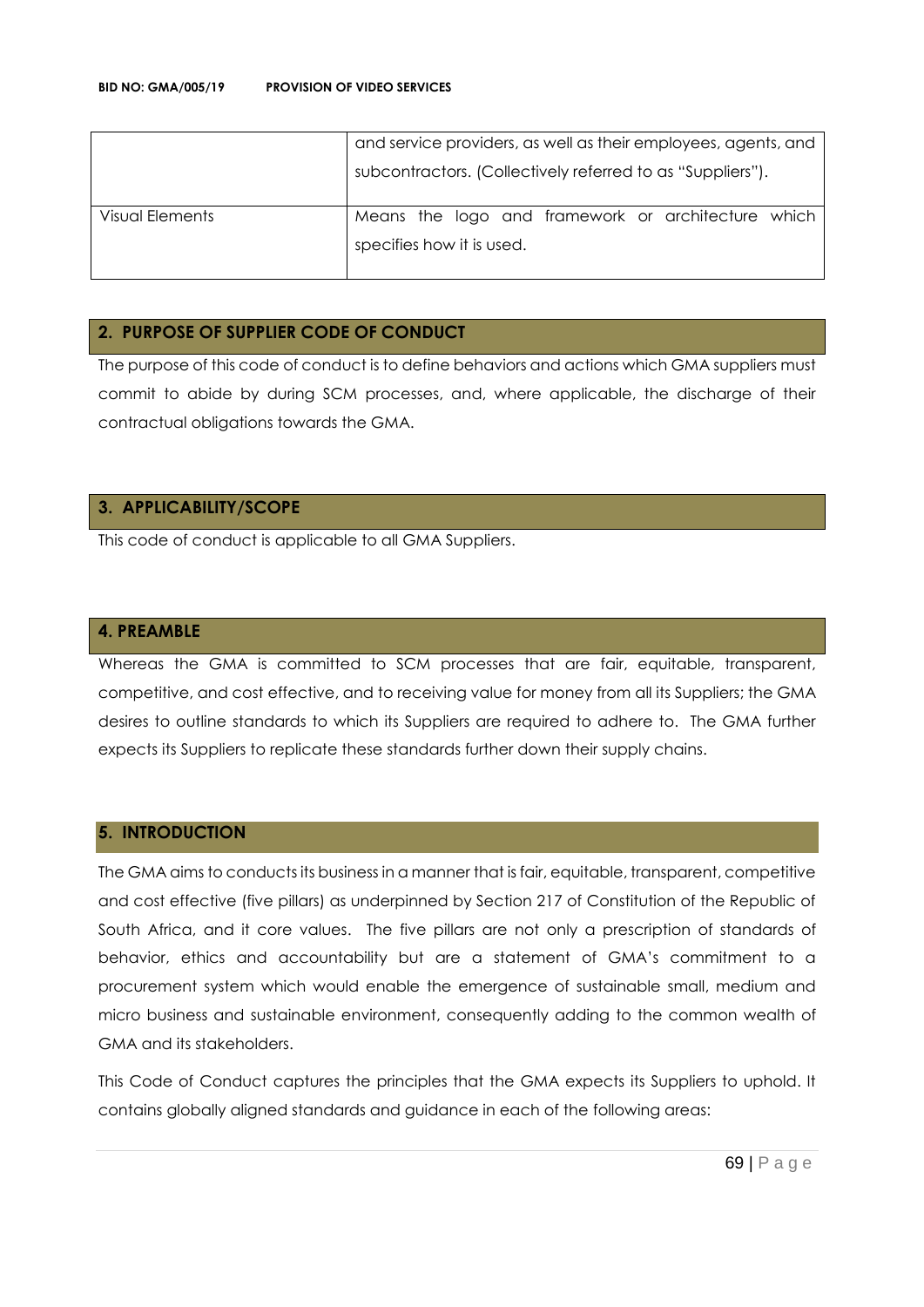- **Ethics**
- Labour
- Safety, Health, Environment and Quality; and
- Management Systems

#### **6. ETHICS**

Suppliers are expected to conduct their business in an ethical manner and act with integrity. Where unethical practice comes to light, a Supplier commits to taking appropriate action to report and remedy it. Ethical requirements include the following aspects without limitation:

#### **6.1. Business Integrity**

Suppliers are expected not to practice or tolerate any form of corruption, extortion, embezzlement, dishonesty, or unethical conduct of any kind. Consequently, Suppliers commit not offer or accept bribes or any other incentives that may nullify the Five Pillars of Procurement. A Supplier is expected not to donate, on behalf of the GMA, the GMA's employees/ agents/ board members, or offer or accept any gratification that may appear to be aimed at influencing a decision of the GMA or the GMA's current and potential business partners in the Supplier's favour. Suppliers are, furthermore, required to comply with all legal requirements applicable to them.

## **6.2. Conflict of Interest**

Suppliers must avoid potential or actual conflict of interest. Suppliers must not deal directly with any GMA employee whose spouse, domestic partner, or other family member or relative holds a significant financial interest in the Supplier. In the event of a Supplier becoming aware of the potential breach of the foregoing principle, during the course of negotiating the Supplier agreement or performing the Supplier's contractual obligations, the Supplier shall declare the conflict of interest to the GMA's management.,

#### **6.3. Fair Competition**

Suppliers shall not engage in collusive bidding, price fixing, price discrimination, or other unfair trade practices not in line with fair competition and in accordance with all applicable anti-competition laws that govern the jurisdiction in which it conducts business.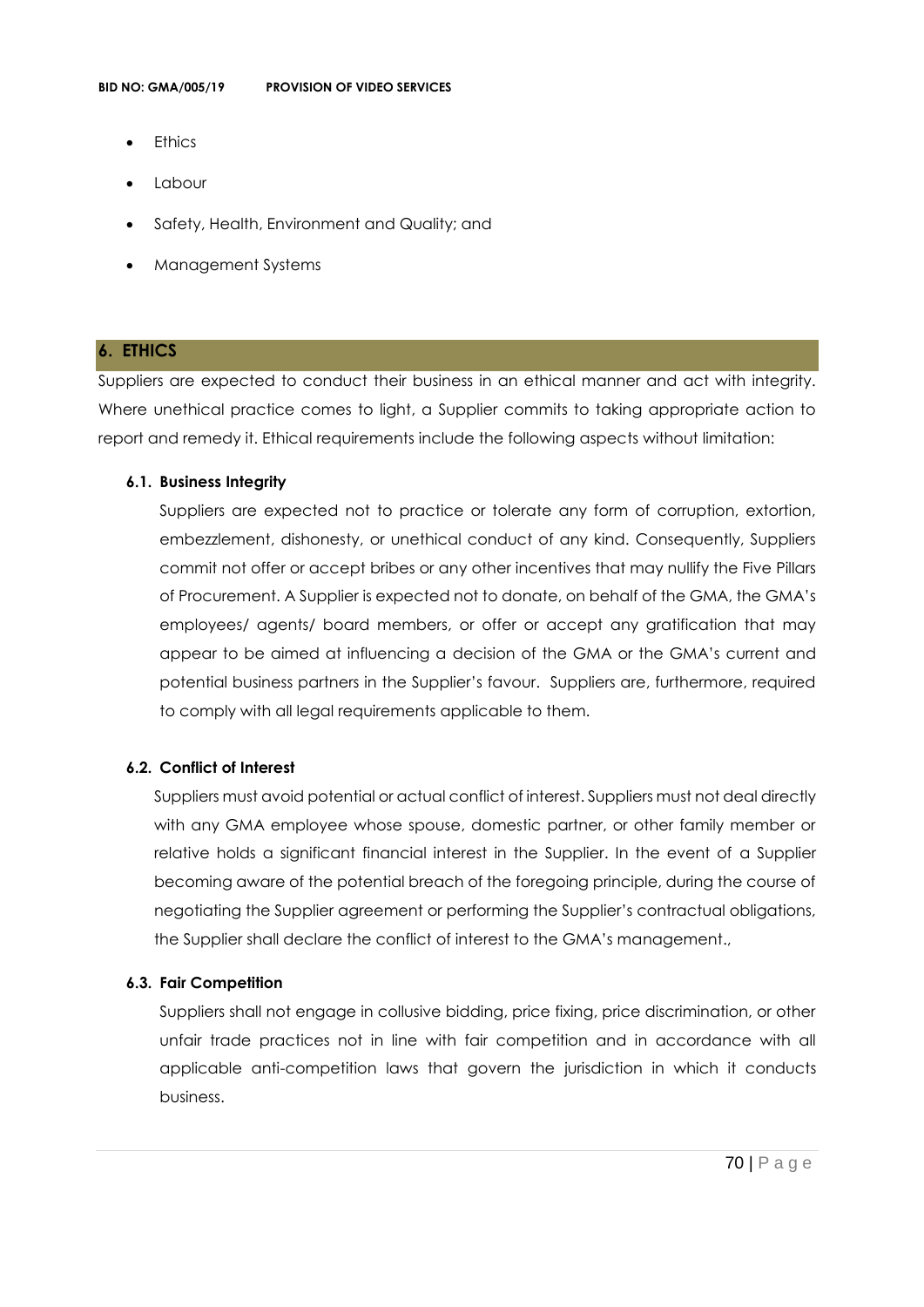### **6.4. Privacy and Intellectual Property**

Suppliers must safeguard and maintain confidential and proprietary information or trade secrets of the GMA, and use such information only for the authorised purpose. Suppliers shall, to the foregoing end, implement measures aimed at restricting access to the GMA's confidential and proprietary information to persons requiring such access for the purpose of discharging the Supplier's obligations towards the GMA.

## **6.5. Reputation Management**

Suppliers must acknowledge the importance and relevance of the Gautrain Brand Identity (the Brand) and visual identity. Suppliers shall, to the foregoing end, follow relevant GMA policies, procedures, directions and guidelines to ensure that the Brand and corporate visual elements is reflected positively and appropriately in order to maintain a good reputation of the GMA.

## **7. LABOUR AND HUMAN RIGHTS**

Suppliers are expected to give effect to the human rights of their employees and treat them with dignity and respect. This includes the following aspects without limitation:

## **7.1. Diversity and Inclusion**

The GMA encourages Suppliers to provide an inclusive and supportive working environment and to exercise diversity when it comes to their employees as well as their decisions to select subcontractors. Suppliers are expected to act lawfully in this regard.

## **7.2. Child Labour Avoidance**

The GMA does not subscribe to child labour. Suppliers must, therefore, comply with all minimum working age laws or regulations and not use child labour. Suppliers cannot employ anyone under the legal minimum working age for employment. The GMA only supports the development of legitimate workplace apprenticeship programs, for the educational benefit of young people, and will not do business with those who abuse such systems. Workers under the legal working age cannot perform hazardous work and may be restricted from night work, with consideration given to educational needs.

## **7.3. Freedom of Association**

Suppliers must comply with all applicable laws that pertain to freedom of association and collective bargaining and will not discriminate on the basis of affiliation or non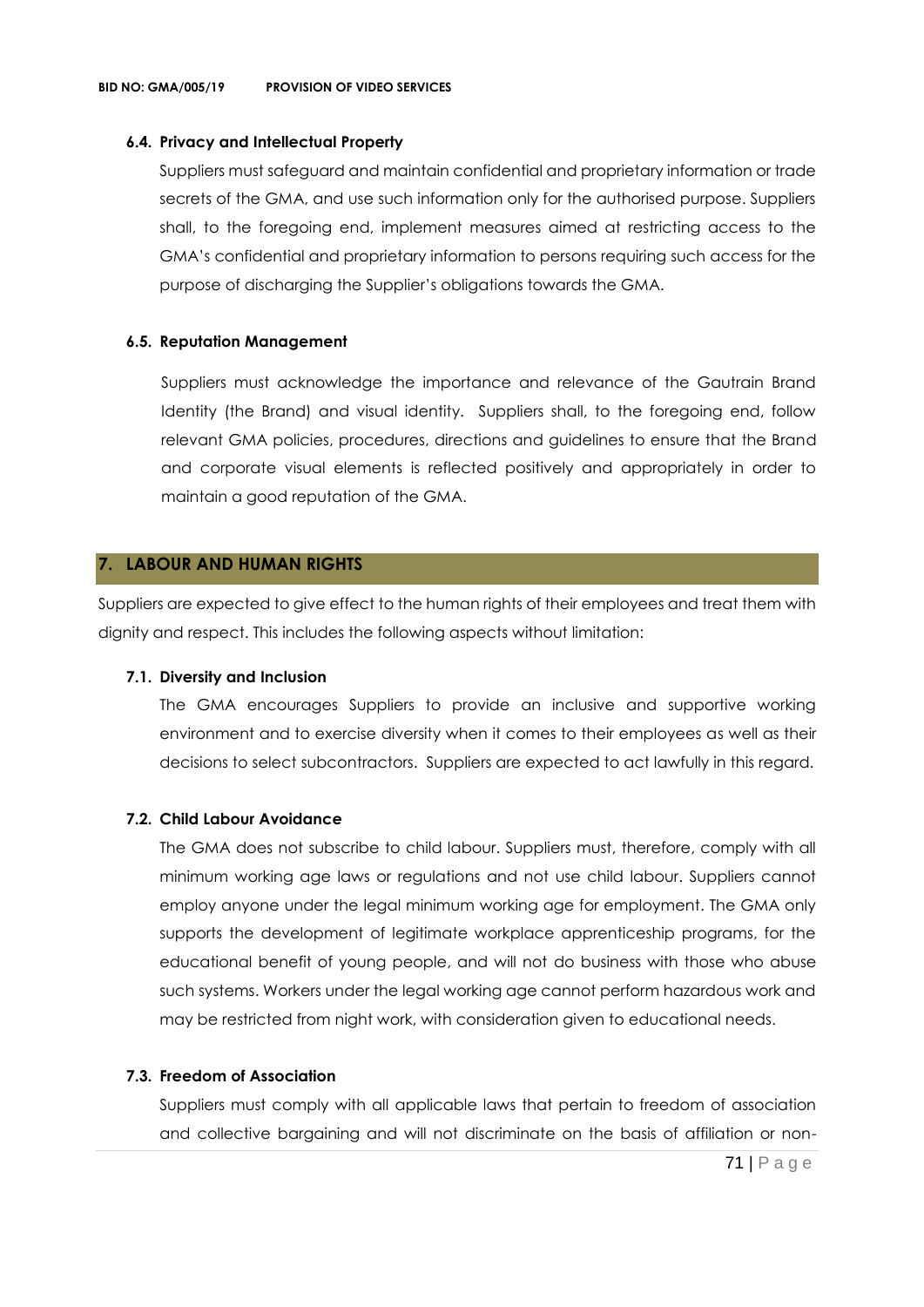affiliation. Suppliers will respect employees' rights to seek representation and will not disadvantage employees who act as workers' representatives.

#### **7.4. Abuse/Harassment/Disciplinary Action**

While the GMA recognizes and respects cultural differences, Suppliers are required to provide their employees a workplace free of harsh and inhumane treatment, without any sexual harassment, sexual abuse, corporal punishment or torture, mental or physical coercion or verbal abuse of employees or threat of any such treatment. Suppliers must treat all employees with respect and dignity and comply with applicable legislation on disciplinary practices.

#### **7.5. Fair and Equal Treatment**

Suppliers' terms and conditions of employment, including hiring, training, working conditions, compensation, benefits, promotions, discipline, termination or retirement are based on the individual's qualifications, performance, skills and experience.

#### **7.6. Forced Labour**

Suppliers will employ all employees on a voluntary basis and do not use any prison, slave, bonded, forced labour or engage in any other forms of slavery or human trafficking.

#### **7.7. Working Hours**

Suppliers commit to complying with all applicable laws regarding regular working hours, rest periods and overtime hours. Suppliers will not force employees to work overtime and employees will not be punished, penalised or dismissed for refusing to work overtime.

#### **7.8. Compensation and Benefits**

Suppliers will fairly compensate all employees by providing wages and benefits in accordance with all applicable laws.

#### **8. SAFETY, HEALTH, ENVIRONMENT AND QUALITY**

72 | P a g e Suppliers are expected to provide a safe and healthy working environment and, if applicable, safe and healthy company living quarters, and to operate in an environmentally responsible and efficient manner. Suppliers will comply with all applicable laws and regulations pertaining to health, safety, environment and quality in the workplace. GMA recognizes its social responsibility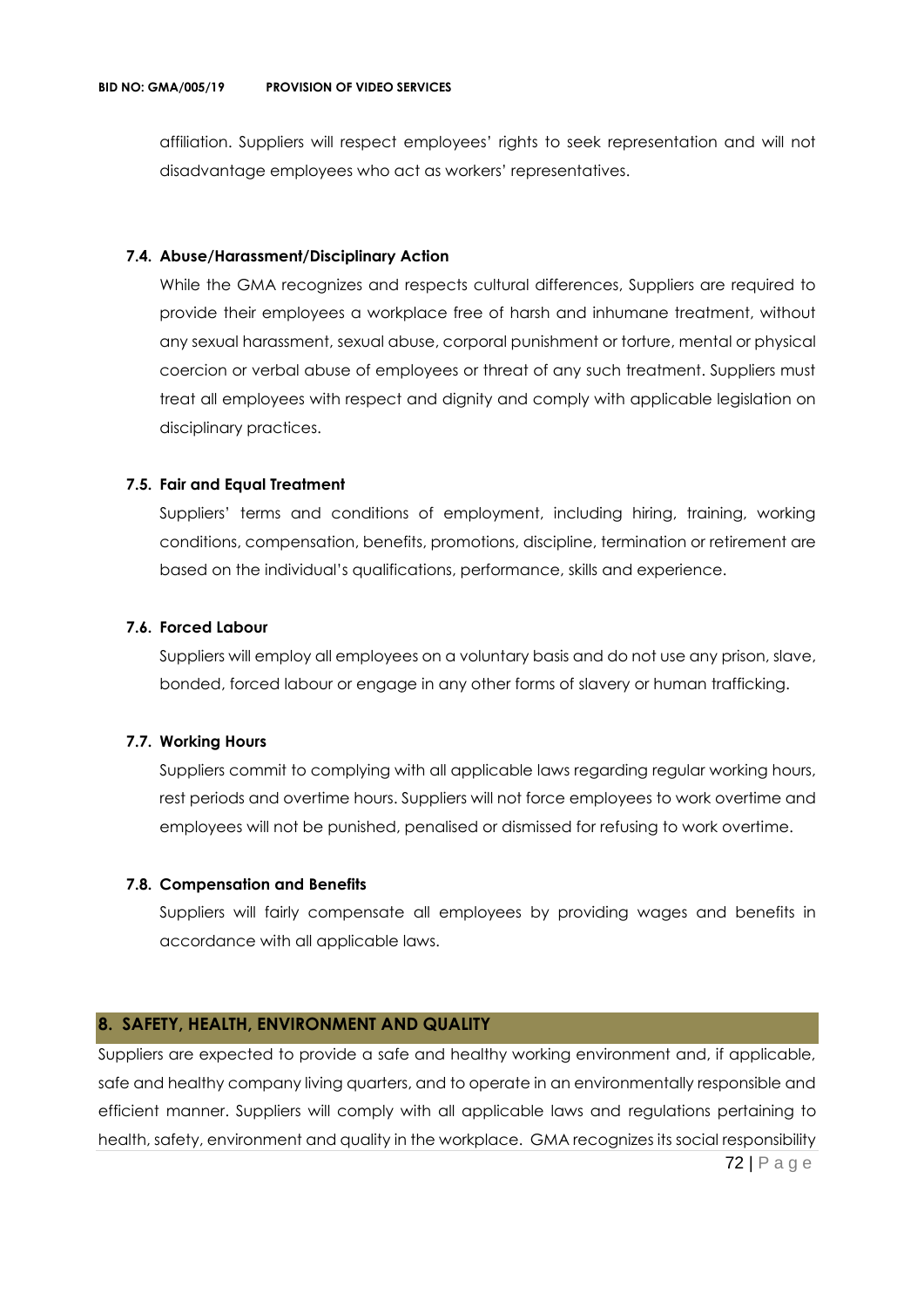to protect the environment and expects its Suppliers to share its commitment by responding to challenges posed by climate changes and working toward protecting the environment. Suppliers commit to continuously strive to improve performance in all these areas by integrating sound safety, health and quality management practices into all aspects of business without limitation:

## **8.1. Occupational Health and Safety**

Suppliers will protect their employees from any chemical, biological and physical hazards and physically demanding tasks in the workplace as well as from risks associated with any infrastructure used by their employees. Suppliers will provide appropriate controls, safe working procedures and preventative maintenance and necessary technical protective measures to mitigate health and safety risks in the workplace.

## **8.2. Product Safety**

Suppliers will make available material safety data sheets containing all necessary safetyrelevant information for all hazardous substances and will be provided to GMA and other parties in case of legitimate need.

# **8.3. Resource Conservation and Climate Protection/Waste and Emissions**

Suppliers will minimise or eliminate negative impact on the environment and climate at their source or by practices such as the modification of production, maintenance and facility processes, material substitution, conservation, recycling, material reutilisation, use of climate-friendly products, processes to reduce power consumption and greenhouse gas emissions. Suppliers will have systems in place to ensure safe handling, movement, storage, recycling, reuse and management of waste, air emissions and wastewater discharges. Suppliers will have systems in place to prevent or mitigate accidental spills and releases into the environment.

#### **8.4. Quality Requirements**

Suppliers will meet generally recognised or contractually agreed quality requirements in order to provide goods and services that consistently meet GMA's needs, perform as warranted and are safe for their intended use.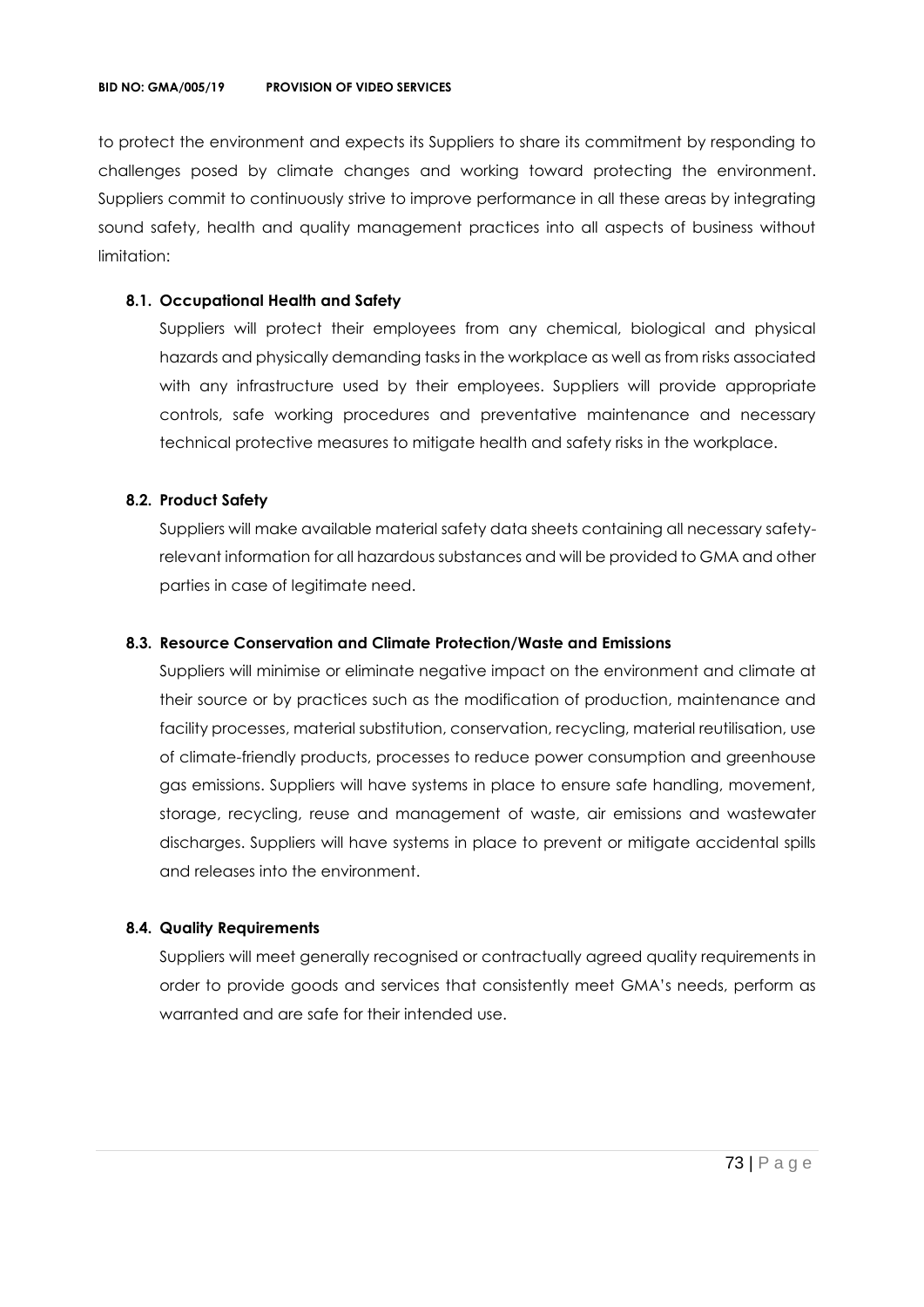# **9. MANAGEMENT SYSTEMS**

Suppliers are encouraged to fulfil the expectations set forth in this Supplier Code of Conduct by implementing management systems to facilitate compliance with all applicable laws and to promote continuous improvement and sustainability performance. Suppliers must communicate the principles set forth in this Supplier Code of Conduct to their employees and supply chains, and are expected to take disciplinary action against any of its employee or business partner, involved in discharging the Supplier's obligations towards the GMA, who acts contrary to the letter or spirit of this Code of Conduct.

Suppliers are expected to self-monitor and demonstrate their compliance with this Code of Conduct. Where non-compliance is detected, the GMA may, at its sole discretion:

- immediately remove from GMA premises, a Supplier who behaves in a manner that is inconsistent with this Code of Conduct or any GMA policy; or
- suspend any Purchase Order from the Supplier until satisfactory corrective action is implemented;
- terminate its relationship with the Supplier;
- facilitate the listing of the Supplier in the National Treasury Register of Restricted Suppliers or its equivalent; and/or
- report the Supplier to appropriate authorities or associations.

Suppliers are responsible for prompt reporting of actual or suspected fraud, corruption, theft, financial misconduct, dishonesty, or unethical conduct, relating to SCM processes in which they are involved, or the discharge of their contractual obligations towards the GMA, to the GMA's management, or the GMA's Fraud Hotline.

# **10. ROLES AND RESPONSIBILITIES**

| <b>Responsibility</b>     | <b>Designation</b>             | Level of Responsibility /<br><b>Accountability</b>           |
|---------------------------|--------------------------------|--------------------------------------------------------------|
| <b>Accounting Officer</b> | <b>Chief Executive Officer</b> | The Chief Executive Officer is<br>$\bullet$                  |
|                           | (CEO)                          | responsible for articulating the<br>core values for the GMA. |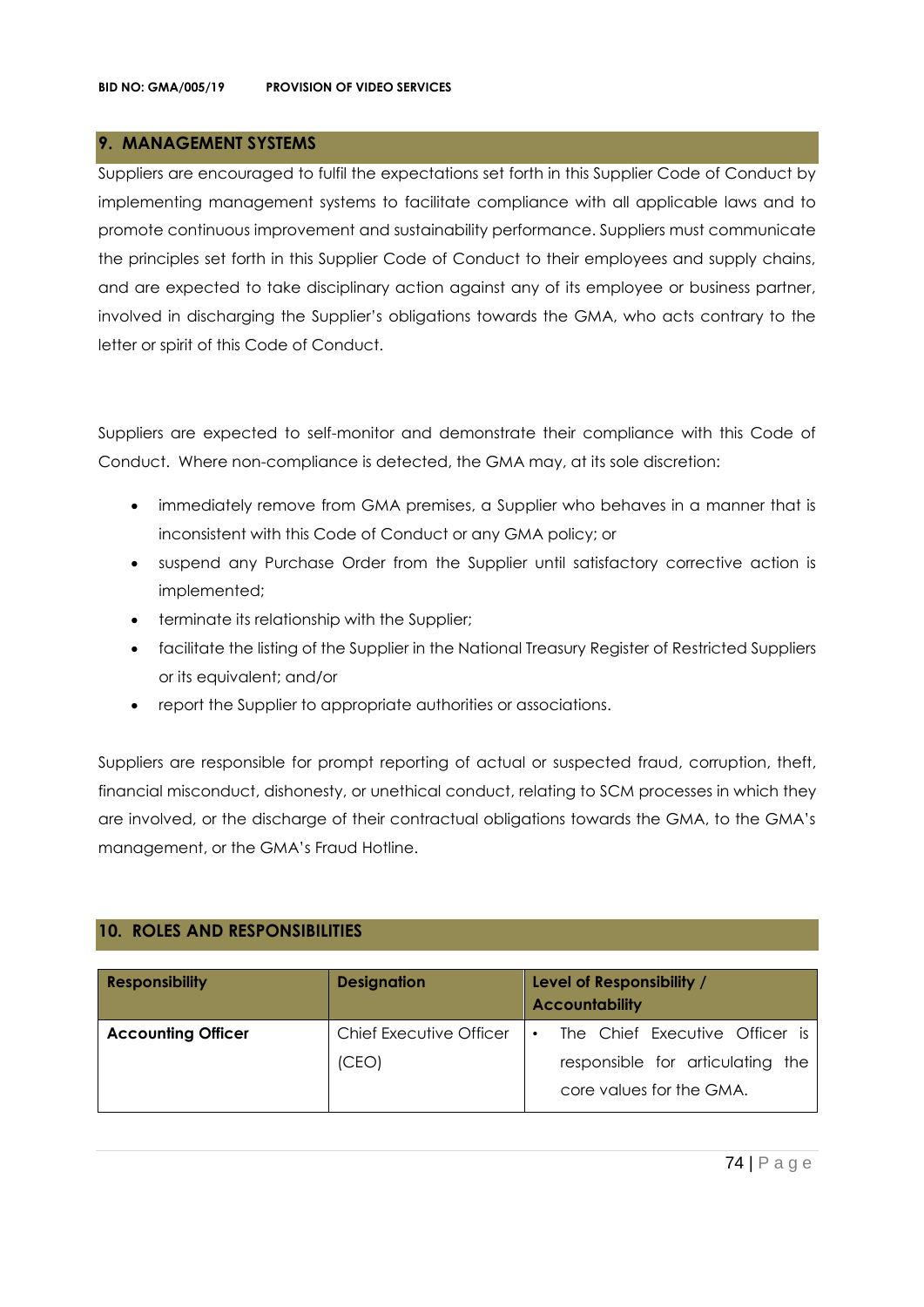| <b>Responsible Authority</b>                           | <b>Chief Financial Officer</b><br>(CFO) | Responsible for communicating<br>this code to the Suppliers and<br>providing<br>guidance<br>the<br>on on<br>management of exceptions to<br>this code.<br>Responsible for implementing<br>suitable systems to support the<br>implementation of this code of<br>conduct.      |
|--------------------------------------------------------|-----------------------------------------|-----------------------------------------------------------------------------------------------------------------------------------------------------------------------------------------------------------------------------------------------------------------------------|
| <b>Executing Authorities</b>                           | All GMA employees<br>and Suppliers      | Responsible for upholding and<br>$\bullet$<br>putting into action this code of<br>conduct.<br>Responsible for ensuring<br>compliance and reporting non-<br>compliance to this code of<br>conduct.                                                                           |
| Administrative/Revisions/A<br>mendments Responsibility | Executive Manager:<br><b>SCM</b>        | Responsible for the annual review<br>$\bullet$<br>of the code and/or amending of<br>the code as necessary.                                                                                                                                                                  |
| <b>Enquiries</b>                                       | <b>Chief Financial Officer</b><br>(CFO) | $\bullet$<br>Responsible<br>for<br>the<br>overall<br>management<br>and<br>implementation of GMA SCM<br>policies.<br>Proposed Corrections<br>and/or<br>amendments<br>to<br>this<br>document must be forwarded to<br>the Executive Manager: SCM in<br>the Finance Department. |

# **11. RELATED DOCUMENTS**

Content of this Code of Conduct is informed by the following legal standards:

- i. The Constitution of the Republic of South Africa, act 108 of 1996, Section 217;
- ii. Occupational Health and Safety Act, 1993;
- iii. Public Finance Management Act (PFMA) of 1999;